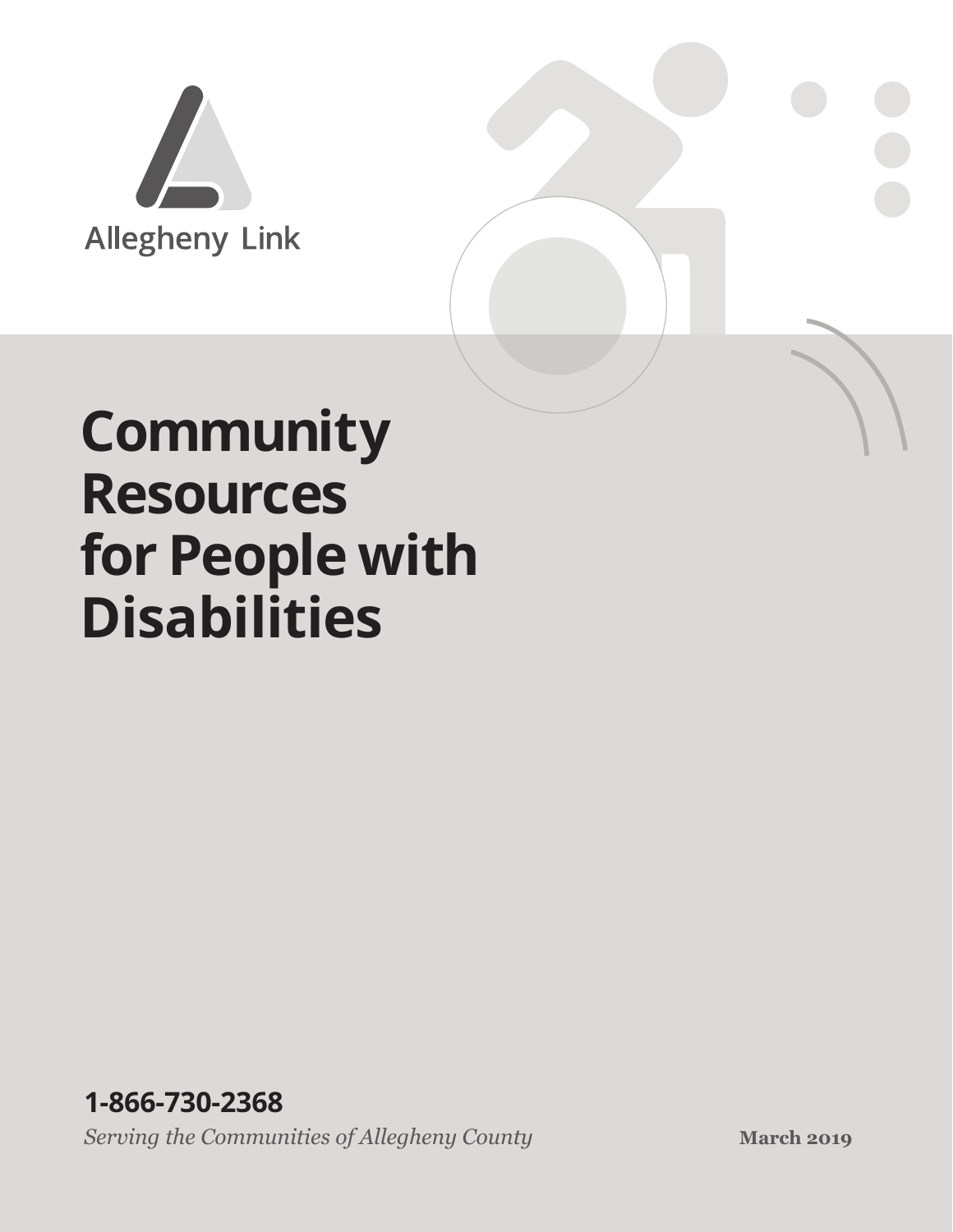# Introduction: **The Allegheny Link**

The Allegheny Link connects people in need to appropriate community resources in an effort to maintain and/or improve quality of life. The Allegheny Link serves persons of any age living with a disability, adults over the age of 60, persons facing a housing crisis, as well as families with children age 0 up to 6 with targeted referrals to home visiting programs.

The Allegheny Link assists these individuals and families by:

- Offering a one-stop resource center that provides information and assistance related to not only resources, but also the expected process to access resources
- Simplifying and streamlining access to long-term living services and supports for those seeking services and/or making long-term living decisions
- Assisting individuals and families who are currently homeless or at risk of homelessness as Coordinated Entry for the Allegheny County Homeless Continuum of Care
- Connecting families and caregivers with children 0 up to 6 as well as women who are pregnant to home visiting programs
- Providing eligibility pre-screening for public and privately funded services and supports
- Assisting individuals and families with completing applications for services when appropriate

The Allegheny Link is staffed Monday through Friday, 8A – 7P. We can reached by phone 1-866-730-2368, email AlleghenyLink@AlleghenyCounty.us, or by visiting our office located at 1 Smithfield Street, Pittsburgh PA 15222

# **Allegheny County Department of Human Services (DHS)**

The Allegheny County Department of Human Services is devoted to creating an accessible, culturally competent, integrated, and comprehensive human services system that ensures individually tailored, seamless, and holistic services to Allegheny County residents, in particular the county's vulnerable populations. DHS can be accessed online at www.alleghenycounty.us/dhs or via phone at 412-350-5701.

DHS provides human services to County residents primarily through its program offices which include:

- Area Agency on Aging (AAA)
- Children, Youth and Families (CYF)
- Behavioral Health (OBH)
- Intellectual Disability (OID)

# *Area Agency on Aging (AAA):*

The Area Agency on Aging addresses the needs of our County's increasing elderly population. Some of the services provided by the AAA include senior community centers, nursing home alternatives, caregiver support, adult foster care, and many more. To apply for services or receive more information on the AAA services, call the SeniorLine at 412-350-5460 or Toll Free 800-344-4319.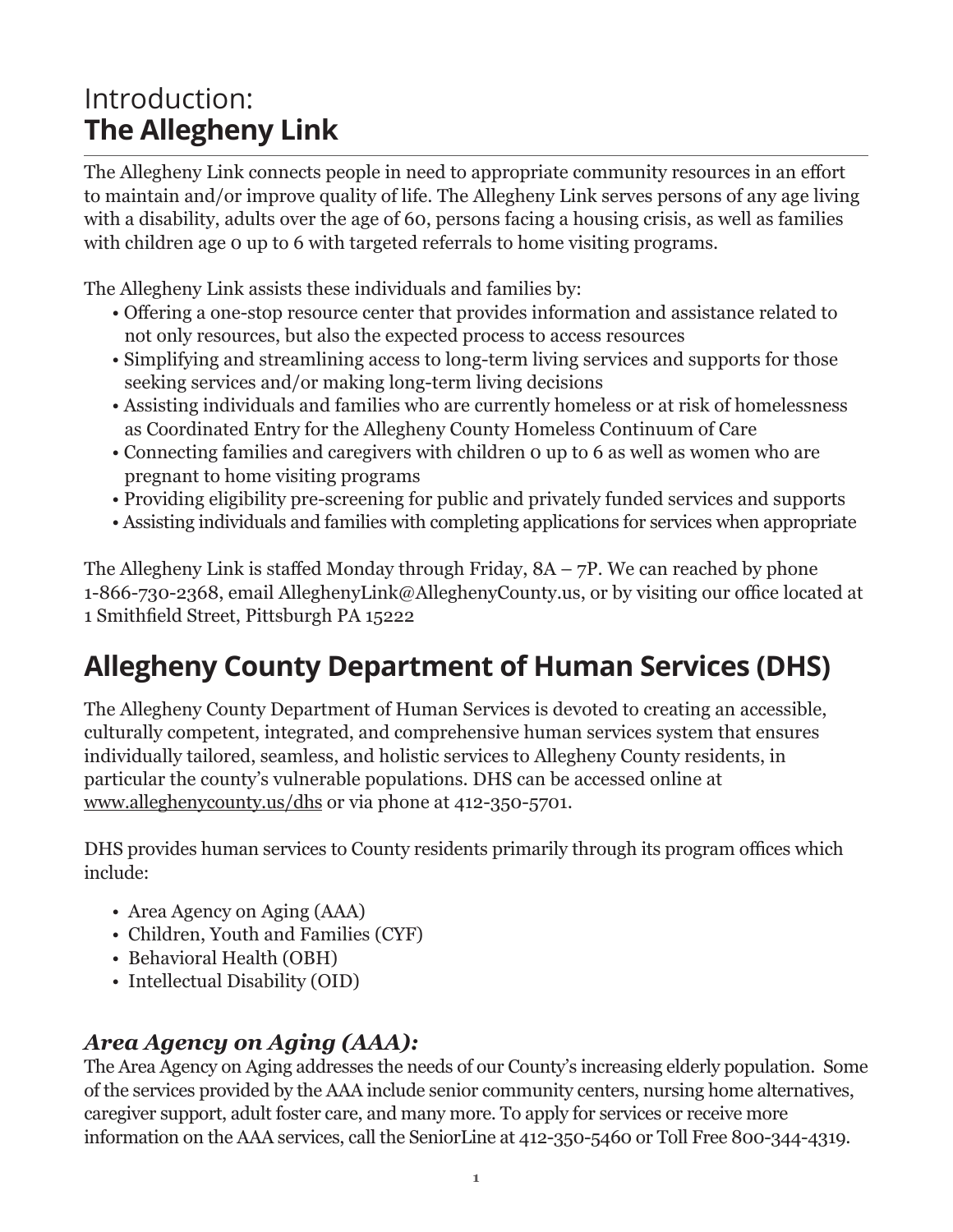# *Children, Youth and Families (CYF):*

The County's public agency to protect children from abuse and neglect provides a wide range of prevention and supportive services to children and families. Some of the services provided include prevention, in home family preservation, emergency shelter services, foster/residential care, adoption services, and many more. To find out more about Children, Youth and Families programs call 412-350-5701.

*Community Services (OCS):* The Office of Community Services offers a wide range of services that address the needs of families and communities through assistance with employment, homelessness, utility assistance and much more. For more information on the programs offered through OCS, call 412-350-6611.

# *Behavioral Health (OBH):*

The Office of Behavioral Health helps people with mental illness, children/youth with serious emotional disturbance and individuals with drug and alcohol dependence. Some of the programs offered include short-term, inpatient psychiatric services, peer support services, community treatment services and more. To find out more about the programs provided by the OBH call 412-350-4457 or the Toll Free 24 hour crisis hotline 888-796-8226 (888-7-YOU-CAN).

# *Intellectual Disability (OID):*

The Office of Intellectual Disability provides intake to supports coordination and funding for home and community based services for eligible individuals. OID offers resource information through the Key Communicator listing and community outreach. Call 412-253-1250 for intake and 412-253-1399 for more information. To read more about OID, please turn to page 41.

# **Helpful resource & referral information:**

Please consider visiting www.alleghenycounty.us/Human-Services/Resources/Publications/ Resource-Guides.aspx for a lengthy listing of other guides and directories that may be helpful to you. Some guides of specific interest include:

#### **The DHS I&R Desk, Community Referral Packet**

A resource guide for social service professionals to assist in identifying resources, both within the DHS system and throughout the community, for consumers they serve.

#### **The Where to Call Directory of Mental Health and Drug & Alcohol Services**

A directory that provides contact information for mental health and drug/alcohol programs throughout Allegheny County.

#### **The Allegheny County Health Department - The Underinsured or Uninsured?**

A helpful guide for those in need of healthcare resources in Allegheny County. It can be found at the following link: www.achd.net/chrond/pubs/pdf/Insuredlinked.pdf.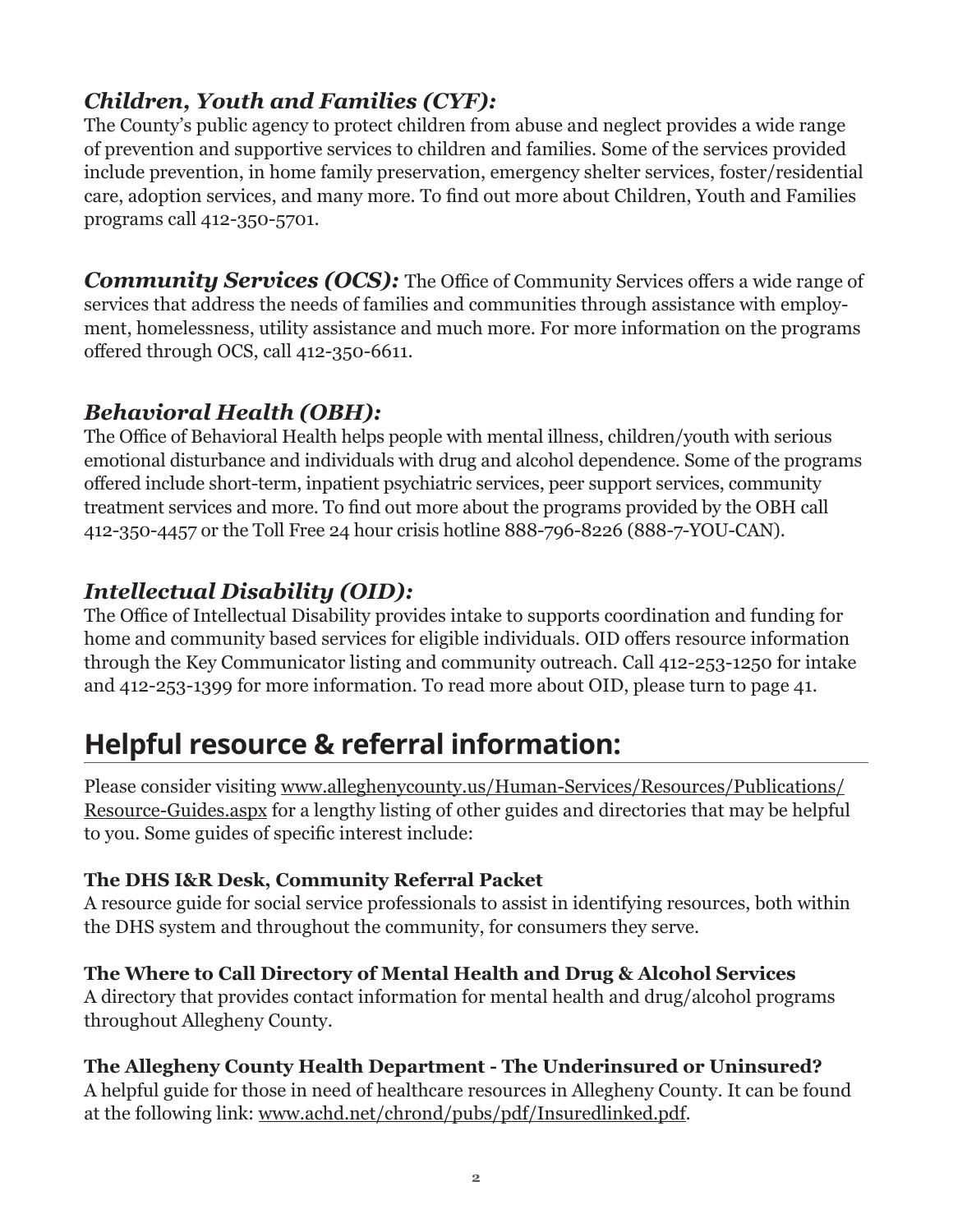# **Table of Contents**

| <b>Advocacy</b>                                                                                                                                                          | 4  |
|--------------------------------------------------------------------------------------------------------------------------------------------------------------------------|----|
| <b>Assistive Technology</b>                                                                                                                                              | 7  |
| <b>Disability Specific Organizations</b>                                                                                                                                 | 9  |
| <b>Early Intervention</b>                                                                                                                                                | 17 |
| Education <b>Example 2016</b>                                                                                                                                            | 19 |
| <u>Employment</u>                                                                                                                                                        | 23 |
| <b>Financial Assistance</b><br>$\mathcal{L}(\mathcal{L}^{\mathcal{L}})$ and $\mathcal{L}^{\mathcal{L}}$ are the set of the set of the set of $\mathcal{L}^{\mathcal{L}}$ | 25 |
| <b>Food Assistance</b>                                                                                                                                                   | 27 |
| <b>Health</b>                                                                                                                                                            | 29 |
| <b>Home Modifications</b>                                                                                                                                                | 32 |
| Home Repairs <b>Home Repairs</b>                                                                                                                                         | 34 |
| <b>Housing</b>                                                                                                                                                           | 37 |
| <b>Information &amp; Referral</b>                                                                                                                                        | 39 |
| <b>In-Home Services &amp;</b>                                                                                                                                            |    |
| <b>General Case Management</b>                                                                                                                                           | 41 |
| <b>Legal</b>                                                                                                                                                             | 43 |
| <b>Parent Resources</b>                                                                                                                                                  | 45 |
| <b>Personal Emergency</b>                                                                                                                                                |    |
| <b>Response Systems</b>                                                                                                                                                  | 47 |
| <b>Recreation and Leisure</b>                                                                                                                                            | 48 |
| <b>Telephone Assistance Programs</b>                                                                                                                                     | 50 |
| <b>Transportation</b>                                                                                                                                                    | 52 |
| <b>Travel Related</b>                                                                                                                                                    | 54 |
| <b>Utility Assistance</b>                                                                                                                                                | 54 |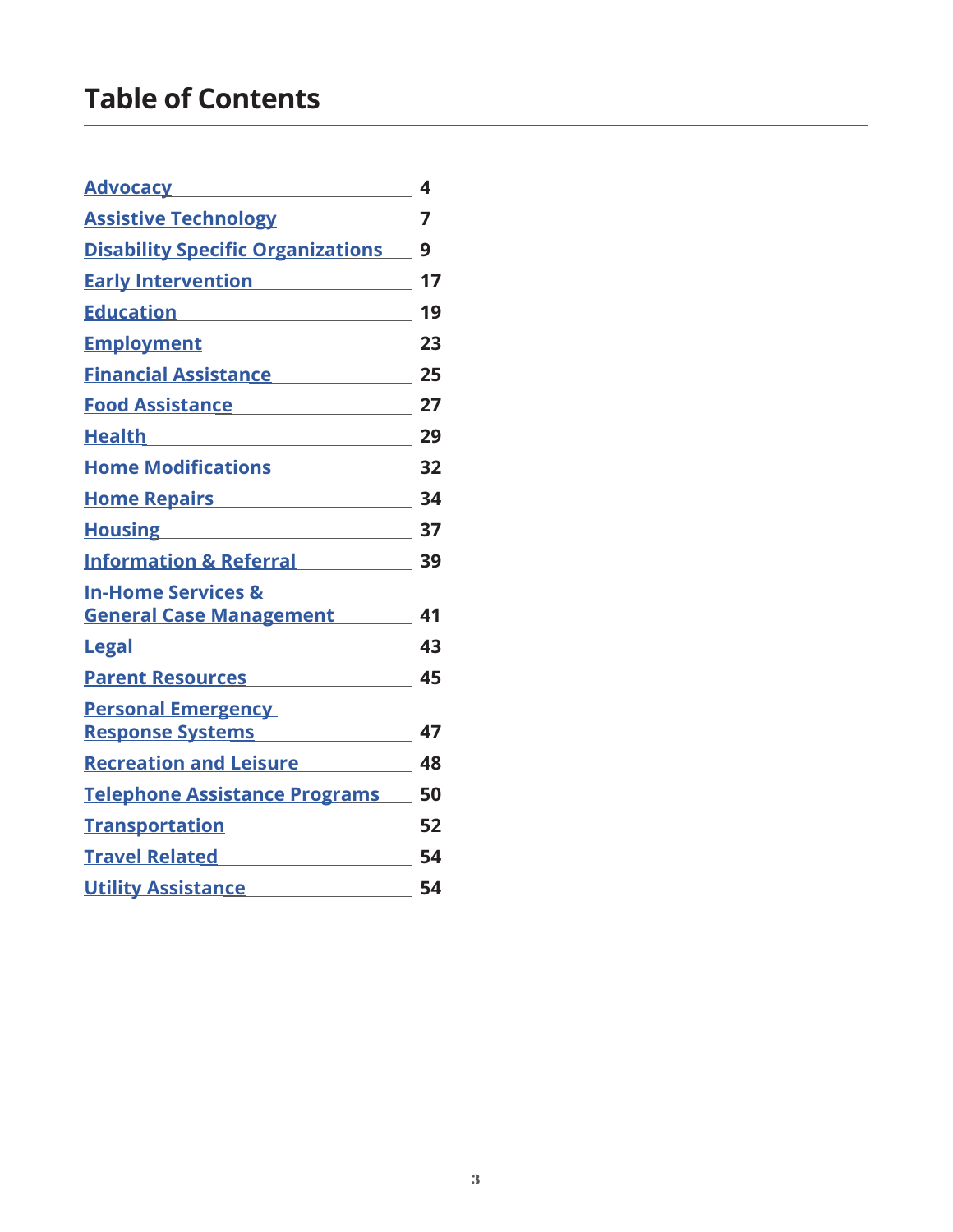#### **Disclaimer:**

*The Allegheny County Department of Human Services and the Allegheny Link does not claim responsibility for any actions taken by the following organizations.*

# **Advocacy**

#### **ACHIEVA**

www.achieva.info 412-995-5000, 1-888-272-7229

Provides supports and services for individuals with disabilities and their families such as Early Intervention assessments/therapies, IM4Q (Independent Monitoring for Quality) for quality of life education, family trust services, residential supports, advocacy, government affairs, family support, representative payee services, vocational supports, etc.

#### **ADAPT**

www.adapt.org | contactus@adapt.org | Erie #: 814-835-8418 | SW PA #: 724-579-0578 - Kate or 724-223-5115 - Kathleen | Email: cpkate127@gmail.com or kathleen@tripil.com ADAPT focuses on promoting services in the community for people with disabilities. ADAPT works to get 25% of the Medicaid long term care funds redirected to pay for a national, mandated attendant services program. Housed inside of the Tri-County Patriots for Independent Living.

#### **Community Living and Support Services**

www.classcommunity.org | Email: info@classcommunity.org | 412-683-7100 Toll Free:1-888-954-2424 TTY: 412-246-2255

CLASS (formerly UCP of Pittsburgh) offers different services to individuals with varying abilities. The organization offers a variety of individualized services ranging from independent living skills training in the classroom to community-based case management for social, recreational, and residential supports.

# **Disability Rights Pennsylvania**

www.disabilityrightspa.org 412-391-5225, 1-800-692-7443 (Intake) TDD: 1-877-375-7139 Disability Rights Pennsylvania (DRP) is a statewide, non–profit corporation designated as the federally–mandated organization to advance and protect the civil rights of all adults and children with disabilities. DRP is the result of the merger between Pennsylvania Protection and Advocacy, Inc. (PP&A), Disabilities Law Project (DLP) and the Education Law Center. DRP works with people with disabilities and their families to ensure their rights to live in their communities with the services they need (legal advice and representation), to receive a full and inclusive education, to live free of discrimination, abuse and neglect, and to have control and self–determination over their services.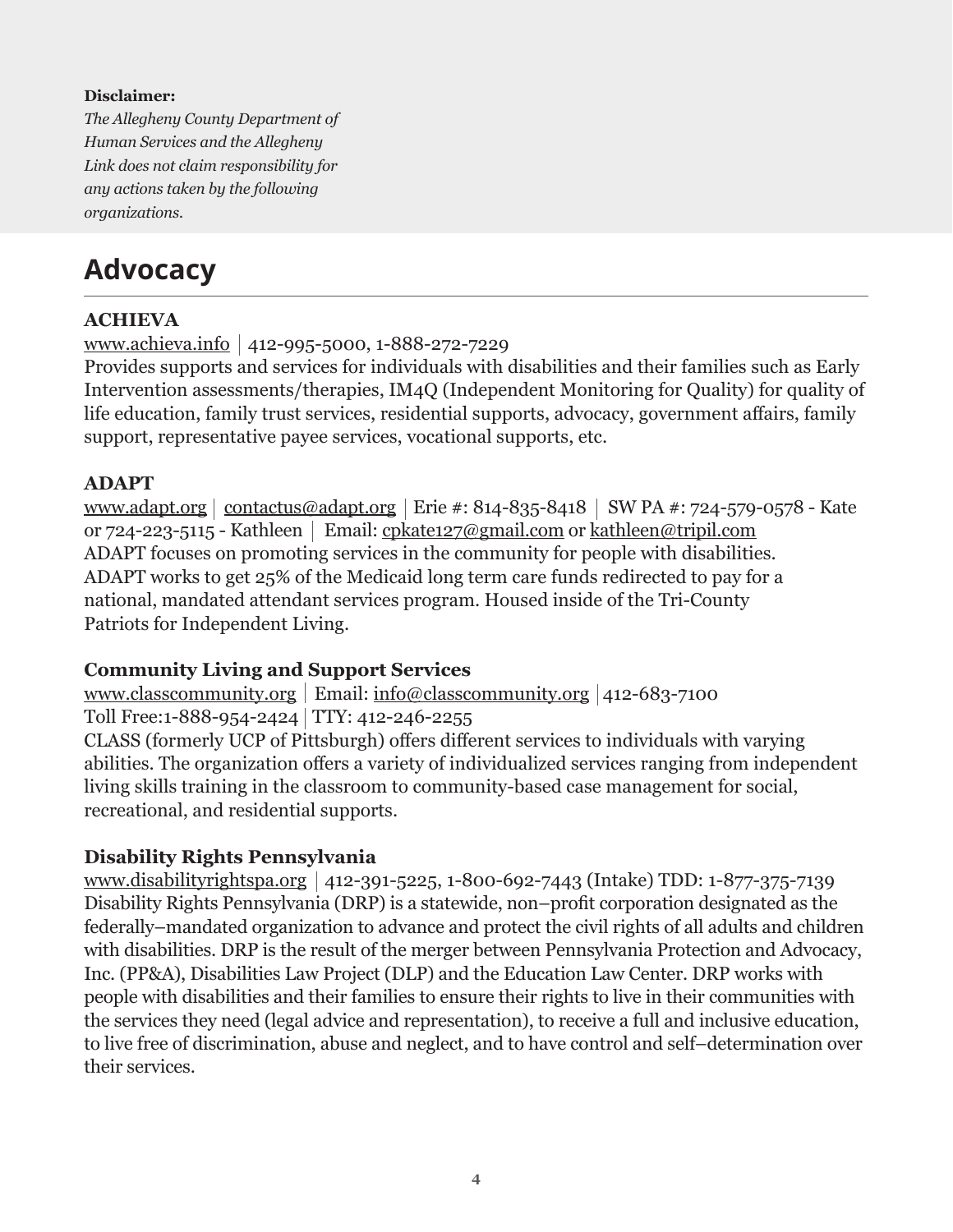#### **LifeTRUST Planning**

www.life-trust.com | 1-800-638-7256 | email: lifetrust@rogers.com LifeTRUST Planning is recognized as a leader in Tax Planning, Life Planning, Financial Planning, Estate Planning and Future Life Planning for families of people with disabilities. LifeTRUST has established programs and services for families, organizations and professional advisors who have or know, of a person with a disability. LifeTRUST Planning is dedicated to enhancing the lives of individuals with disabilities through counseling and programs that help maximize their financial resources and benefits.

### **Lighthouse Guild: Vision + Health**

#### www.lighthouseguild.org |  $1-800-284-4422$ , TTY: 711

Lighthouse Guild provides a full spectrum of integrated vision and healthcare services helping people who are blind or visually impaired, including those with multiple disabilities or chronic medical conditions, lead productive, dignified and fulfilling lives.

#### **Mobility International USA**

www.miusa.org | Voice/TTY:  $541-343-1284$ 

The mission of Mobility International USA (MIUSA) is to empower people with disabilities around the world through international exchange, information, technical assistance and training and to ensure the inclusion of people with disabilities in international exchange and development programs.

### **National Organization on Disability**

#### www.nod.org 646-505-1191, ext. 122  $|$  info@nod.org

The NOD focuses on increasing employment opportunities for the 80% of working-age Americans with disabilities who are not employed. To achieve this goal, NOD works with leading employers and partners with educational and philanthropic institutions to pilot innovative approaches to disability inclusion, then scales these up into initiatives with even broader impact.

#### **PaTTAN**

www.pattan.net | 412-826-2336, 1-800-446-5607, Video Phone: 412-265-1002 The Pennsylvania Training and Technical Assistance Network (PaTTAN) is an initiative of the Pennsylvania Department of Education, Bureau of Special Education. PaTTAN supports the Department of Education's efforts to lead and serve the educational community by offering professional development that builds the capacity of local educational agencies to meet students' needs. PaTTAN's primary focus is special education. However, services are also provided to support Early Intervention, student assessment, tutoring and other partnership efforts, all designed to help students succeed.

# **Pennsylvania Client Assistance Program (CAP)**

www.equalemployment.org | Voice/TDD: 215-557-7112, 1-888-745-CDLP (2357) CAP is an advocacy program for people with disabilities administered by the Center for Disability Law and Policy. CAP helps people who are seeking services from the Office of Vocational Rehabilitation, Centers for Independent Living and Bureau of Blindness and Visual Services and provides information and advice about rehabilitation programs, helps resolve any problems that may arise while seeking services from rehabilitation programs, or helps pursue administrative/ legal remedies to protect rights.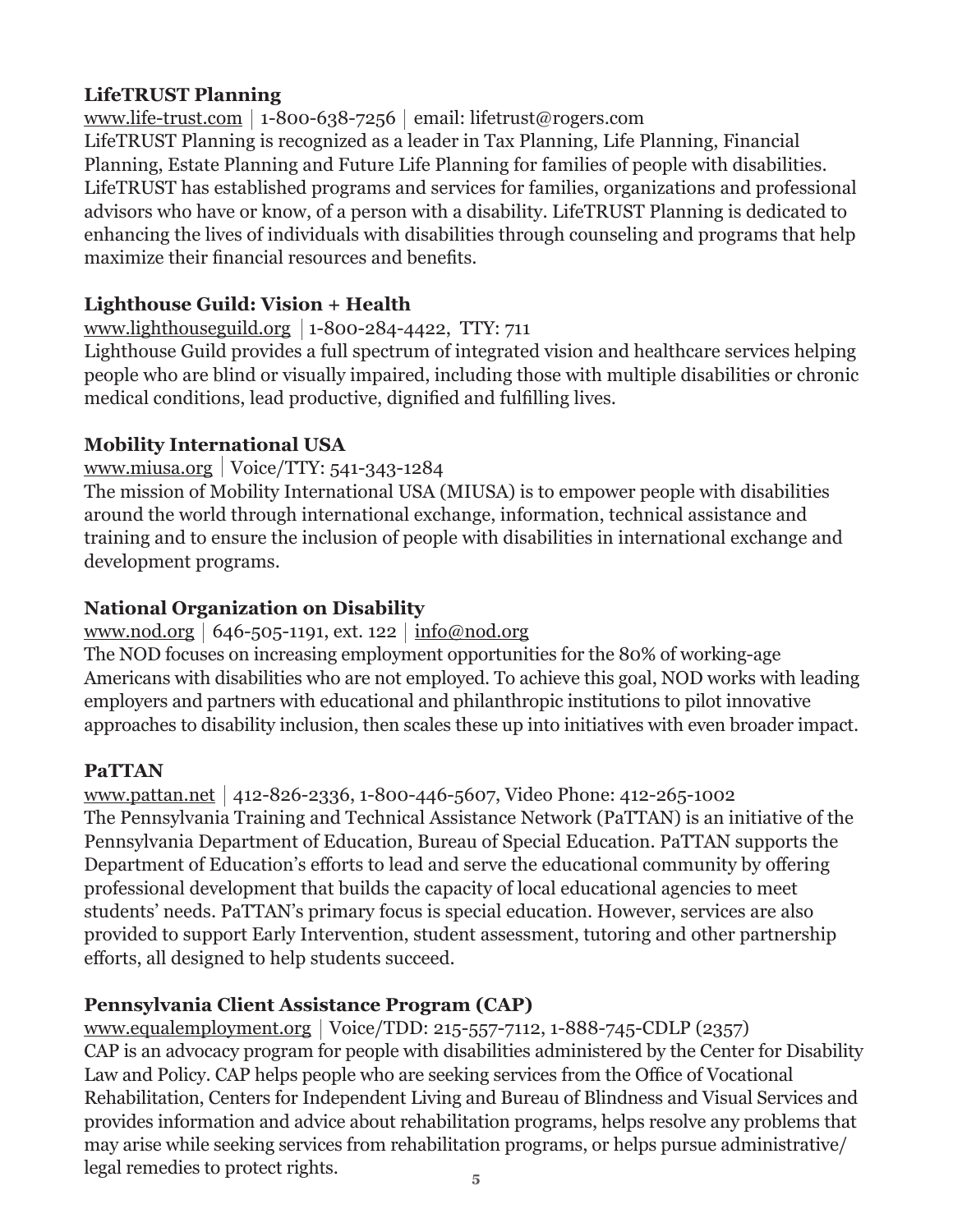### **Pittsburgh Child Guidance Foundation**

http://foundationcenter.org/grantmaker/childguidance/overview.html 412-434-1665 info@pcgf.org

The Pittsburgh Child Guidance Foundation is devoted to promoting the mental health and optimal development of children in Allegheny County, Pennsylvania. PCGF's current initiatives focus on children whose parents are incarcerated was from 2003-2012. Current initiative launched in April 2014: Serving families with young children who are experiencing homelessness (direct service providers working in shelter care system).

#### **Ragged Edge Magazine**

A successor to the award-winning periodical, The Disability Rag; in Ragged Edge, and on their website, you'll find the best in today's writing about society's "ragged edge" issues: medical rationing, genetic discrimination, assisted suicide, long-term care, attendant services.

#### **Pennsylvania Developmental Disabilities Council**

www.paddc.org |  $724-933-1655$  | TTY:  $717-705-0819$ , Toll free: 1-877-685-4452 PADDC engages in advocacy, systems change, and capacity building for people with developmental disabilities and their families in order to support people with disabilities in taking control of their own lives; ensures access to goods, services, and supports; build inclusive communities; pursue a cross-disability agenda; and change negative societal attitudes towards people with disabilities.

#### **Wrightslaw**

www.wrightslaw.com | webmaster@wrightslaw.com

Accurate, up-to-date information about special education law and advocacy for children with disabilities.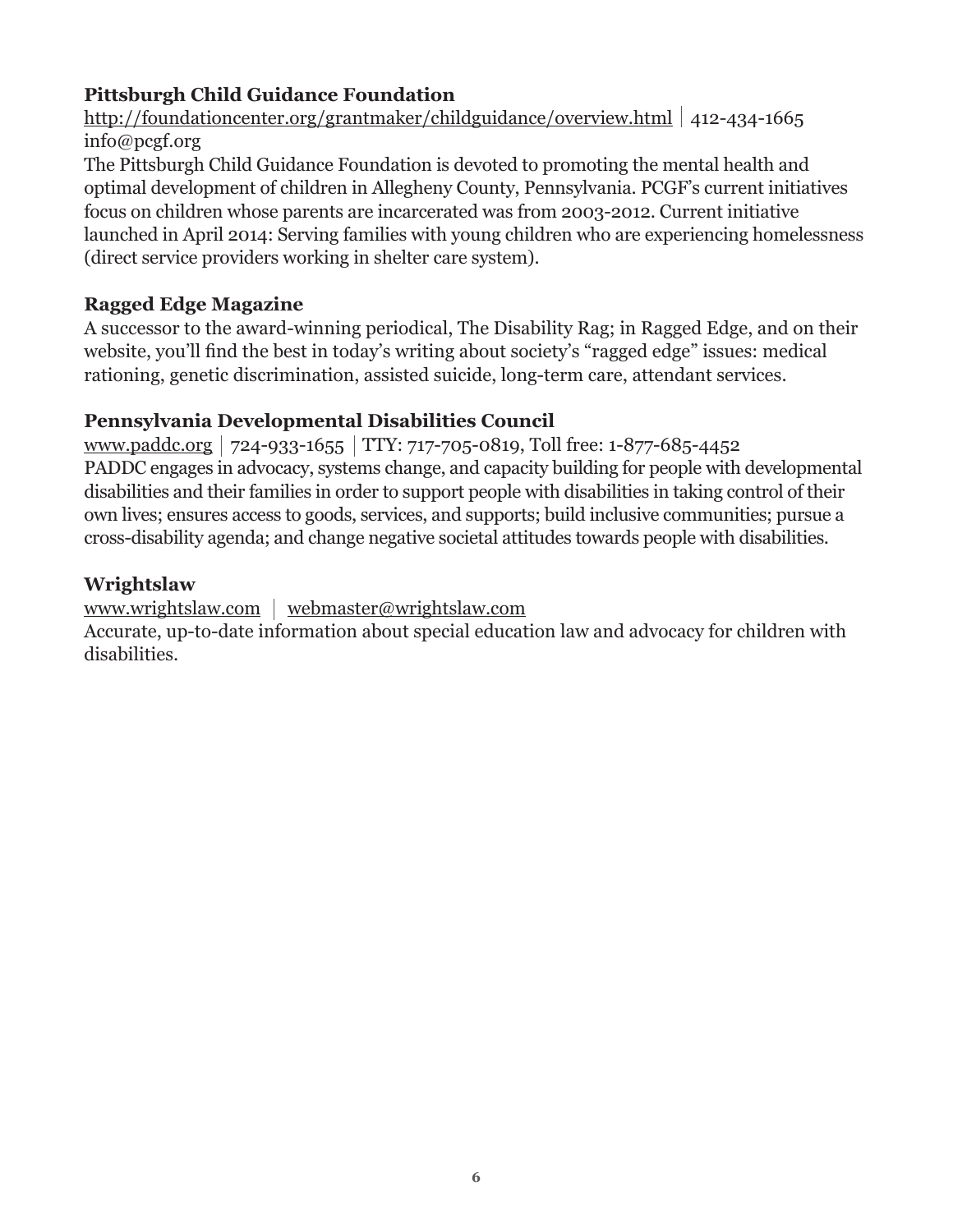# **Assistive Technology**

#### **Augmentative Communication Consultants, Inc.**

www.acciinc.com | 412-264-6121, 1-800-982-2248 | email: acci1@earthlink.net ACCI partners with quality assistive technology and software manufactures to provide assistance with choosing and using assistive technologies needed to communicate, learn, play, socialize and live life as independently as possible. Assistance is provide via their website, catalog and by product demonstrations.

#### **Center for Assistive Technology**

#### www.upmc.com/CAT | 412-647-1310, TDD: 412-647-1325

The Center for Assistive Technology is a joint program of UPMC and the University of Pittsburgh that provides technology assistance based on individual needs and goals for assistive technology in the areas of mobility, communication and comfort.

#### **Disabled Dealer**

#### www.disableddealer.com

Disabled Dealer provides links to information and pricing for adaptive equipment including mobility vehicles, motorized and manual wheelchairs, ramp systems, vehicle lifts, wheelchair accessories, pediatric equipment and scooters. (previously numbers listed are disconnected/no number on website)

#### **Handi-Ramp**

www.handi-ramp.com | 1-800-876-7267 (RAMP) | info@handiramp.com Handi-Ramp provides guidance for selecting ramps, price details and purchase of ramps, as well as additional assistive devices to meet individual needs.

# **Assistive Media: Expanding the World of Reading**

www.assistivemedia.org info@assistivemedia.org Assistive Media produces spoken-word recordings of current and back issue articles from periodicals and full length books, including a mixture of interesting and educational material. This online service is offered with no membership sign-on requirements or disability status verification.

# **Pennsylvania Assistive Technology Foundation (PATF)**

www.patf.us | 484-674-0506, TTY/Toll free: 1-888-744-1938 | patf@patf.us PATF provides financing opportunities in the form of low or 0% interest loans to people with disabilities and older Pennsylvanians to help acquire assistive technology devices and services that improve their quality of life.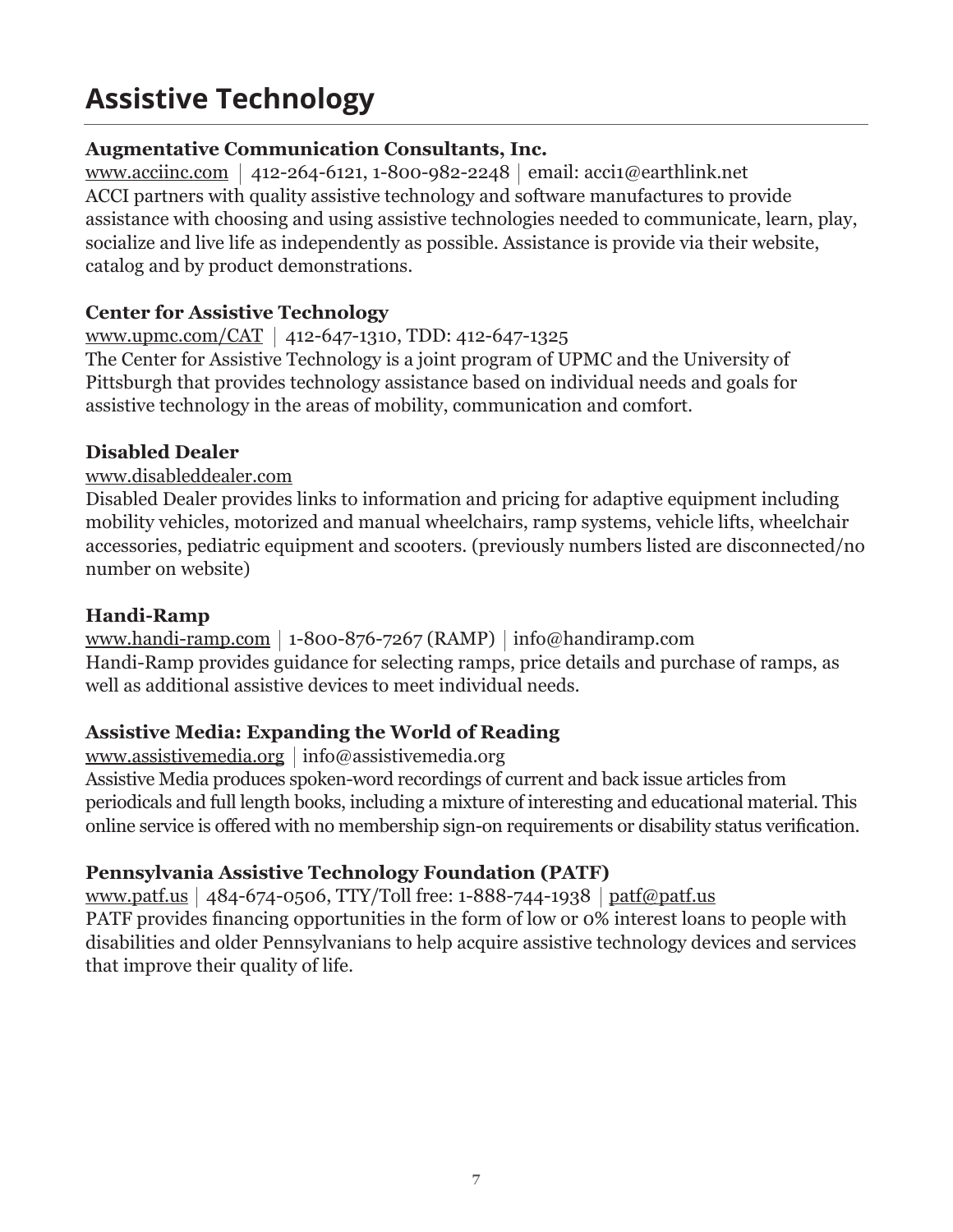# **Pennsylvania Initiative on Assistive Technology (PIAT)**

www.disabilities.temple.edu/programs/assistive/piat 1-800-204-7428, 215-204-5967 TTY: 1-866-268-0579

PIAT provides access to assistive technology, by providing hands-on demonstrations to help individuals make informed choices, and short term device loan programs so individuals can try assistive technology before purchasing. PIAT also provides Training to service providers to support Assistive Technology knowledge and skills, Technical Assistance to public and private agencies to develop and improve policies related to Assistive Technology, and Public Awareness Activities to educate consumers about their Assistive Technology devices and services.

# **Recycled Equipment Exchange Program (REEP)**

www.disabilities.temple.edu/programs/assistive/reep/ 1-800-204-7428, TTY: 1-866-268-0579 The REEP classifieds is a free statewide service for people with disabilities, their families, friends, service providers and other interested individuals who want to find, buy, sell or donate previously owned assistive technology. Equipment can include stair glides, adapted vehicles, wheelchairs, vision aids, communication devices and much more. REEP is a program of Pennsylvania's Initiative on Assistive Technology (PIAT).

#### **Rehabilitation Engineering and Assistive Technology Society of North America (RESNA)**

www.resna.org  $|703-524-6686$ , TTY:  $703-524-6639$  (extensions for different departments available online)

RESNA is a professional organization dedicated to promoting the health and well-being of people with disabilities by increasing access to technology solutions. RESNA offers certification, continuing education, and professional development, as well as works toward developing assistive technology standards, promoting research and public policy and sponsoring forums.

# **Tech Owl** *(Includes PA Lending Library, PIAT and REEP)*

techowlpa.org 1-800-204-7428 TTY: 1-215-204-1805 Email: atinfo@temple.edu

The Institute on Disabilities at Temple University is home to many assistive technology programs and projects including Pennsylvania's Initiative on Assistive Technology (PIAT), Used Equipment Exchange, and the PA Lending Library. PIAT is Pennsylvania's Assistive Technology (AT) Act Program. PIAT and the other assistive technology programs and projects create TechOWL – Technology for Our Whole Lives.

# **Variety the Children's Charity of Pittsburgh**

www.varietypittsburgh.org | 724-933-0460 | info@varietypittsburgh.org Variety: The Children's Charity provides programs, experiences and equipment to help children with disabilities, throughout Southwestern PA, gain the freedom to be active, involved and accepted, and to live life to the fullest.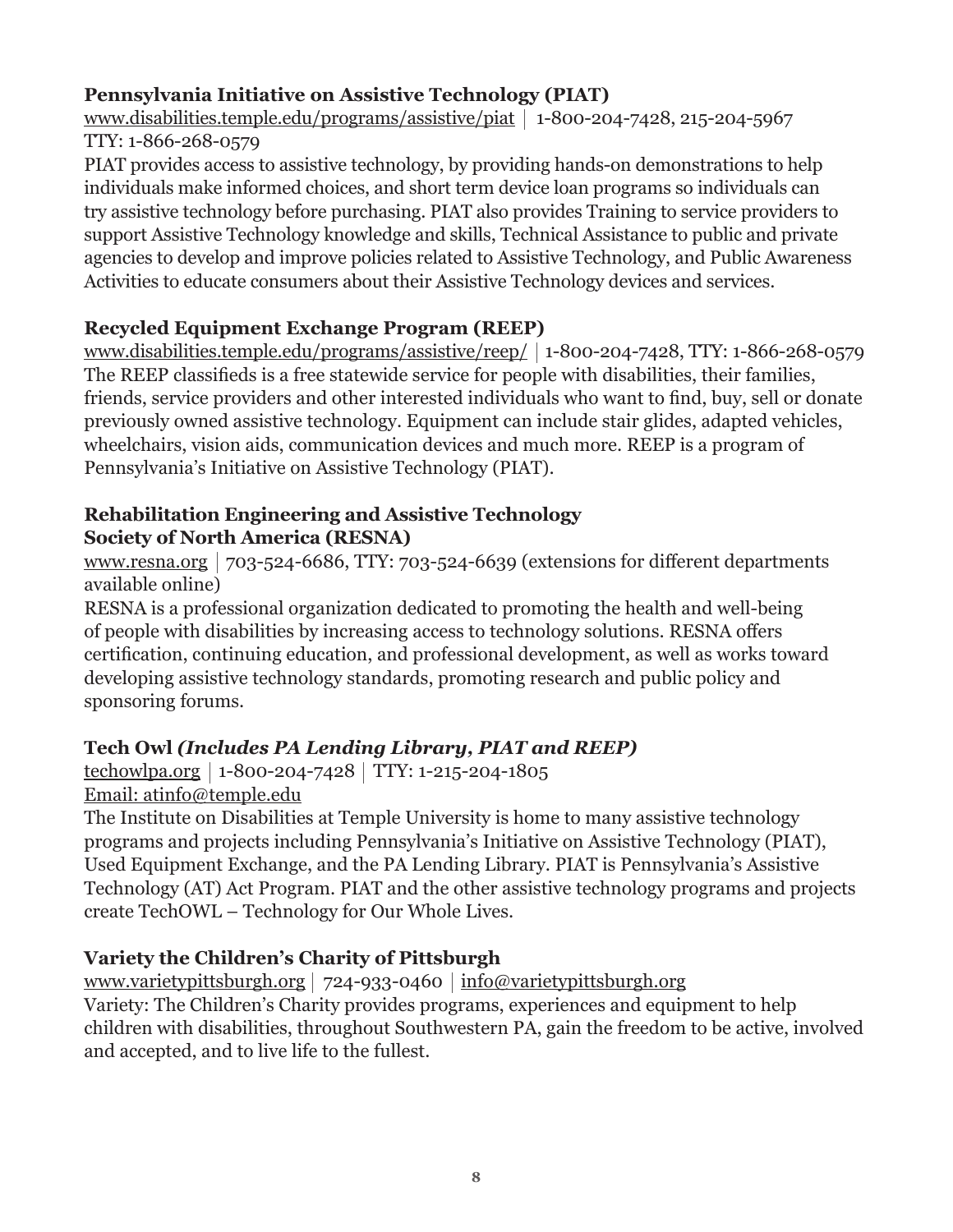# **Disability Specific Organizations**

# **ABOARD Autism Connection of PA**

https://autismofpa.org/ support@autismofpa.org 412-781-4116, 1-800-827-9385 ABOARD Autism Connection of PA mission is to help those with autism achieve their maximum social, educational, and vocational potential. This support is provided through an array of support groups, autism resources, conferences and events. Information on signs and symptoms, obtaining an autism diagnosis, and accessing health insurance are also services provided.

#### **Alzheimer's Association**

#### www.alz.org/pa 24/7 Helpline: 1-800-272-3900

Alzheimer's Association works to enhance care and support for those affected by Alzheimer's disease or related dementias. This is accomplished through a wide range of services including support groups, 24/7 helpline, comprehensive resources, information on clinical studies, educational programs, safety programs, awareness events, advancing research, and advocating.

# **American Diabetes Association**

#### www.diabetes.org 1-800-342-2383

The American Diabetes Association is the nation's leading nonprofit health organization providing diabetes research, educational information, and advocacy with a dedication to stop diabetes.

# **American Foundation for the Blind**

#### general info: (212) 502-7600  $\vert$  email: info@afb.net

The American Foundation for the Blind is national non-profit organization with mission to remove barriers, creates solutions, and expand possibilities so people with vision loss can achieve their full potential. We provide resources, knowledge and support, offer publications, and advocate for policy related to the rights of individuals with vision loss.

# **American Parkinson Disease Association, Inc.**

www.apdaparkinson.org |  $1-800-223-2732$  or Local Info and Referral Line: 717-531-3598 apda@apdaparkinson.org

(Hershey, PA) APDA's improves the lives of those living with Parkinson Disease and their families through patient/caregiver support, education, and raising public awareness of the disease through social events and fundraising.

# **Amyotrophic Lateral Sclerosis Association**

webwpawy.alsa.org | General Contact: (800) 782-4747 | alsinfo@alsa-national.org The mission of The ALS Association is to lead the fight to treat and cure ALS (Lou Gehrig's disease) through dedicated research while providing patient support, information/education for health care professionals and the general public, and advocacy for ALS research and health care concerns.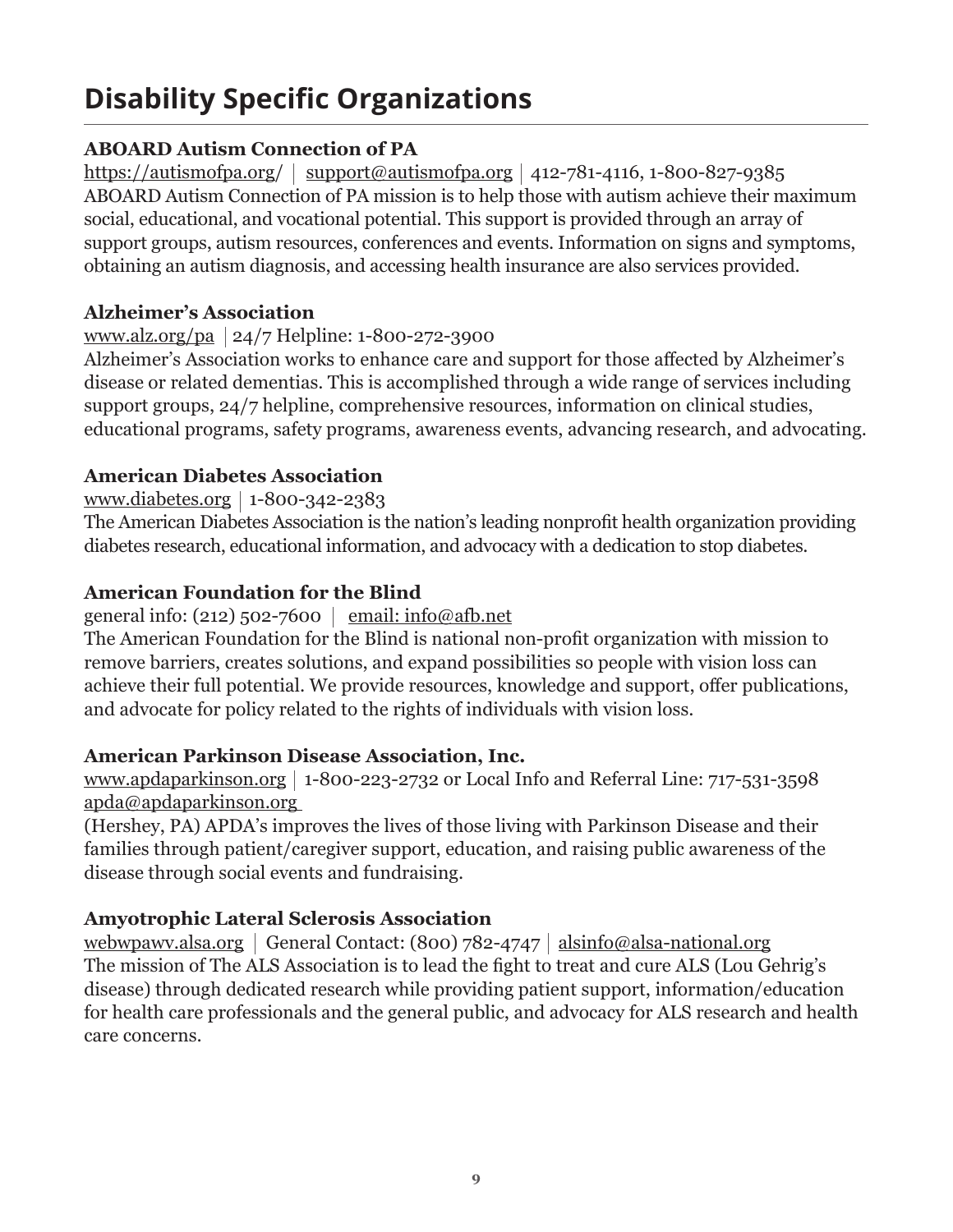# **The Arthritis Foundation, Central and Western Pennsylvania Chapter**

www.arthritis.org/western-pennsylvania 412-566-1645, HELP: 1-844-571-4357 The Arthritis Foundation's mission is to improve lives through leadership in the prevention, control, and cure of arthritis and related diseases through advocacy, research, public health strategies, and educational resources and information surrounding access to care.

#### **Learning Disabilities Association of America**

www.ldaamerica.org | 412-341-1515 | info@LDAAmerica.org

LDA's mission is to create opportunities for success for all individuals affected by learning disabilities and reduce the incidence of learning disabilities in future generations. Specialized services including parent support, information and referral networks, legislation advocacy, school program development, and educational resources for adult issues are offered to empower individuals with learning disabilities to thrive and participate fully in society.

#### **Autism Society of Pittsburgh**

www.autismsocietypgh.org | 412-856-7223 | info@autismsocietypgh.org

The Autism Society of Pittsburgh's mission is to encourage, expand, and develop excellence in a continuum of service options through providing advocacy, support, and thorough information on care, treatment, and educational services. Unbiased information is provided on ALL options to parents, families, and to the caring professionals who work with those with autism spectrum disorders or affected by autism spectrum disorders.

#### **Blind & Vision Rehabilitation Services of Pittsburgh**

#### www.bvrspittsburgh.org |  $412-368-4400$

Blind and Vision Rehabilitation Services of Pittsburgh mission is change the lives of persons with vision loss and other disabilities by fostering independence and individual choice. Services include Low Vision Assistance, Personal Adjustment to Blindness Training, Technology Training, Employment Services, Services for Seniors, Services for Youth Services , as well as Support Services.

#### **Cancer Caring Center**

#### www.cancercaring.org  $412-622-1212$  info@cancercaring.org

The mission of the Cancer Caring Center is to help cancer survivors, their families and concerned friends cope effectively with the emotional impact of cancer through a variety of FREE support services. This site offers information for support groups which include general groups, groups for women, groups for children, and specialty groups, as well as resources.

#### **Canine Companions for Independence**

#### www.cci.org 1-800-572-2275, TTY: 740-548-4447

Canine Companions for Independence is a non-profit organization that enhances the lives of people with disabilities by providing highly trained assistance dogs and ongoing support to ensure quality partnerships.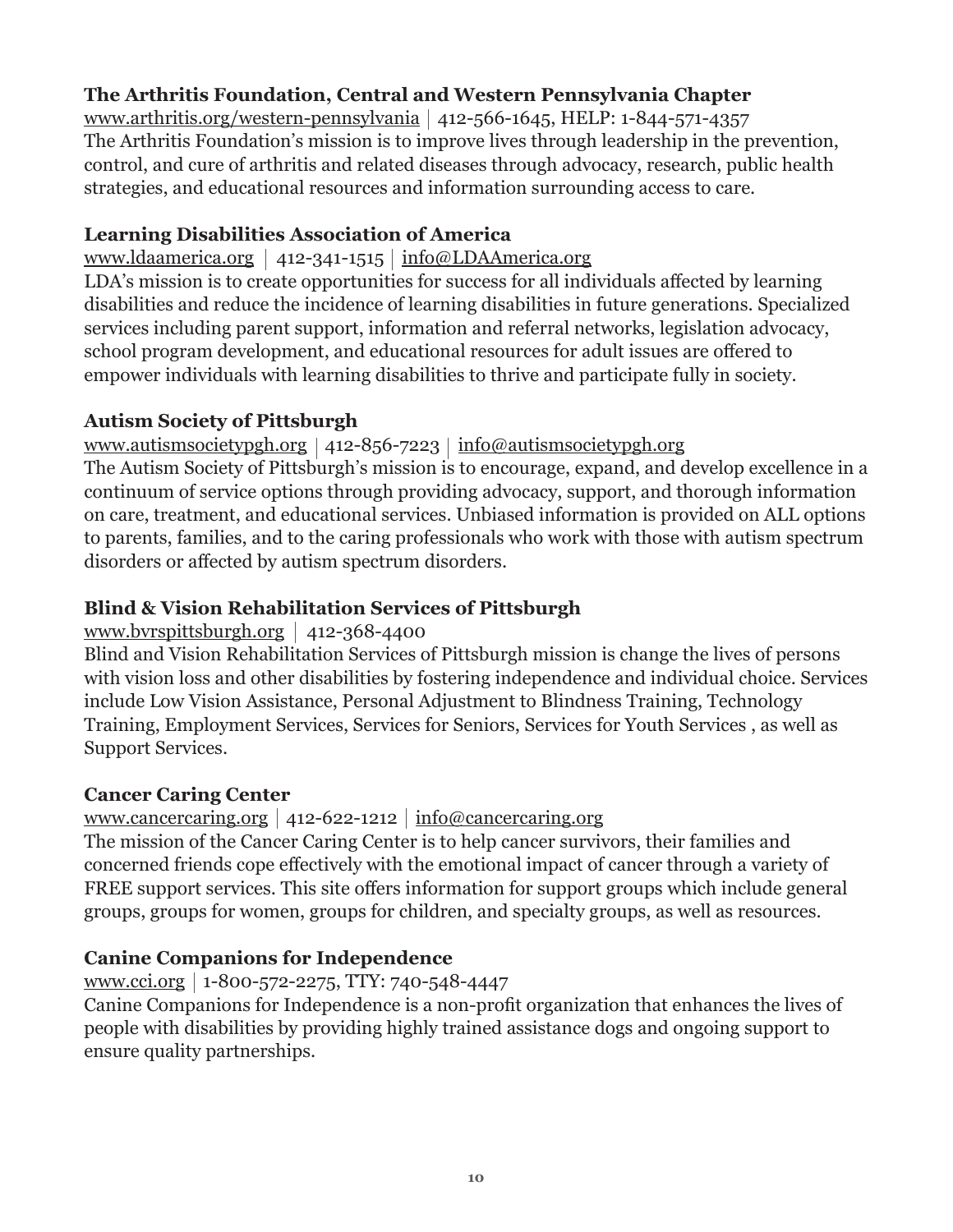### **Center for the Neural Basis of Cognition**

www.cnbc.cmu.edu 412-268-4000 cnbcinfo@cnbc.cmu.edu

The CNBC is dedicated to the investigation of neural mechanisms that give rise to human cognitive abilities. CNBC is a joint project of the University of Pittsburgh and Carnegie Mellon, integrating the strengths of the University of Pittsburgh in basic and clinical neuroscience with the strengths of Carnegie Mellon in psychology, computer science, biological sciences, and statistics.

#### **Center for Hearing & Deaf Services**

www.hdscenter.org | Voice/TTY:  $412-281-1375$ 

The Center for Hearing & Deaf Services mission is to provide diverse and affordable programs of quality diagnostic, rehabilitative and supportive services designed to address the problems experienced by individuals who are deaf or hard of hearing. HDS also serves as an information and referral source for this population and the general public.

# **Children and Adults with Attention-Deficit/Hyperactivity Disorder**

www.chadd.org 1-800-233-4050 General Info: 301-306-7070 Email: customer\_service@chadd.org Monday - Friday, 1:00 PM - 5:00 PM

CHADD is a national non-profit organization providing education, advocacy, and support for individuals with ADHD.

#### **CLASS Community Living and Support Services**

www.classcommunity.org | 412-683-7100, 1-888-954-2424 | TTY: 412-246-2255 Email: info@classcommunity.org

The mission of CLASS is to support people with disabilities as they explore options, participate in the community and strive toward equality. CLASS serves people of all types of disabilities from the most severe disabilities to those individuals with disabilities who benefit from occasional supervision. CLASS offers an array of services to help people meet their personal goals.

# **Down Syndrome Association of Pittsburgh**

www.dsapgh.org | 412-218-2940 | Email:  $\frac{\text{admin@dsapgh.org}}{\text{admin@dsapgh.org}}$ 

The Down Syndrome Association of Pittsburgh is a group of parents and professionals dedicated to enriching the lives of people with Down syndrome.

They offer educational information to support families and contributions to community resources and national endeavors that focus on improving the well-being of people with Down Syndrome.

# **Epilepsy Foundation of Western Pennsylvania**

www.efwp.org | 412-322-5880, 1-800-361-5885 | Email: staff@efwp.org

The Epilepsy Foundation Western/Central Pennsylvania (EFWCP) is a private, non-profit service organization providing public education and supportive services to individuals and families affected by epilepsy/seizure disorders. Their mission is to lead the fight to stop seizures, find a cure and overcome challenges created by epilepsy.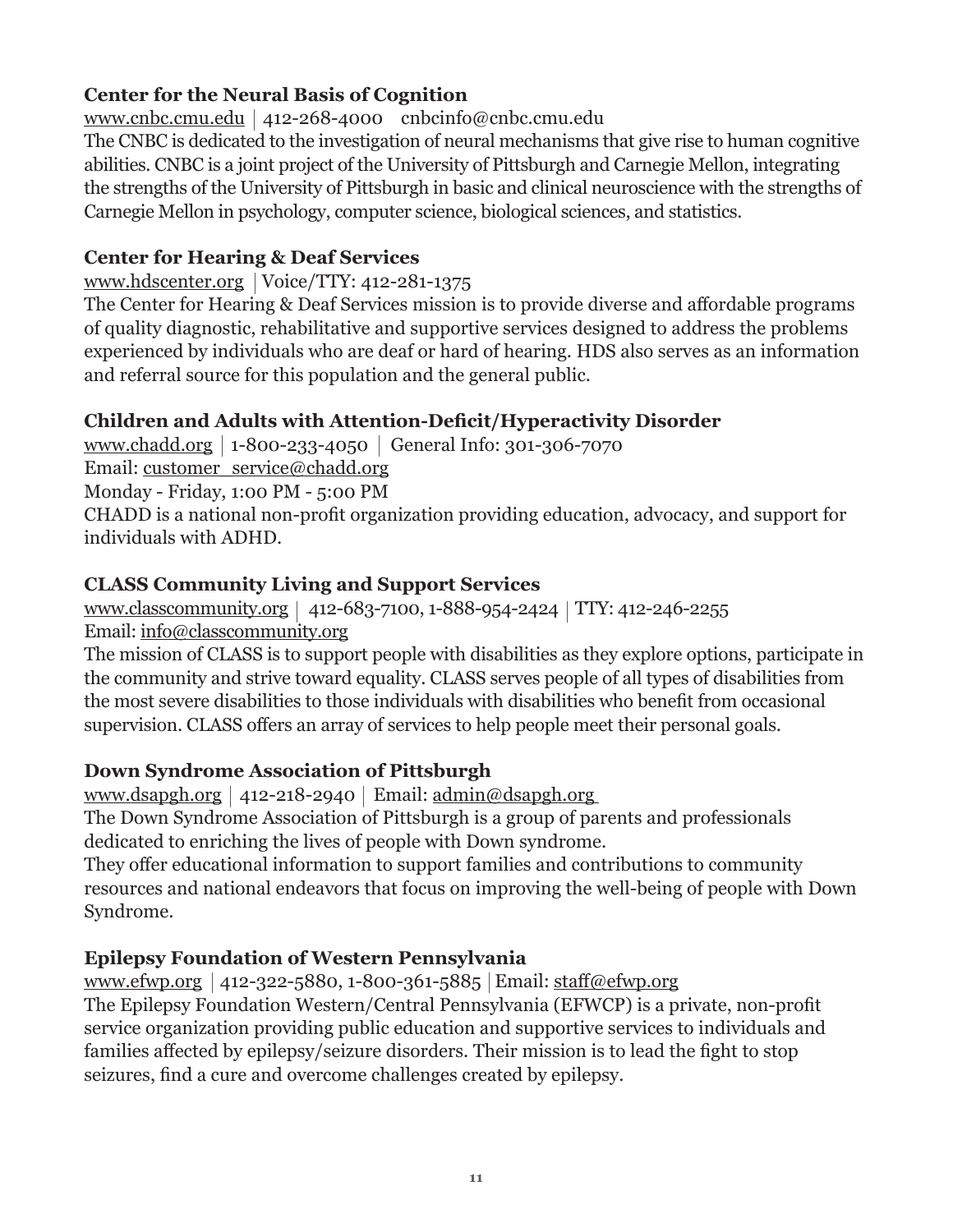# **Federation of Families for Children's Mental Health**

www.ffcmh.org | 240-403-1901 | Email: ffcmh@ffcmh.org

The Federation of Families for Children's Mental Health is a national parent-run non-profit organization focused on the needs of children and youth with emotional, behavioral or mental disorders and their families. The mission is to provide advocacy at the national level for children's rights, provide leadership and technical assistance to a nation-wide network of family run organizations, and to collaborate with these organizations to transform mental health in America.

### **Guiding Eyes for the Blind**

www.guidingeyes.org |  $1-800-942-0149$ , for admissions dial ext. 2222 Email: admissions@guidingeyes.org

Guiding Eyes for the Blind is an internationally accredited guide dog school dedicated to enriching the lives of blind and visually impaired men and women by providing them the freedom to travel safely, thereby assuring greater independence, dignity, and new horizon of opportunities.

#### **Hearing Loss Association of America**

www.hearingloss.org | 301-657-2248, Local Chapter: 412-767-9769, Email: NellansT@aol.com The Hearing Loss Association of America is the nation's leading organization representing people with hearing loss. HLAA proves assistance and resources for people with hearing loss and their families to learn how to adjust to living with hearing loss.

#### **Joslin Diabetes Center**

www.joslin.org 617-309-2440, AGH Network Diabetes Care: 412-578-1724 Through this program, patients are provided state-of-the-art information and the skills necessary for self-management of diabetes, including: nutrition, exercise, medications, blood glucose monitoring, self-management of hyperglycemia and hypoglycemia, complication prevention and treatment, psychosocial adjustment, family involvement, use of healthcare systems, and community resources.

# **Keystone Paralyzed Veterans of America**

#### www.kpva.org 412-781-2474, 1-800-775-9323

The Paralyzed Veterans of America, a congressionally chartered veterans' service organization, has developed a unique expertise on veterans of the armed services who have experienced spinal cord injury or dysfunction. The PVA is the leading advocate for quality health care for its members, research and education addressing spinal cord injury and dysfunction, benefits available as a result of its members' military service, and civil rights and opportunities which maximize the independence of its members.

# **Learning Disabilities Association of America**

www.ldaamerica.org | 412-341-1515 | info@LDAAmerica.org

LDA is dedicated to identifying causes and promoting prevention of learning disabilities and to enhancing the quality of life for all individuals with learning disabilities and their families. LDA seeks to accomplish this through awareness, advocacy, empowerment, education, service and collaborative efforts.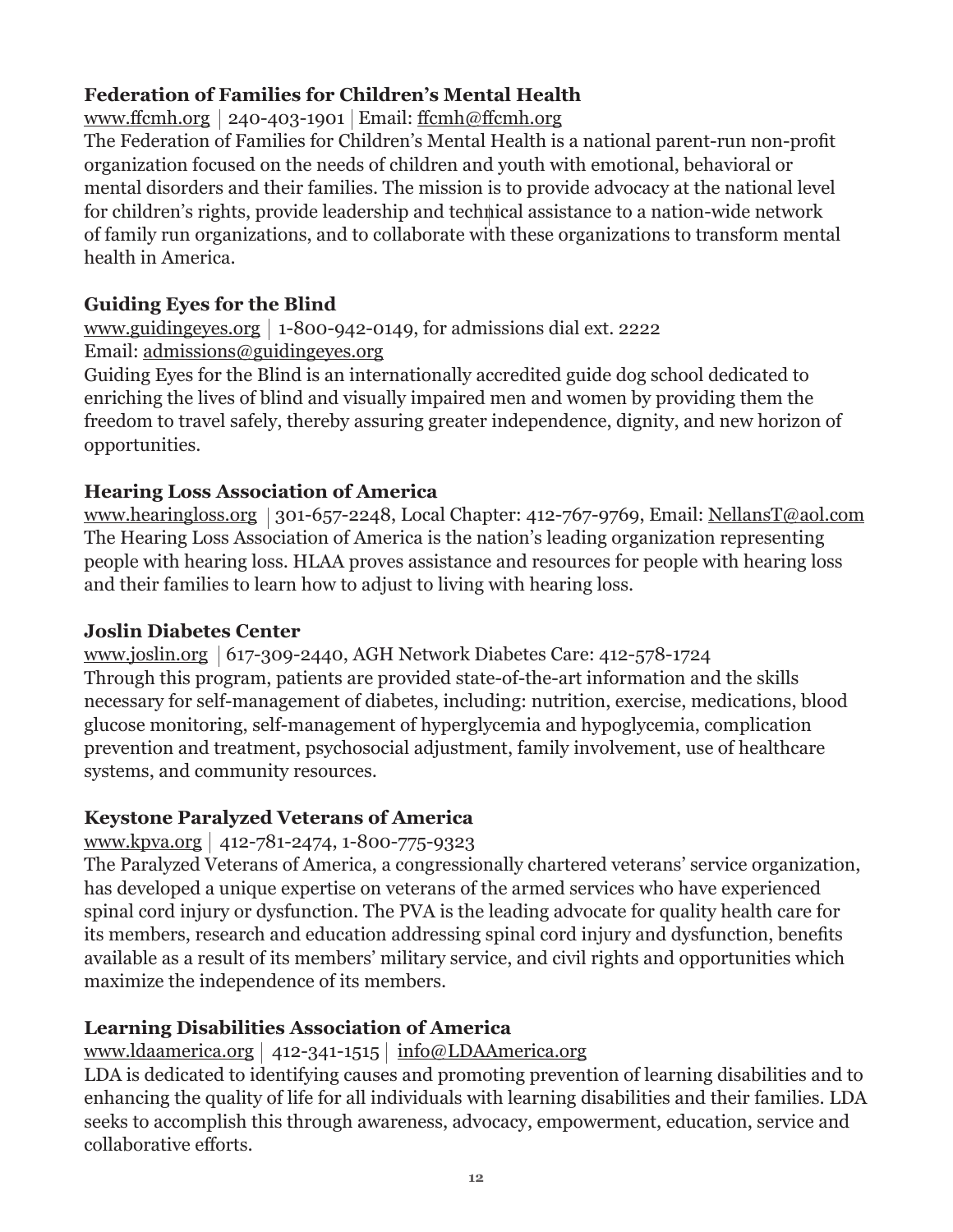#### **The Leukemia & Lymphoma Society**

www.lls.org | 914-949-5213 | Toll Free: 1-800-955-4572

The Leukemia and Lymphoma Society is the world's largest voluntary health organization dedicated to blood cancer. LLS funds research around the world, offers education and patient services. The Society's mission is to cure leukemia, lymphoma, Hodgkin's disease and myeloma, and to improve the quality of life and remove barriers to care through policy and advocacy of patients and their families.

#### **Lighthouse Guild: Vision + Health**

www.lighthouseguild.org |  $1-800-284-4422$  | TTY 711

Lighthouse Guild provides a full spectrum of integrated vision and healthcare services helping people who are blind or visually impaired, including those with multiple disabilities or chronic medical conditions lead productive, dignified, and fulfilling lives.

#### **Lupus Foundation of Pennsylvania**

www.lupuspa.org | 412-261-5886, 1-800-800-5776 | lupuspaorg@gmail.com The Lupus Foundation of Pennsylvania's mission is to promote awareness, education, service and research for those affected by Lupus. They offer programs and services including educational programming, support groups, local services and information for County Representatives.

#### **The Myasthenia Gravis Foundation of America**

www.myasthenia.org |  $1-800-541-5454$ 

MGFA is committed to finding a cure for myasthenia gravis and closely related disorders, improving treatment options, and providing information and support to people with myasthenia gravis. They strive to do this through research, education, community programs, and advocacy.

# **Multiple Sclerosis Service Society**

www.classcommunity.org | www.classcommunity.org/services/adult/msss | 412-683-7100 1-888-954-2424 TTY: 412-246-2255 Email: info@classcommunity.org The mission of the Multiple Sclerosis Service Society (MSSS) is to provide assistance to those diagnosed with Multiple Sclerosis through a variety of services. These services include information and referral, community education, social and recreational activities, an exercise program, lending library, and durable equipment and supplies.

#### **NAMI Southwestern PA**

www.namikeystonepa.org/ | 412-366-3788, 1-888-264-7972 | info@namikeystonepa.org NAMI Southwestern Pennsylvania is dedicated to helping families & individuals affected by mental illness achieve lives of quality & respect, through education and advocacy that supports recovery. NAMI works to combat stigma and stereotyping by providing factual information to the community through education, support, and advocacy.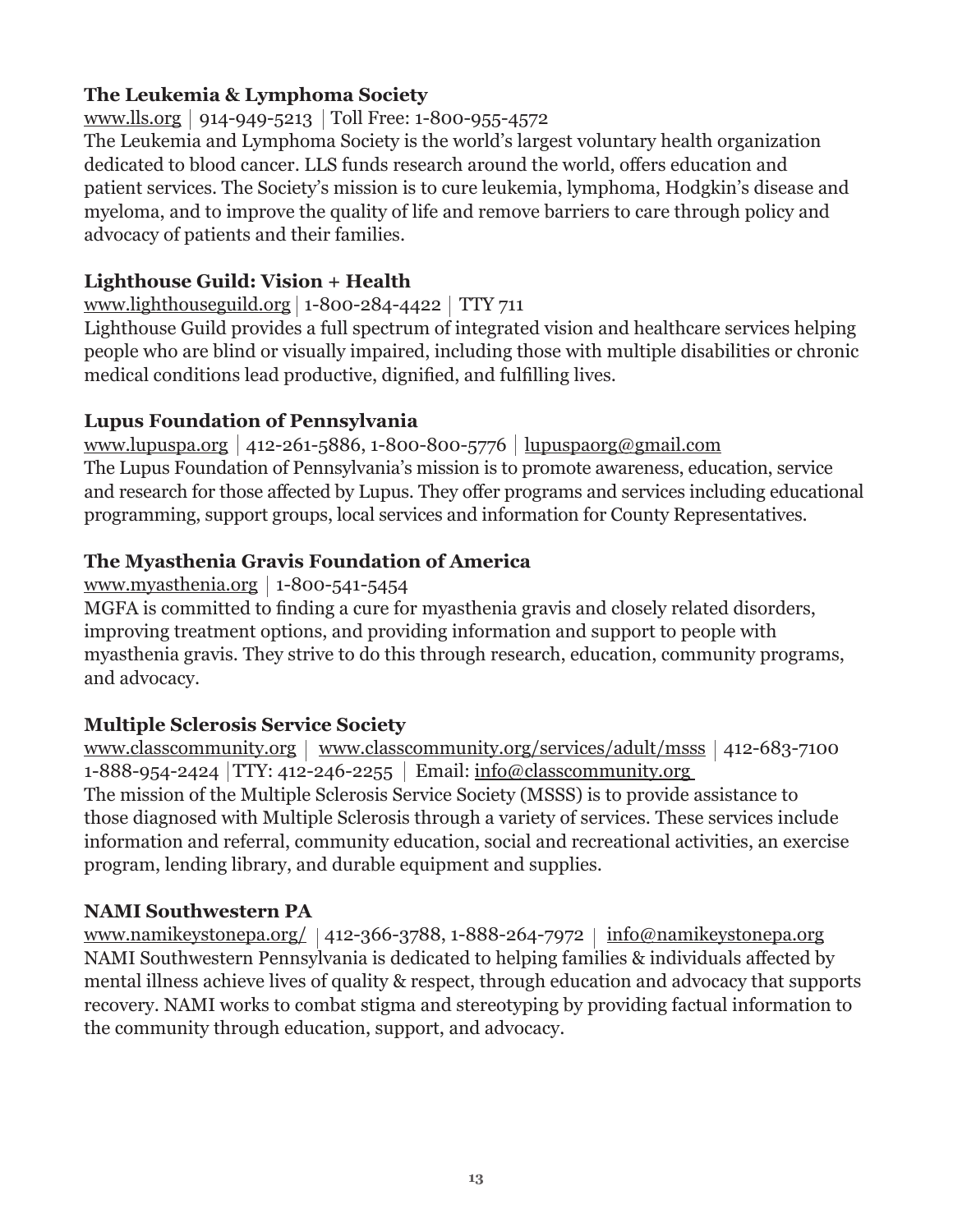#### **National Cancer Institute**

www.cancer.gov 1-800-422-6237 (1-800-4-CANCER)

The organization conducts and supports research, training, health information dissemination, and other programs with respect to the cause, diagnosis, prevention, and treatment of cancer, rehabilitation from cancer, and the continuing care of cancer patients and the families of cancer patients.

#### **National Center on Deafness**

www.csun.edu/ncod | Email: ncod@csun.edu | Voice/TTY: 1-818-677-2054 Video Phone:  $1-818-671-4443 \mid \text{ncod@csun.edu}$ 

The NCOD is committed to providing Deaf and Hard of Hearing students in California and throughout the United States with the tools and support needed to succeed. They provide communication access, leadership opportunities, scholarships and direct communication classes for approximately 200 students a year.

#### **National Down Syndrome Society**

#### www.ndss.org |  $1-800-221-4602$  | Email:  $info@ndss.org$

The mission of the National Down Syndrome Society is to be the national advocate for the value, acceptance and inclusion of people with Down syndrome. NDSS creates the opportunity for all people with Down syndrome to enhance their quality of life, realize their life aspirations, and become valued members of welcoming communities.

#### **National Institute of Mental Health**

www.nimh.nih.gov | 1-866-615-6464, TTY: 1-866-415-8051 | Email: nimhinfo@nih.gov The NIMH vision a world in which mental illnesses are prevented and cured. The mission of NIMH is to transform the understanding and treatment of mental illness through basic and clinical research, paving the way for prevention, recovery and cure. The NIMH site offers information specific to mental health education resources, outreach, and research priorities.

#### **National Multiple Sclerosis Society**

www.nationalmssociety.org | 412-261-6347, 1-800-344-4867 | Email:  $Pax@nmss.org$ The National Multiple Sclerosis Society funds research, furthers education, advocates for people with disabilities, and provides a variety of empowering programs for those who have MS and their families. Their site offers educational information about MS, treating MS, resources and support, and more.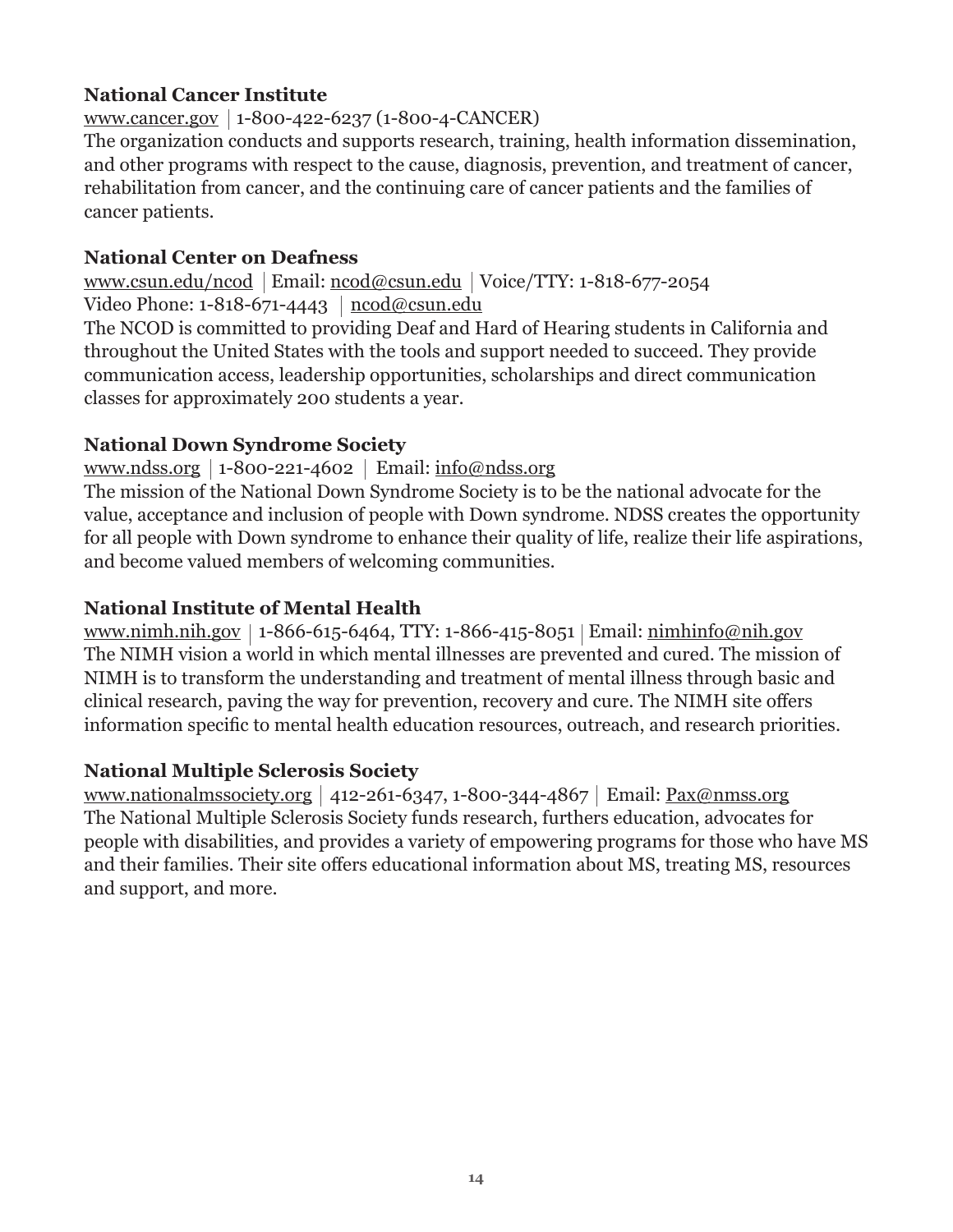#### **PA Tourette Syndrome Alliance, Inc.**

www.patsainc.org |  $1-800-990-3300$ ,  $717-337-1134$  | Email: sherrie@patsainc.org The Pennsylvania Tourette Syndrome Association, Inc. (PA-TSA) is a nonprofit agency whose mission is to identify, support, and advocate for individuals with Tourette Syndrome (TS) in PA, as well as promote awareness of TS through informational outreach and education. PA-TSA offers support for clients, families, and schools. Programs and services include informational packets, consultants for school, consultants for the work place, educators in service, children and teen focused programming, as well as an annual conference with informational sessions.

#### **Paws With A Cause**

www.pawswithacause.org |  $616-877-7297$  | Email: paws@pawswithacause.org Paws With A Cause® enhances the independence and quality of life for people with disabilities nationally through custom-trained Assistance Dogs. PAWS® promotes awareness through education and advocacy.

#### **Pennsylvania Association for the Blind**

www.pablind.org  $717-766-2020$ 

*Allegheny County service info:*

Blind and Vision Rehab Services of Pittsburgh: 412-368-4400

email: earbogast@pghvis.org | www.bvrspittsburgh.org

A statewide membership organization directed to the provision of quality services to persons who are blind or vision impaired, and to the prevention of blindness. This is accomplished through a network of member agencies with a prime focus of vision-related services. Services include individual training, workshops, seminars, transportation assistance, rehabilitation, employment opportunities, summer instructional programs for children, vision screening, support groups, counseling, and more.

# **Pennsylvania Society for the Advancement of the Deaf (PSAD)**

www.psadweb.org | 570-309-0087 | Email:  $info@psadweb.org$ psadboard@psadweb.org

Pittsburgh Chapter President: noschese235@gmail.com

PSAD mission is to maximize participation and productivity of those who are deaf or hard of hearing through education, advocacy, and services. PSAD provides various workshops and programs such as the Leadership Training Program, Outdoor Leadership Education Program, biennial Miss Deaf Pennsylvania Pageant, NAD Youth Leadership Camp, annual conference, Conference of Chapters, annual statewide Deaf Women's Conference, state government affairs, public information and outreach, and bi-monthly newsletter.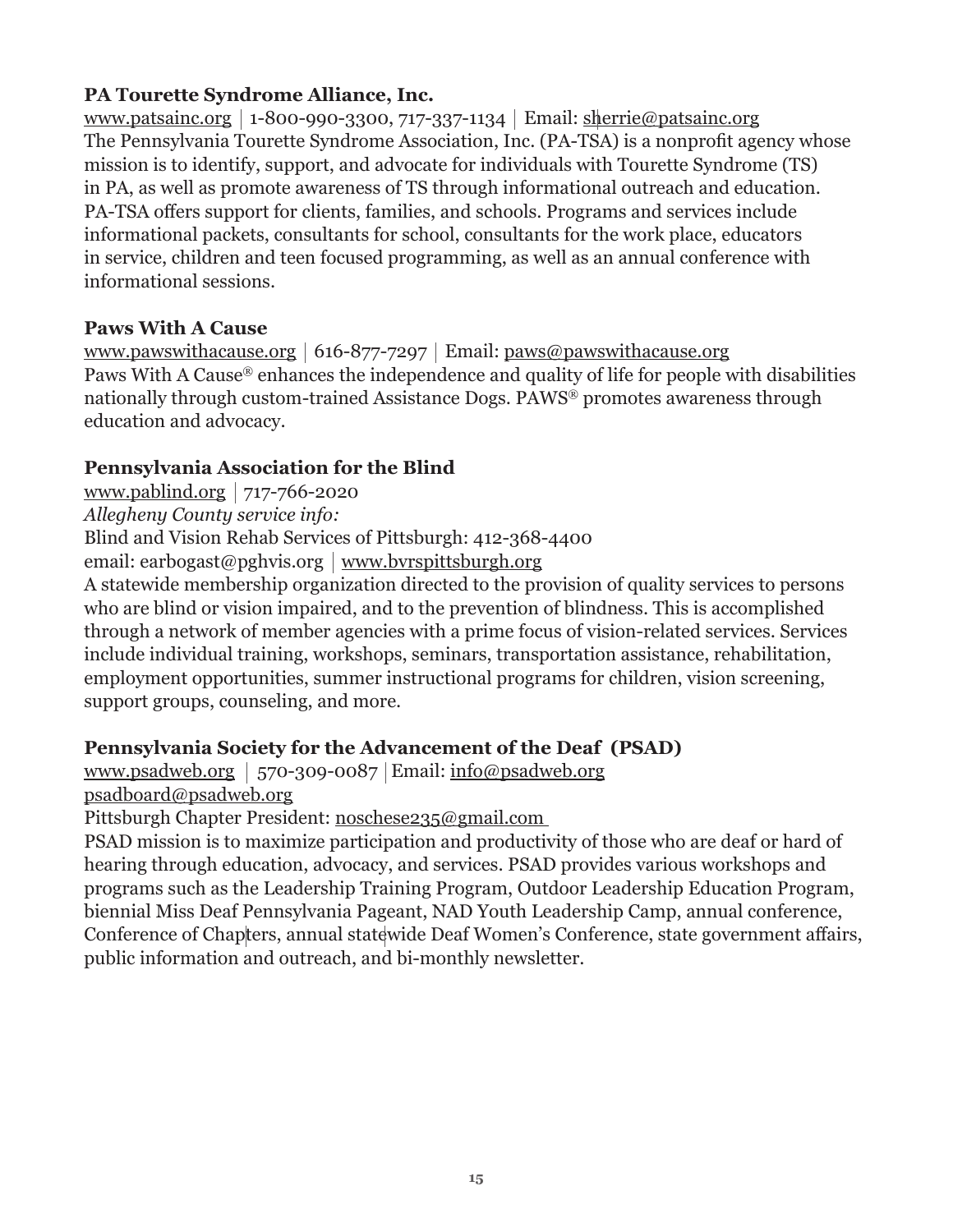# **The Pittsburgh AIDS Center for Treatment** *Part of the UPMC: Center for Care of Infectious Diseases (CCID)*

www.upmc.com/Services/division-infectious-diseases 412-647-7228 1-877-788-PACT (7228)

CCID provides high-quality, multidisciplinary patient care to those affected by a number of diseases cause by bacteria, fungi, parasites, or viruses. The specialized units include: general infectious diseases, Pittsburgh AIDS Center for Treatment (PACT), HIV Pre-Exposure Prophylaxis (PrEP) clinic, Outpatient Parenteral Antibiotic Therapy (OPAT), transplant infectious diseases, and travel health.

#### **Allies for Health + Wellbeing**

https://alliespgh.org/  $|$  info@alliespgh.org  $|$  1-888-204-8821, 412-345-7457 Allies mission is to improve health and wellbeing. They provide integrated medical care, supportive human services, and community-based education for individuals living with, or at risk of HIV, viral hepatitis, and sexually transmitted infections. Their services include a medical clinic, behavioral health services, PrEP services, medical case management, HIV, hepatitis and STI testing and counseling, a food pantry, transportation, and emergency financial assistance, housing, and prevention and educational outreach.

#### **Prader-Willi Syndrome Association**

#### www.pwsausa.org 1-800-926-4797

Prader-Willi Syndrome Association (USA) is an organization of families and professionals working to enhance the quality of life of life of those affected by Prader-Willi syndrome. Their mission is to raise awareness, offer support, provide education and and advocacy, and promote and fund research.

#### **Spina Bifida Association of Western Pennsylvania**

www.sbawp.org |  $724-934-9600$ , 1-800-243-5787 | Email: info@sbawp.org The SBAWP offers a wide variety of programs and services that address the needs of individuals with spina bifida and their families. They place special emphasis on offering age appropriate programs and services that support each individual through their developmental milestones. Through every step of life's journey, a person with spina bifida or other related disabilities can depend on the SBAWP to provide them with exceptional services and supportive programs that will help them navigate through their limitations and build on their strengths.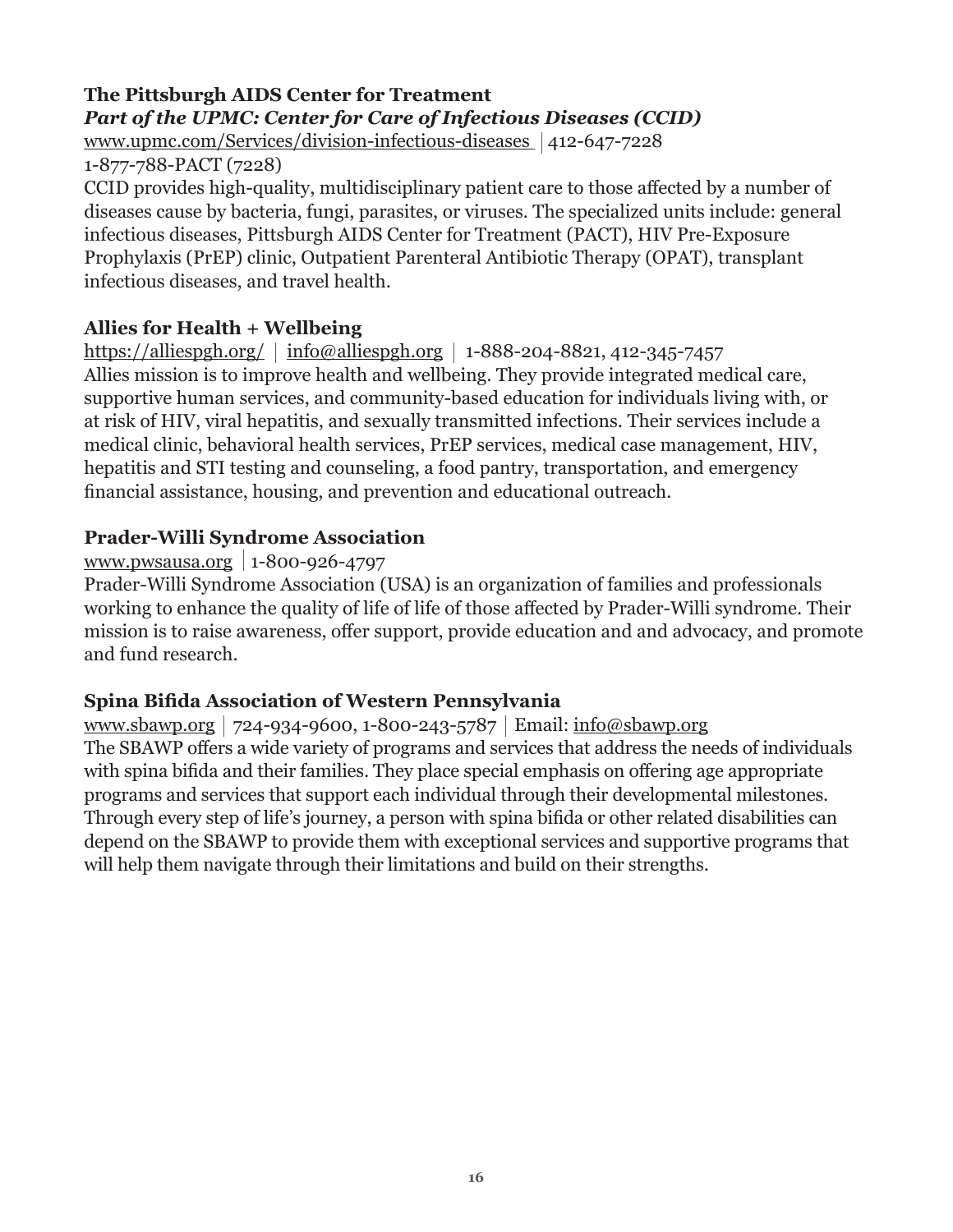# **Early Intervention**

# **Allegheny Intermediate Unit, Project DART**

www.aiu3.net/site/Default.aspx?PageID=1216  $\mid$  412-394-5700

DART Program Director: 412-394-5816

Free Screening/Evaluation: 412-394-5904

Project DART (Discovery, Assessment, Referral and Tracking) provides screening, assessment, education referral and programs for preschoolers with developmental delays. (Children Ages 3-5)

### **Alliance for Infants and Toddlers, Inc.**

www.afit.org | 412-885-6000 Early intervention services designed to build and enhance natural learning available to families with children with developmental concerns. (Children Ages Birth  $-3$ )

#### **ACHIEVA**

www.achieva.info 412-995-5000, 1-888-272-7229

Provides supports and services for individuals with disabilities and their families such as Early Intervention assessments, Parenting Education Program (formerly ESPRIT), residential supports, advocacy, legislative action, and family supports.

# **Children's Hospital of Pittsburgh, Child Development Unit**

www.chp.edu/CHP/cdu | 412-692-5560 | General Info: 412-692-5325

To Make an Appointment: 412-692-7337

Offers evaluation, diagnosis, and consultation to children ages 7 and under with a wide range of developmental and/or behavioral disorders.

# **Children's Institute**

www.amazingkids.org 412-420-2400, TTY/TDD: 412-420-2578 The goal of the organization is to improve the quality of life for children and young people with special needs and their families by providing a specialized continuum of medical services, therapy, education, and child and family services that enable them to realize their fullest potential through various programs.

# **The Early Learning Institute (TELI)**

www.telipa.org  $412-922-8322$ 

Comprehensive early intervention programs and services for children with developmental delays in an inclusive environment. They can provide developmental, occupational, speech/ language, and physical therapies along with social work, vision, and nutrition services. (Children Ages Birth – 3)

# **Easter Seals of Western Pennsylvania**

www.easterseals.com/wcpenna 412-281-7244

Email: development@eastersealswcpenna.org

Provides comprehensive therapeutic, educational and vocational rehabilitation services to children and adults with disabilities and other special needs and their families to ensure equal opportunities to live, learn, work and play in their communities.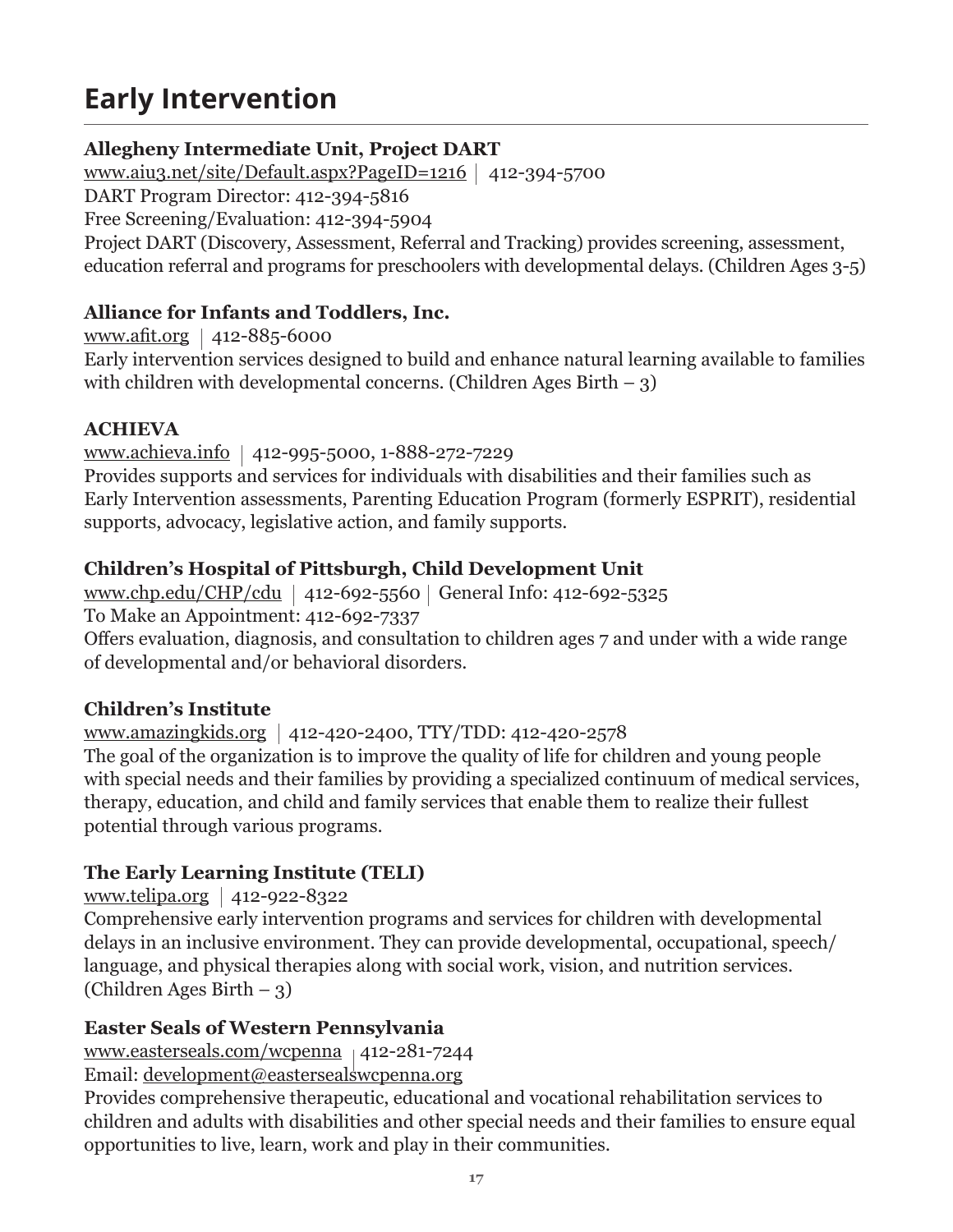# **Holy Family Institute Parent-Child Home Program**

www.hfi-pgh.org  $|412-766-4030$  ext. 1464 for in-home family services  $|$  info@hfi-pgh.org An early childhood literacy, parenting and school-readiness program that prepares young children for school by increasing language and literacy skills, enhancing social-emotional development and strengthening the parent-child relationship. (Children ages 16 months  $-$  3 years)

# **Laughlin Center**

www.laughlincenter.org |  $412-741-4087$ Educational, speech and language therapy, psychological services, early education services for children ages 3 – 1st Grade, and academic services for school aged children (Grades 2-12).

# **Matilda Theiss Center Therapeutic Nursery – UPMC Health System**

www.upmc.com/services/behavioral-health/child-development/nursery-preschool/pages/ default.aspx  $|412-383-1575$ 

Provides early intervention and prevention services for infants and toddlers who have or are high risk of having behavioral health problems, specifically those who have been prenatally exposed to alcohol or illegal substances or have a parent diagnosed with a mental illness. (Children ges 6 weeks – 36 months)

# **Pittsburgh Public Schools Early Childhood Education Department**

www.pghschools.org/domain/1279 412-529-4291

Email: earlychildhood@pghschools.org

The District's Early Intervention and Early Childhood Education programs offer a network of services to provide advocacy and leadership for early childhood education, referrals for service, help to determine duplications and gaps in services and to promote parental involvement and education.

# **PLEA**

www.plea-agency.org 412-243-3464 Email: plea@plea-agency.org Preschool, structured social activity, wrap around, in-home respite, and summer camp; for those with Autism, emotional, social & developmental challenges. PLEA programs help individuals with programs for Living, Education, and Advocacy. (Children Ages  $3 - 18$ )

# **Pregnancy Recovery Center:**

www.upmc.com/locations/hospitals/magee/services/perinatal-neonatal-substance-abuseservices/outpatient/Pages/default.aspx | 412-641-1211

Magee-Women's Hospital of UPMC opened its Pregnancy Recovery Center (PRC), provides office-based buprenorphine treatment, behavioral health counseling, social services, and prenatal care to pregnant and postpartum women with Opioid Use Disorder. In the postpartum period, patients are connected with a community provider to continue medicine-assisted treatment.

# **Project STAR**

www.amazingkids.org/Child-and-Family-Services/child-family-services-home 412-244-3066 Children's Institute of Pittsburgh: 412-420-2400

**18** Project STAR is a program offered by the Children's Institute. Project STAR's mission is to provide children with the opportunity to grow in a safe, nurturing and lasting family, and to empower the family to discover and employ those strengths and resources that will ensure permanency for their children and stability for all family members.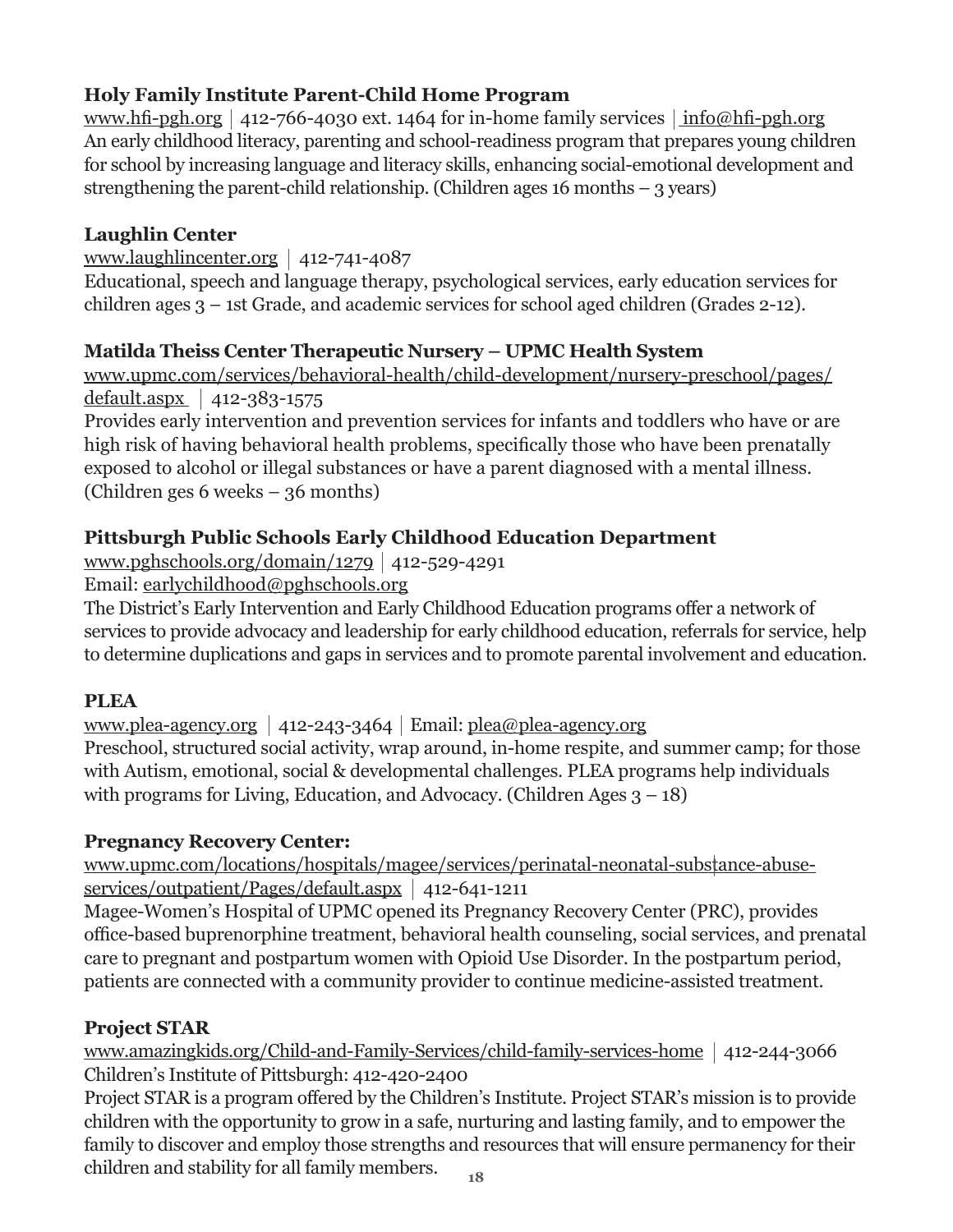#### **Special Kids Network**

#### www.health.state.pa.us/skn |  $1-800-986-4550$

The Special Kids Network links callers to a broad range of services for children and youth with special health care needs and disabilities get the services and support they require in order to thrive in their community. These services include health care products, training, recreation and leisure, social services, counseling, support, advocacy and therapy.

#### **The Watson Institute**

#### www.thewatsoninstitute.org 412-741-1800, 1-866-893-4751

The Watson Institute serves exceptional children from 3 to 21 years old with autism, cerebral palsy, muscular dystrophy, spina bifida, neurological impairments, developmental delays, brain injuries, serious emotional challenges and other impairments with diagnostic, educational, and therapeutic support; support to the families of these children through education, counseling, wraparound, outpatient services and respite programs. While their main facility is located in Sewickley, PA, they serve children and families in both Allegheny and 11 other surrounding counties.

# **Woodlands**

http://mywoodlands.org/ 724-935-6533, Center classes/schedules: 724-935-5470 The Woodlands is a non-profit organization dedicated to enriching the lives of children and young adults with disability and chronic illness. Using its fully accessible and barrierfree facilities, the Woodlands' programs enable participants to experience social, cultural, environmental, recreational and spiritual growth.

# **Education**

# **Allegheny County Family Resource Guide**

www.familyresourceguide.org/ed-support/index.aspx

Email: familyresourceguide@alleghenycounty.us

The Family Resource Guide is the only comprehensive compilation of services and systems available to Allegheny County families of children ages birth-21 with developmental delays, special health care needs or disabilities. They provide an updated electronic-format guide with information on special education, educational rights, placement and school types, and the transition to adulthood.

#### **Allegheny County, Office of Behavioral Health, Bureau of Child & Adolescent Services, Children's Team**

#### www.alleghenycounty.us/dhs/education/index.aspx

School Based Liaisons are professionally trained to serve as links between educational systems, mental health providers and social services agencies and comprise the Student Assistance Team. They can provide intervention quickly and decisively in situations when a student needs mental health services.

*Education Specialists* provide consultation to families and schools in order to facilitate the development of appropriate and meaningful Individualized Education Plans (IEPs) for students with special needs. They support families by providing information, initiating contacts and referrals, and attending meetings as an advisor in developing these plans.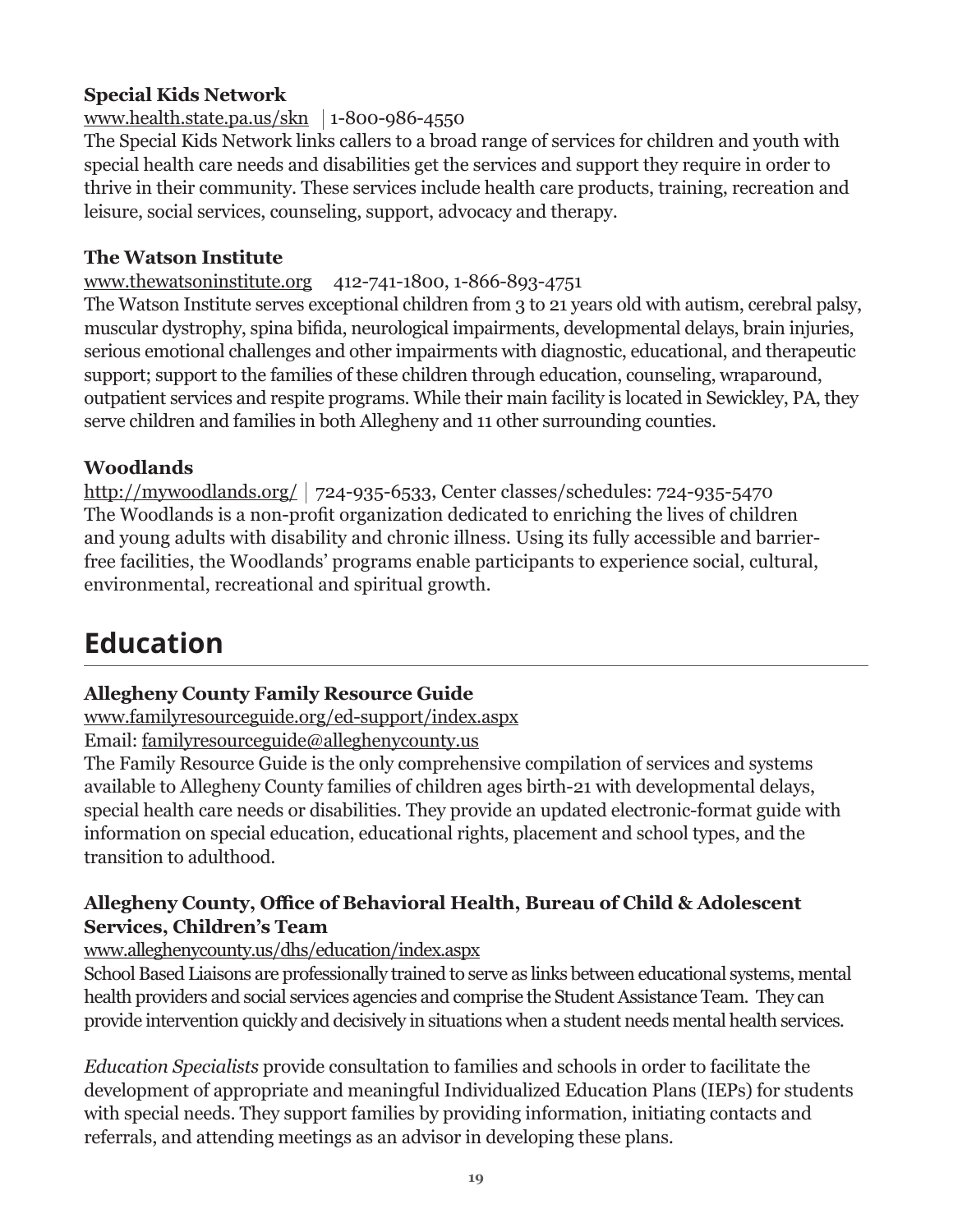# **Allegheny Family Network**

www.alleghenyfamilynetwork.org/ 1-888-273-2361

Confidential Support Line: 1-888-273-2361, AFN Direct Number: 412-246-2030 Allegheny Family Network (AFN) is a family-run agency - all of their employees are parents or caregivers who have raised a child with mental health and/or emotional challenges. The Family Support Partners have a wealth of knowledge and experience in the areas of mental health and behavioral challenges. They not only understand family and children's rights but also know how and when to advocate on behalf of children with special needs. AFN can assist families through trainings and support in understanding the process of Individualized Education Plans (IEPs), and knowing their rights and responsibilities.

# **Allegheny Intermediate Unit**

www.aiu3.net 412-394-5700 Email: webmaster@aiu3.net

Providing Non-Traditional Services to Learners of All Ages. Services include: Education of homeless children and youth including preschoolers; Alternative education for courtadjudicated and disruptive students; Workforce development for economically challenged adults including GED test preparation; Adult Basic Education and English as a Second Language; and DART - Screening, assessment, education referral and programs for preschoolers with developmental delays.

# **Alliance for Infants and Toddlers**

www.afit.org  $|$  412-885-6000, ext. 3108 for outreach information and events Early Intervention is a variety of supports and services designed to build and enhance the natural learning that occurs in the early years. Supports and services are provided in the home, child care site and other community settings identified by the family. Any child, age birth to three years, living in Allegheny County is eligible for a developmental screen through Early Intervention. The Alliance is available to any Allegheny County family if they have concerns about their child's development, or if their child is at risk for developing delays due to such factors as prematurity or a stay in a Neonatal Intensive Care Unit (NICU).

# **DePaul School for Hearing and Speech**

http://depaulhearingandspeech.org/ 412-924-1012

Email: depaulschool@depaulhearingandspeech.com

The DePaul School teaches children from birth to age 15 who are deaf or hard of hearing to listen and speak without using sign language. Using cochlear implants and digital hearing aids to access sound, students receive Listening and Spoken Language (LSL) education, speech therapy, and clinical audiology services. More than 70% of the children who attend DePaul as toddlers and preschoolers are ready to transition to a mainstream classroom by first grade.

# **Disability Rights Network of PA**

www.drnpa.org/ 1-800-692-7443, 412-391-5225, TDD: 1-877-375-7139 Email: drnpa-pgh@drnpa.org

Disability Rights Network of Pennsylvania (DRN) is a statewide, non–profit corporation designated as the federally–mandated organization to advance and protect the civil rights of all adults and children with disabilities.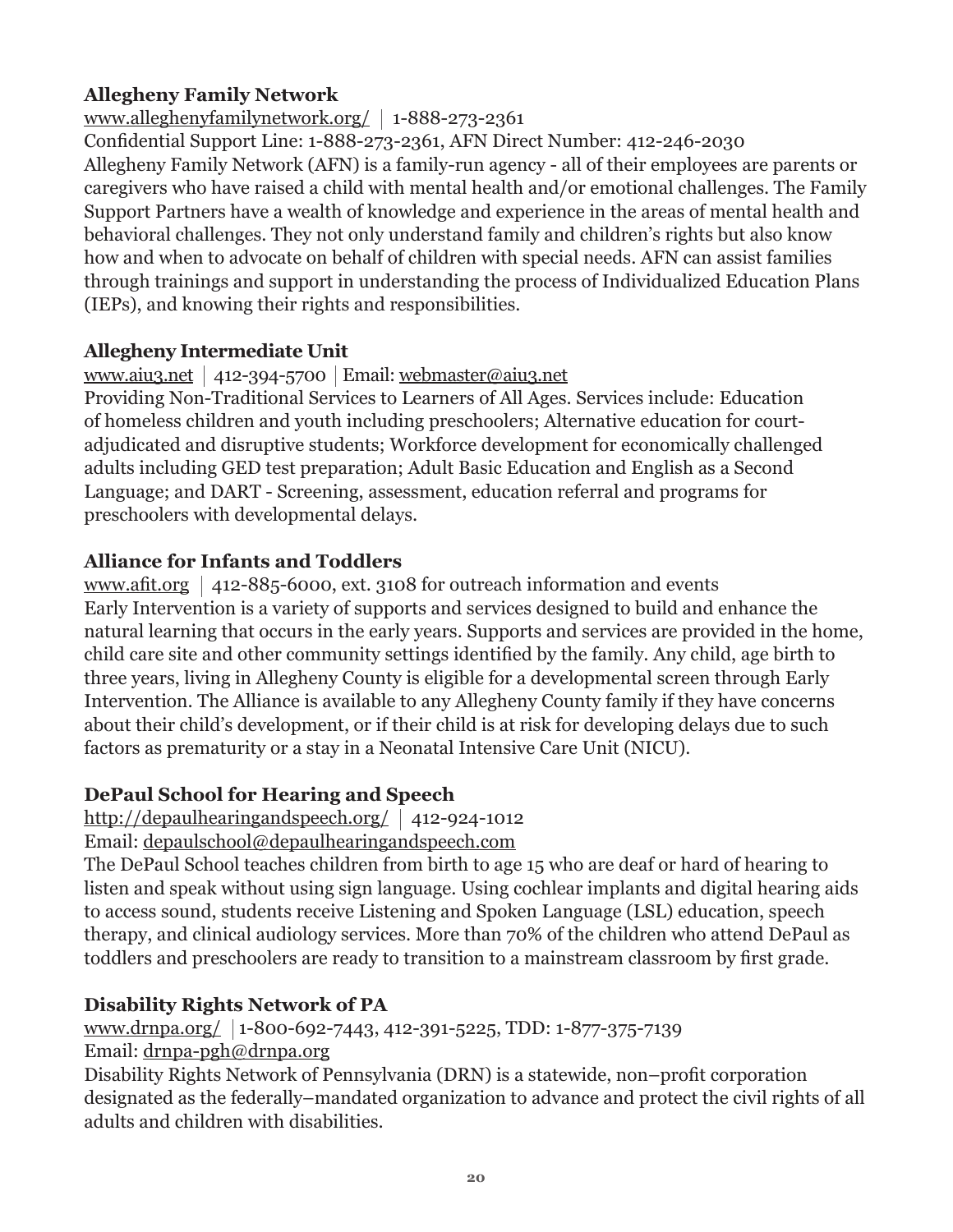DRN works with people with disabilities and their families, their organizations, and their advocates to ensure their right to live in their communities with the services they need, to receive a full and inclusive education, to live free of discrimination, abuse and neglect, and to have control and selfdetermination over their services. DRN works to ensure that people with disabilities have equal and unhindered access to employment, transportation, public accommodations, and government services; to enforce their rights to vocational, habilitative, post-secondary educational, health, and other services; and to protect them from abuse and neglect.

#### **Education for All Coalition**

#### www.paedforall.org |  $267-232-0570$  | Email: info@paedforall.org

The Education for All Coalition is a partnership of parents, educators, related professionals and others who believe that children of all backgrounds and abilities should be successfully educated together in their neighborhood schools within the general education curriculum. They work together to promote education that includes ALL children by providing individual support to families, assisting institutions of higher education better prepare teachers to effectively teach all children and influencing and supporting schools, policymakers, and the community to effectively implement inclusive practices and policies.

#### **Greater Pittsburgh Literacy Council**

#### www.gplc.org  $|412-393-7600|$  Email: info@literacypittsburgh.org

Their mission is to ensure that adults and families acquire reading, writing, math, English language, workforce skills and computer skills so they may reach their fullest potential in life and participate productively in their community. GPLC provides the following types of instructional programs: Basic Skills, GED Preparation and Testing, English as a Second Language, Workplace Skills Development, Family Literacy, Computer Skills Training, Health Literacy, and OASIS Intergenerational Tutoring for children in grades K-3 with reading skills.

#### **Pace School**

#### www.paceschool.org 412-244-1900 Email: pace@paceschool.org

The mission of Pace School is to provide educational and therapeutic services that enable any child to thrive. Pace School, a private, non-profit day school, is a placement option for school districts in Allegheny and surrounding counties that serves kids, K-9, with emotional challenges or Autism. Pace School is licensed by the PA Department of Education and the State Board of Private Academic Schools to serve students educationally diagnosed in one of three areas: Emotional disturbance, Autism, and/or Pervasive developmental delay. Each student at Pace also has at least one mental health diagnoses and is enrolled in Pace's School Based Partial Hospitalization Program.

#### **PEAL Center**

www.pealcenter.org | 412-281-4404, TTY: 412-281-4409, Toll Free 866-950-1040 Email: info@pealcenter.org

The PEAL Center is Pennsylvania's Parent Training and information Center serving Western and Central PA. The PEAL Center is an organization of parents of children with disabilities who provide individual assistance and referrals, parent training, and leadership development.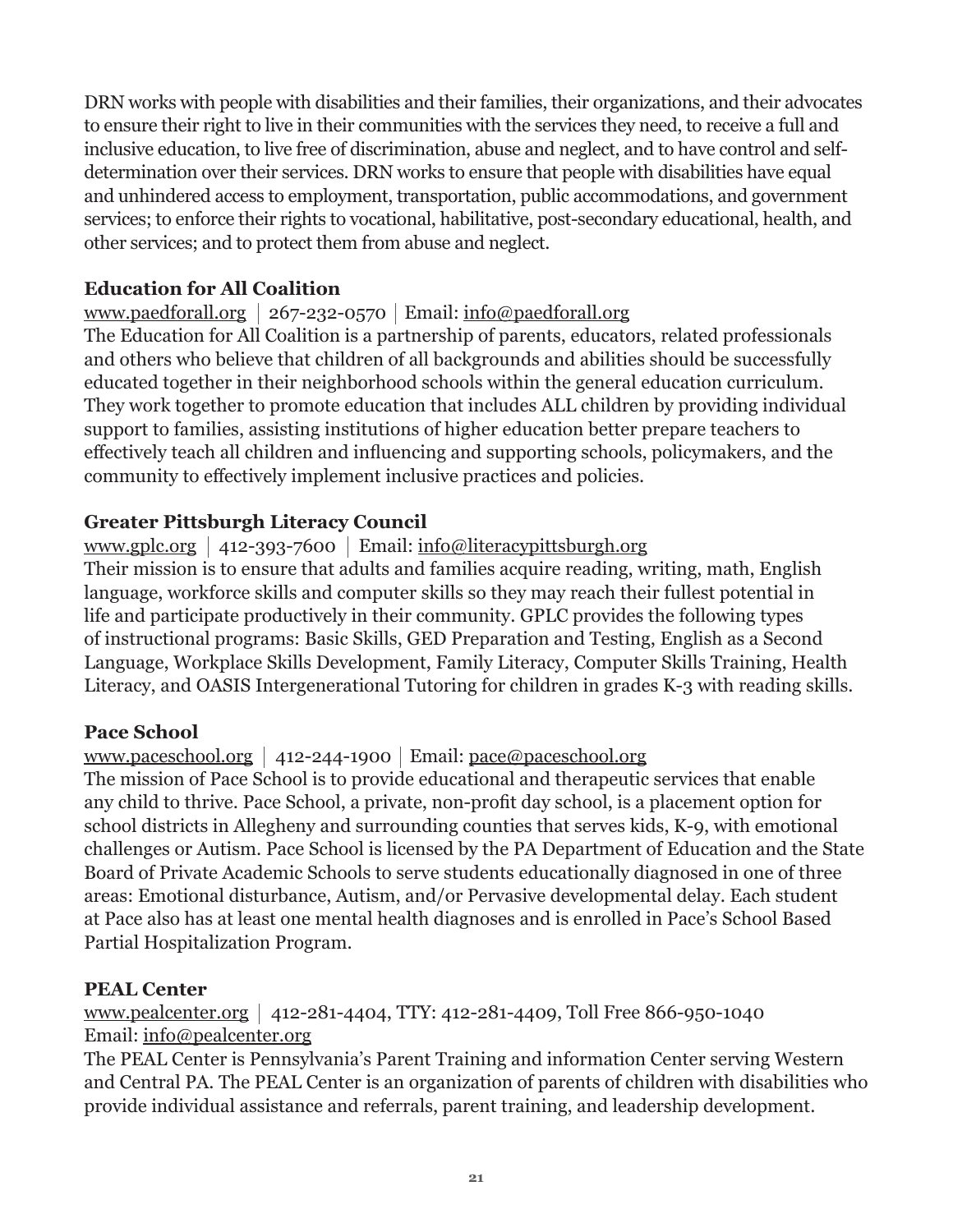The mission of the PEAL Center is to ensure that children, youth, and adults with disabilities lead rich, active lives and participate as full members of their schools and communities by providing training, information, and technical assistance based on best practices to individuals, families and all people who support them.

#### **Pittsburgh-Mount Oliver Intermediate Unit 2**

#### www.pmoiu2.k12.pa.us/ |  $412-224-4580$

The Pittsburgh-Mount Oliver Intermediate Unit is proud to provide educational support services to private and parochial, non-public schools and institutions in and around the City of Pittsburgh. Services include English as a Second Language (ESL), Speech Services, Remedial Services, Psychological Services, and supplemental services to support at-risk student populations due to abandonment, abuse, or parental neglect, as well as those in correctional facilities and detention centers to transition into education and employment.

#### **Western Pennsylvania School for the Blind Children**

www.wpsbc.org | 412-621-0100 | Email: prittsj@wpsbc.org

The Western Pennsylvania School for Blind Children is a one-of-a-kind educational facility committed to training visually impaired students with additional disabilities. The School also provides vital early intervention and outreach services to visually impaired students, with or without additional challenges, throughout western Pennsylvania. Classroom teams consist of a certified teacher of the visually impaired, occupational therapist, physical therapist, speech and language pathologist, orientation and mobility instructor, behavior support specialist, nurse and para-educators. Each student has an individualized educational program (IEP) that is designed to meet his/her specific, unique needs and abilities.

#### **Western Pennsylvania School for the Deaf**

#### www.wpsd.org |  $Voice/TTY$ : 1-800-624-3323

The Western Pennsylvania School for the Deaf (WPSD) is a non-profit, tuition free school with high academic expectations. Founded in 1869, WPSD provides quality educational services and a complete extracurricular program to Deaf and hard-of-hearing children from birth through Grade 12. WPSD offers an all-inclusive communication/language environment, mainstream opportunities, after school programs, a Residential Program, and early intervention services through home visits and on-campus activities to deaf and hard of hearing infants, toddlers, and their families.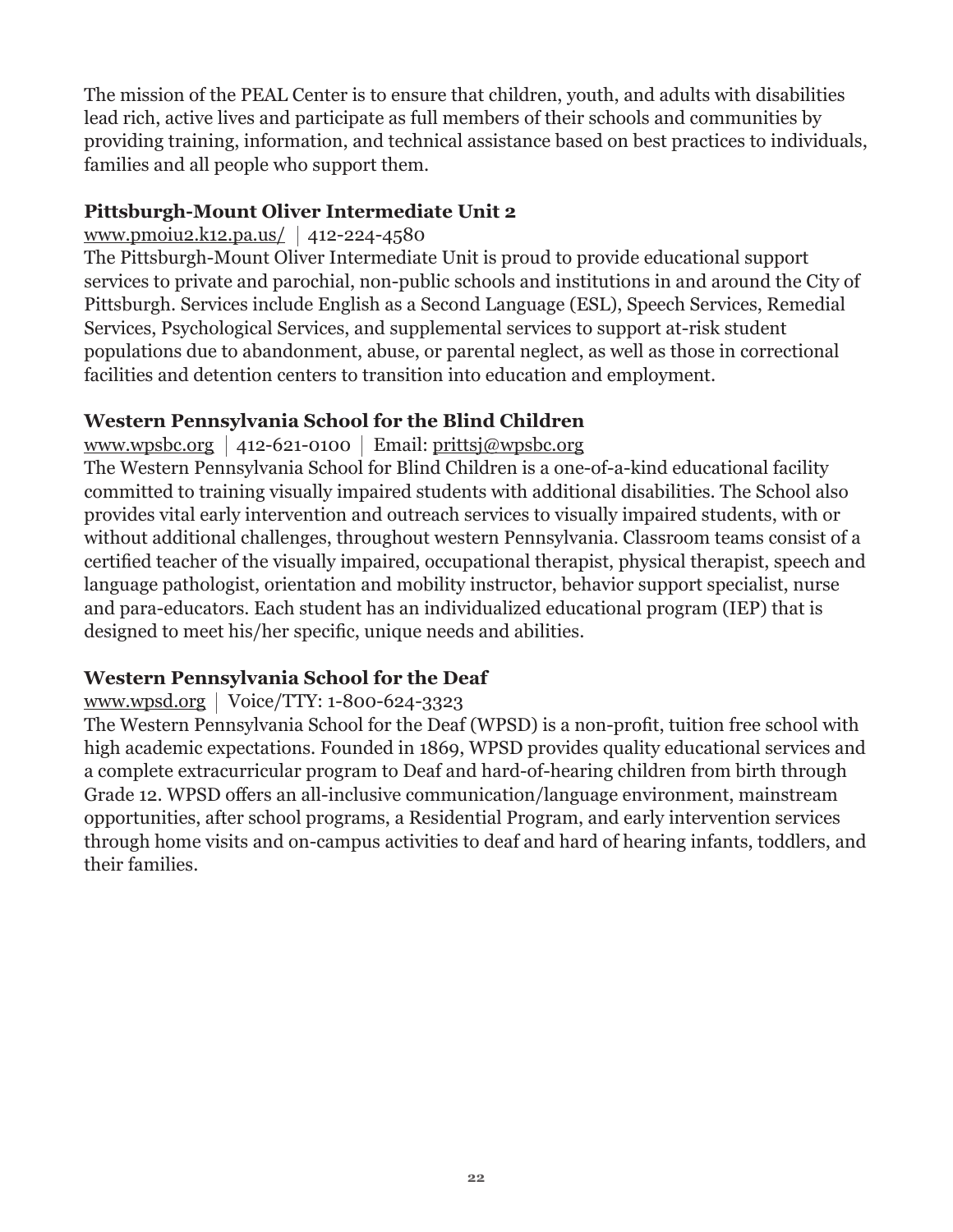# **Employment**

#### **AHEDD**

www.ahedd.org 412-381-3313, 1-866-902-4333 Email: Pittsburgh.pa@ahedd.org

AHEDD provides employment services for people with disabilities. AHEDD's services benefit from a customized plan of service that can include: skill assessments, career exploration and development, self-directed job search, job placement, and work site support/training. AHEDD is also the Benefits, Planning, Assistance and Outreach (BPAO) agency for Western PA.

**BPAO agencies** are agencies that receive grants from the Social Security Administration to provide services to SSI/SSDI beneficiaries who are considering a return to work and have questions about possible changes in his/her benefits. A BPAO Work Incentives Coordinator will provide information the beneficiary may use to make an informed decision about returning to work. For residents of counties not served by AHEDD, please see https://yourtickettowork.ssa.gov/contact-us/index.html to look up the BPAO that serves your county or call Maximus: Toll-Free Line 1-866-968-7842; Toll-Free TDD Line 1-866TDD2WORK.

#### **Bureau of Blindness and Visual Services**

www.dli.pa.gov/Individuals/Disability-Services/bbvs/Pages/default.aspx 412-565-5240, 1-866-412-4072, TTY: 412-565-3678, 1-877-255-5082 BBVS provides specialized, rehabilitative and prevention of blindness services for Pennsylvania residents who are blind or visually impaired. The mission is to help individuals who are blind or visually impaired gain the skills necessary to live and work independently in their communities. BBVS also has specialized children services to meet maximum educational and vocational potential.

#### **CareerLink**

#### www.pacareerlink.state.pa.us

One-stop shop for employment training, job search, unemployment services, and connection to PA Job Centers.

#### **The Career Development Center**

www.careerdevelopmentcenter.org 412-422-5627 Email: info@careerdevelopmentcenter.org Services are focused on helping job seekers land the right job as quickly as possible. They will assist job seekers in exploring options, define objectives, and develop the strategy and tools required to wage an effective job search.

#### **Goodwill Industries of Pittsburgh**

www.goodwillswpa.org  $412-481-9005$ , TTY: 412-632-1438 Offers a variety of programs and services that provide employment-related education, training, counseling and job opportunities for people with disabilities, economic disadvantages and other barriers to employment.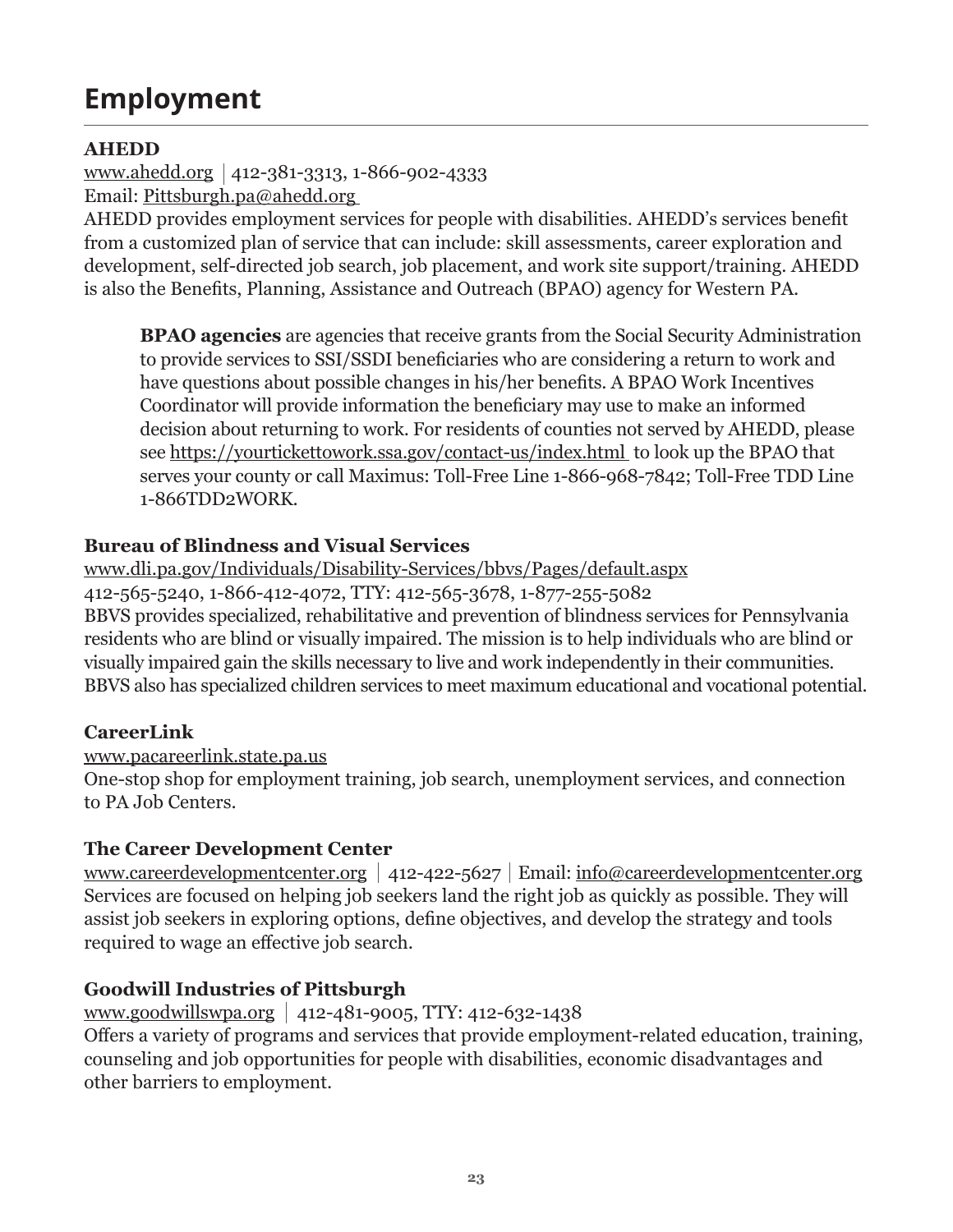# **Life's Work of Western PA**

www.lifesworkwpa.org | Pittsburgh: 412-471-2600, Belle Vernon: 724-684-3630 Email: PR@LifesWorkWPA.org

The mission of Life's Work is to continue its comprehensive and innovative role of assisting persons with disabilities or other barriers to employment to achieve independence and dignity through productive employment opportunities.

#### **Minority, Women, and Disadvantaged Business Enterprise (MWDBE)**

www.alleghenycounty.us/mwdbe/index.aspx 412-350-4309

MWDBE serves as the catalyst for business development by providing technical assistance, advocating M/W/DBE business concerns, and providing information on opportunities within Allegheny County, as well as other local public agencies. This department works in partnership with all county departments and the community at large, to ensure the inclusion of  $M/W/DBE$ firms in meaningful business opportunities throughout Allegheny County.

#### **Office of Vocational Rehabilitation**

www.dli.pa.gov/Individuals/Disability-Services/ovr/Pages/default.aspx 1-800-442-6371 TTY: 412-770-2802, 1-888-870-4474, Voice: 412-392-4950

OVR's purpose is to expand and strengthen employment outcomes, independence, and specialized services for Pennsylvanians with disabilities. OVR provides a wide range of services to eligible applicants. The services are arranged to fit the individual needs of the person.

#### **Pennsylvania Federation of Injured Workers**

Email: mak101@pfiw.org

Pennsylvania Federation of Injured Workers can help you understand your rights under the PA Worker's Compensation Act. If you need some information about PA's Worker's Compensation System or you need a little support to make it through tough times the PFIW will be helpful.

#### **Pittsburgh Disability Employment Project for Freedom**

www.voapa.org/project-for-freedom  $717-236-1440$ 

Email: info@projectforfreedom.org, brubin@voapa.org

Project for Freedom provides individuals with disabilities technology, professional skills and customer service training that then results in opportunities for competitive employment. Project for Freedom has developed a network of employers, government agencies, and other nonprofit organizations that support this program. The program has explored and developed methods to effectively recruit, market and place qualified individuals with disabilities in jobs that pay competitive wages with benefits.

#### **Protection and Advocacy for Beneficiaries of Social Security (PABSS)**

Harrisburg Office: 1-800-692-7443, TTY: 1-877-375-7139

Pittsburgh Office: 412-391-5225 | PABSS email:  $drnpq - pgh@drnpq.$ org

PABSS advocates for and advises SSI/SSDI beneficiaries who are interested in working or who want information on participating in the Ticket to Work Program.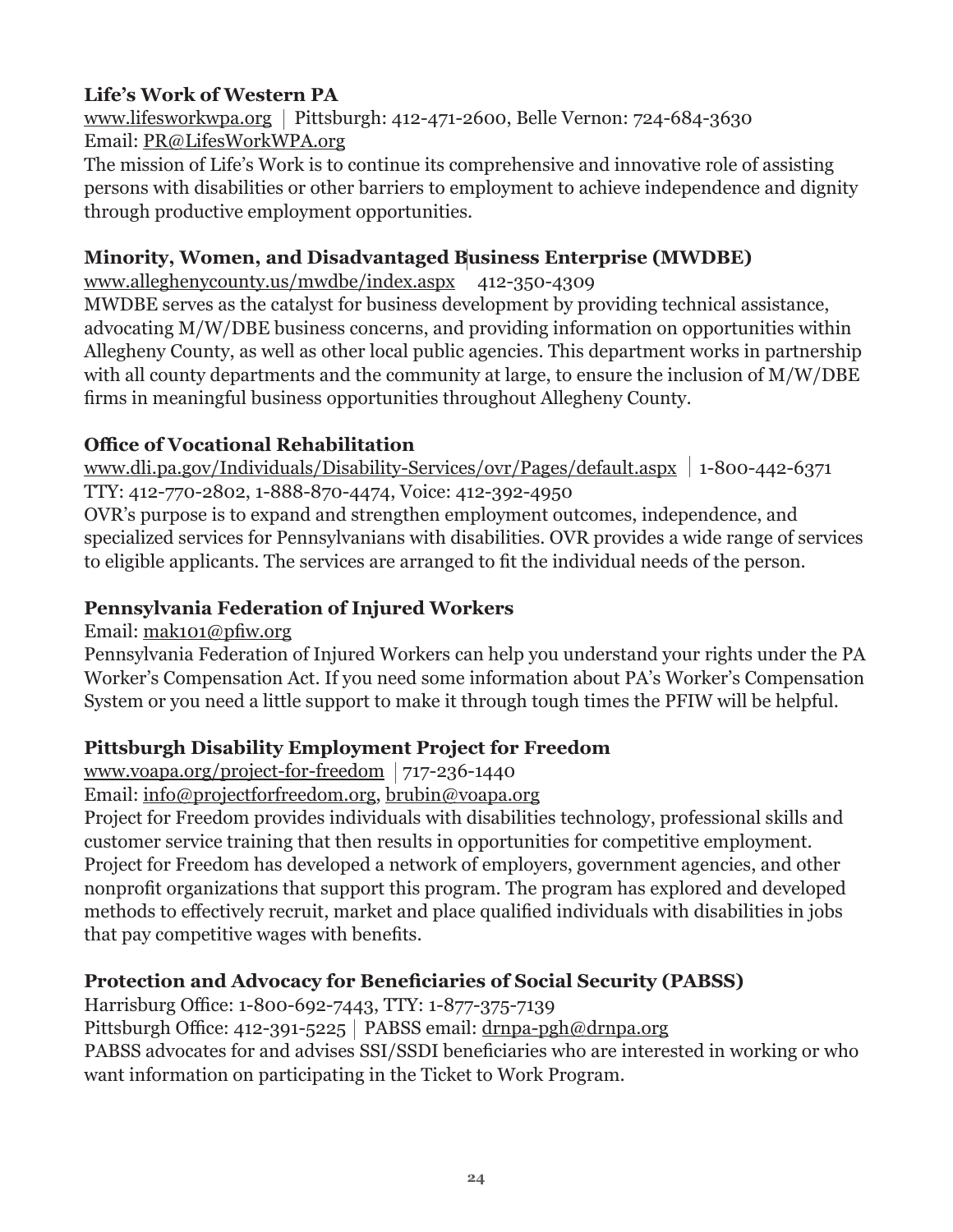### **Social Security Administration's Ticket to Work Program**

www.yourtickettowork.com 1-866-968-7842, TDD 1- 866-833-2967 Email: support@chooseworkttw.net This is a new federal work incentives program for SSI and/or SSDI beneficiaries. It is a

voluntary program. This program is administered by a company called Maximus.

#### **The Social Security Administration's "Worksite"**

www.ssa.gov/work 1-866-968-7842, TTY: 1-866-833-2967

#### **U.S. Equal Employment Opportunity Commission**

www.eeoc.gov 1-800-669-4000, TTY: 1-800-669-6820, Video Phone: 1-844-234-5122 Email: info@eeoc.gov

EEOC is responsible for enforcing federal laws that make it illegal to discriminate against a job applicant or an employee because of race, color, religion, sex, national origin, age, or disability.

#### **Working Order**

www.voapa.org/working-order-incubator-pittsburgh  $|412-782-5344$  ext. 209 Working Order is a nonprofit small business incubator serving a diverse group of entrepreneurs specifically targeting those with disabilities. Business coaching is provided to help participants develop a business concept, test it for feasibility, develop a long-range plan, market, manage and sustain the business.

# **Financial Assistance**

#### **Allegheny Valley Association of Churches**

www.avaoc.org |  $724-226-0606$  | Email: avaoc@avaoc.org

Provides financial assistance to families in emergency situations. (gasoline, clothing, furniture, emergency food vouchers, emergency travel assistance, rent, utilities, and prescriptions). Provides a food bank, and volunteer caregivers for seniors. Consumers must live in the Allegheny Valley area (Brackenridge, Tarentum, East Deer, Fawn, Frazer, Harrison, Verona, New Kensington, Arnold, and Lower Burrell). Provides a family shelter to any Allegheny County resident.

#### **Catholic Charities / CARELine**

www.ccpgh.org | 412-456-6999 | Email: info@ccpgh.org

A small amount of financial aid is given to an individual in crisis. Additional consideration may be given to senior citizens. Funds are used for emergency financial needs and are not applicable to rent or security deposits.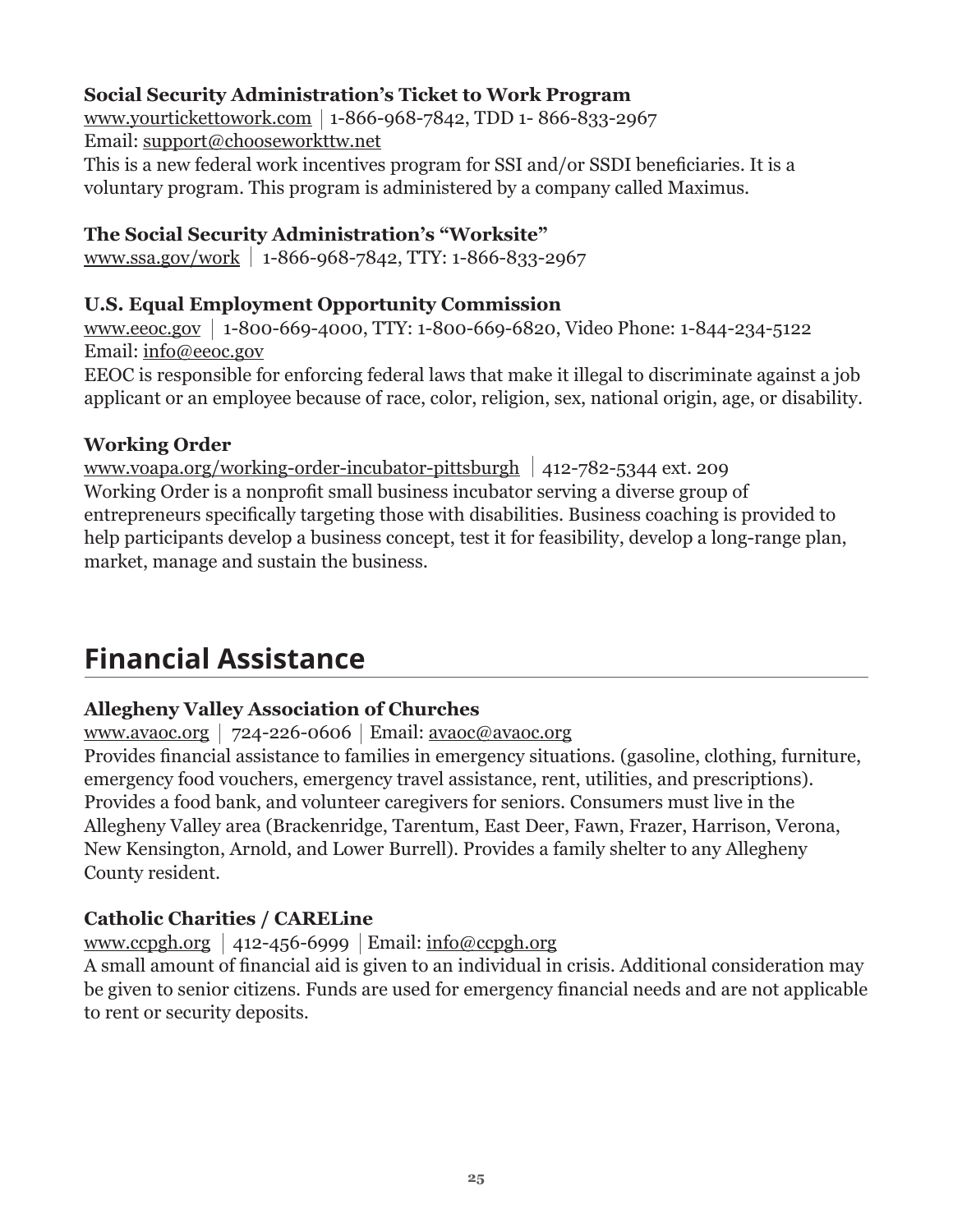### **Department of Human Services, Emergency Shelter Allowance**

www.dhs.pa.gov/citizens/cashassistance/emergencyshelterallowanceesa/ 412-565-2146 Provides financial assistance in order to prevent eviction or foreclosure, obtain permanent housing, or obtain temporary shelter. Consumers must be receiving public assistance benefits to qualify.

#### **North Hills Community Outreach**

www.nhco.org 412-487-6316 (Press 1 @ prompt) Email: help@nhco.org Provides emergency food and financial assistance to families in crisis (food, energy assistance, budgeting, case management). Consumers must live in school districts of: Hampton, Shaler, North Hills, North Allegheny, Pine-Richland, Northgate, Deer Lakes, Fox Chapel and Avonworth.

#### **Pittsburgh Presbytery – Lazarus Fund**

www.pghpresbytery.org/justice/lazarus\_fund.htm 412-697-7390

May provide financial assistance with mortgage foreclosure, rental eviction, utility bills, etc. Consumers can call their local Presbyterian Church or the main phone number listed above and ask if they can apply for the Lazarus Fund. They need not be members of that church as this fund is open to the community. Not all Presbyterian churches are Lazarus Fund sites.

#### **Salvation Army Adult Rehabilitation Center of Pittsburgh**

www.wpa.salvationarmy.org/  $|412-446-1500$ Vouchers are provided for help with food, clothing, and prescriptions. A small amount of financial aid is given as a fund of last resort for help with a one-time

urgent financial need.

#### **St. Vincent DePaul Society**

www.svdppitt.org |  $412-321-1071$ 

May possibly provide financial help for a variety of reasons (i.e. utilities, rent, etc.). The main number provides callers with the name of the church or volunteer in their community to call for help.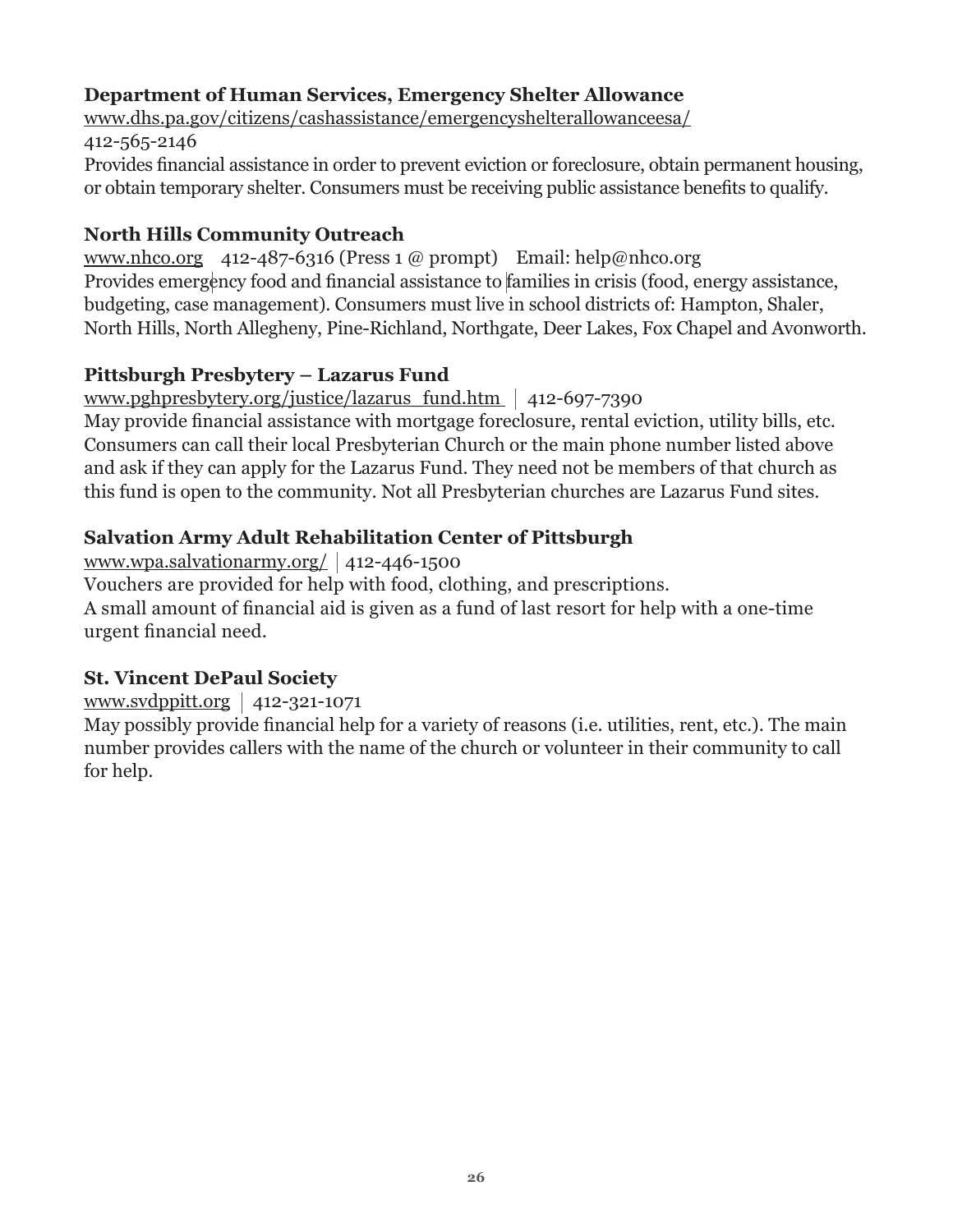# **Food Assistance**

### **Community Human Services Food Pantry**

https://chscorp.org/food-pantry  $|412-246-1688$ 

The pantry's goal is to provide food to families and individuals who need it the most. The pantry also connects people to additional community resources while encouraging them to connect with their neighbors and become advocates for themselves and their community. Assists people under 150% of the FPG.

# **Downtown Ministries Drop-In Centers**

flc@flcpittsburgh.org  $412-471-8125$ 

A ministries of five churches that rotate on a daily basis to provide drop-in services which can include a food pantry or food bag. First Lutheran Church is the main contact to tell you which church is operating that day. The other churches that are in the rotation are:

*St. Mary's:* 412-261-0110 *First Presbyterian:* 412-471-3436 *First Lutheran:* 412-471-8125 *Smithfield United:* 412-281-1811 *Trinity Cathedral:* 412-232-6404

#### **Farmers Markets (Department of Agriculture)**

https://www.pameals.pa.gov/mealspublic/farmmarkets/marketsearch.aspx?PC=FMNP 717-772-2693 Dept. of Agriculture General Info: 717-787-4737 Food Distribution: 717-787-2940

Satisfy your appetite for fresh-picked fruits and vegetables throughout the summer and fall by visiting Farmer's Markets. All markets will sell farm-fresh fruits, vegetables, meats, cheese and baked goods, while several locations will also sell flowers, small gifts and gardening items. Some farmer's markets take SNAP benefits or farmer's markets vouchers as payment.

#### **Greater Pittsburgh Community Food Bank**

www.pittsburghfoodbank.org/  $|$  412-460-FOOD (3663) ext 456

Email: info@pittsburghfoodbank.org

A non-profit organization that collects and distributes food through a 350+ member network in 11 counties in southwestern Pennsylvania. Through food solicitation, fund raising, special events, and community partnerships, the Food Bank gathers food at a 94,000 square foot warehouse in Duquesne, PA. Also provides access to local food resources including an online food pantry directory, information on programs such as SNAP benefits, Produce to People and the Summer Food Service Program.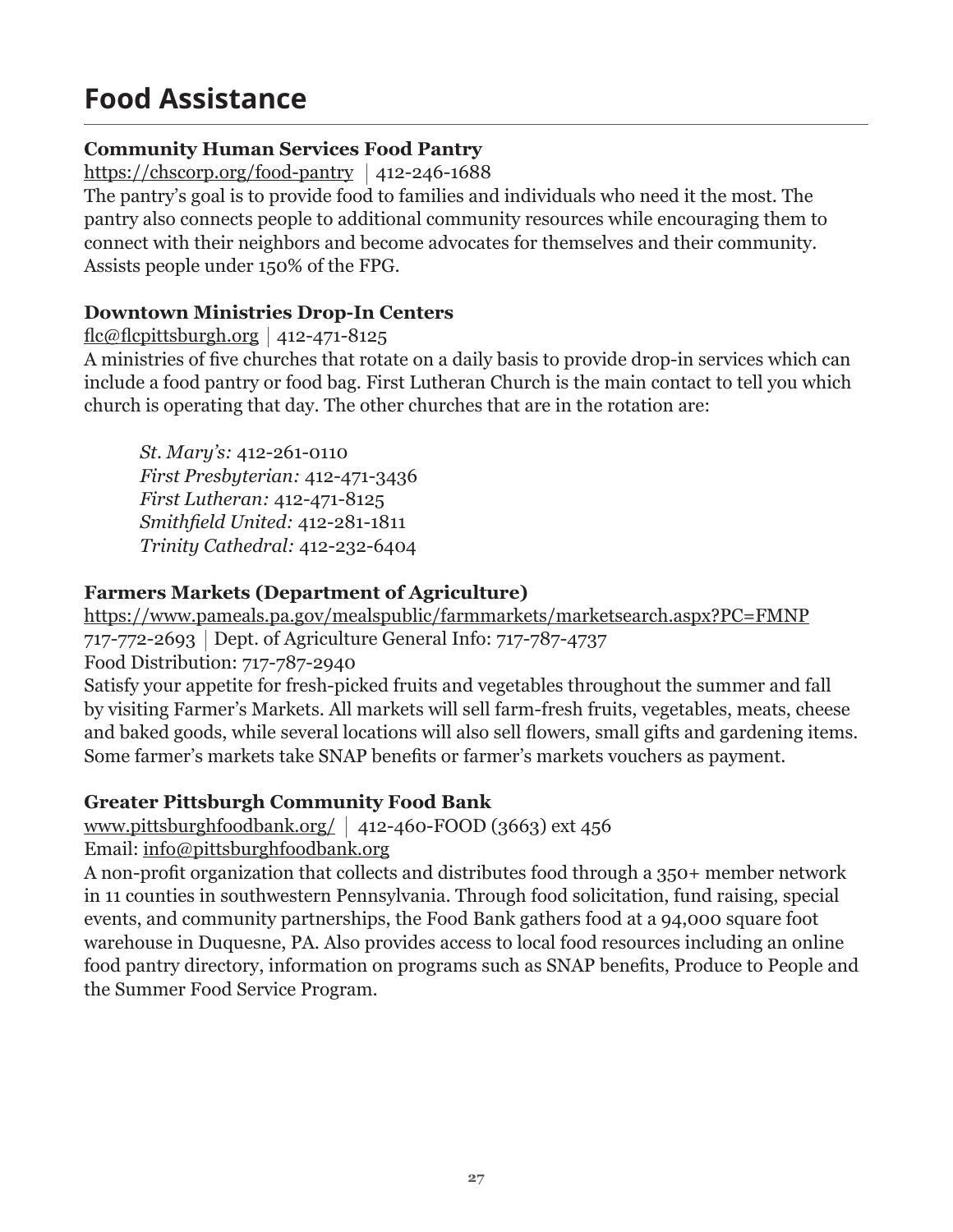#### **Hunger Services Network**

http://ulpgh.org/programs/housing/hunger-services/ 1-866-395-3663 The Urban League of Greater Pittsburgh shares a deep commitment to ending hunger in the Pittsburgh region. Hunger Services offers three programs to help secure food for your family, including Emergency Food Assistance (EFA), Food for Early Development (FED), and the Supplemental Nutrition Assistance Program (SNAP).

#### **Just Harvest**

www.justharvest.org/ 412-431-8960 ext. 602 (Pittsburgh office) Just Harvest educates, empowers and mobilizes people to eliminate hunger, poverty, and economic injustice in our communities by influencing public policy, engaging in advocacy, and connecting people to public benefits. Just Harvest can help by screening and applying for SNAP benefits.

#### **Life Span**

www.lifespanpa.org | 412-464-1300 ext. 204 (for emergency), TTY: 412-461-0769 Provides senior resource center for meals and social activities, home delivered meal program, frozen meal delivery program, light housekeeping, respite care, senior companion program, health/education programs, transportation registration and lending library for medical equipment.

#### **Meals on Wheels**

www.mealsonwheelsamerica.org/ 1-888-998-6325

Delivers cooked meals to individuals who are homebound, to frail older adults or to those with disabilities who have difficultycooking and/or shopping for themselves.

#### **Supplemental Nutrition Assistance Program (SNAP)**

#### *(formerly known as Food Stamp Program*)

http://dhs.pa.gov/citizens/supplementalnutritionassistanceprogram/index.htm 412-565-2146 (County Assistance Office) 1-800-692-7462 (Helpline) 1-800-451-5886 (TDD) SNAP benefits are used to buy food and help low-income households in Pennsylvania obtain more nutritious diets by increasing the food purchasing power at grocery stores and supermarkets for all eligible participants. If you do not have enough money to buy food for yourself and your family

# **Women, Infants, and Children (WIC)**

www.pawic.com/Default.aspx  $412-350-7240$  1-800-WIC-WINS Email: bmellott@pa.gov

WIC serves income-eligible and medically or nutritionally at-risk pregnant women, breastfeeding mothers, infants and children under age five. WIC offers nutrition counseling, breast-feeding support and food vouchers.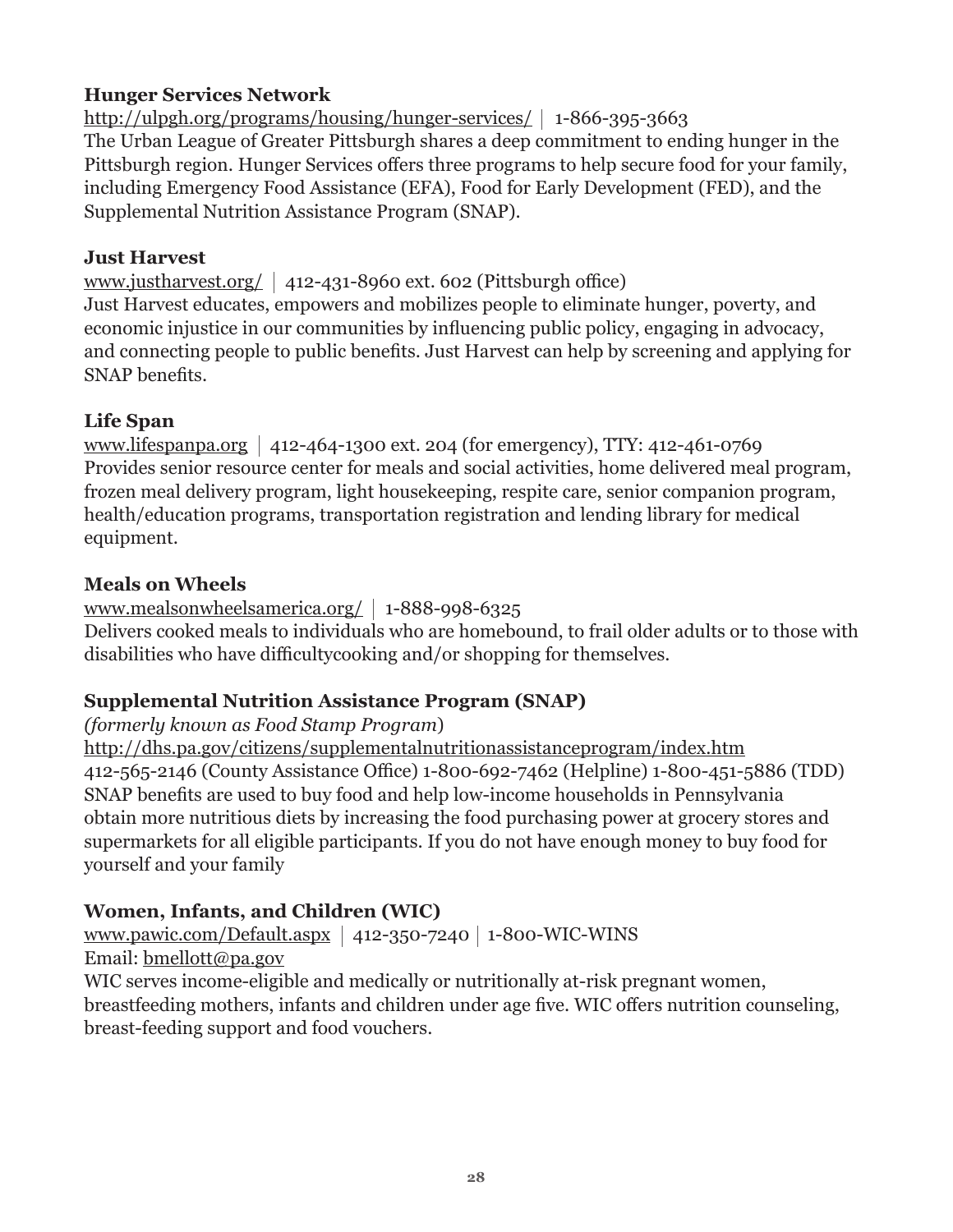# **Health**

**The Underinsured or Uninsured?** *A Guide to Health Care Resources in Allegheny County* www.achd.net/chrond/pubs/pdf/Insuredlinked.pdf

The Allegheny County Health Department publishes a helpful guide for those in need of healthcare resources in Allegheny County. Please refer to this guide to see a list of zero cost or sliding scale clinics along with other health related resources.

#### **Accessible Dental Services**

www.accessibledental.org/ 724-775-0448 ext. 633 Email: schedule@accessibledental.org This team of dentists, anesthesiologist and nurses provide dental care and are sensitive to the needs of patients with intellectual and developmental disabilities. They also have a mobile unit that is equipped with a lift to accommodate wheelchair access and is fully accessible to persons with physical disabilities.

#### **The Affordable Care Act**

www.healthcare.gov/ 1-800-318-2596, TTY: 1-855-889-4325 The Affordable Care Act helps Americans get access to the healthcare coverage they need by putting in place comprehensive health insurance reforms that expand coverage, hold insurance companies accountable, lower healthcare costs, guarantee more choices and enhance the quality of care. The Health Insurance Marketplace is a new way to find health coverage, whether you don't have coverage now or have it but want to look at other options.

#### **APPRISE**

https://wfspa.org/service/apprise/ Daytime Crisis Line: 412-661-1438 APPRISE is an objective source of information and expertise about Medicare plan choices, benefits and programs available to help beneficiaries keep their health care costs manageable. Beneficiaries, family members and care managers can count on APPRISE for accurate, personalized answer to questions related to Medicare billing, claims, appeals and more. APPRISE, Pennsylvania's State Health Insurance Program (SHIP), is a federally funded service that provides free, objective health care education and counseling. Two of the programs that APPRISE can help screen for are below:

**The Medicare Savings Program (MSP)** through the Department of Public Welfare can possibly help lower-income seniors and persons with disabilities to pay for their Medicare Part B Premium. Some individuals may also qualify for help with their Medicare deductibles and coinsurance.

**The Low Income Subsidy (LIS) or "Extra Help"** program *through the Social Security Administration* can possibly help Medicare consumers drastically lower their prescription drug costs and can help individuals save thousands of dollars per year.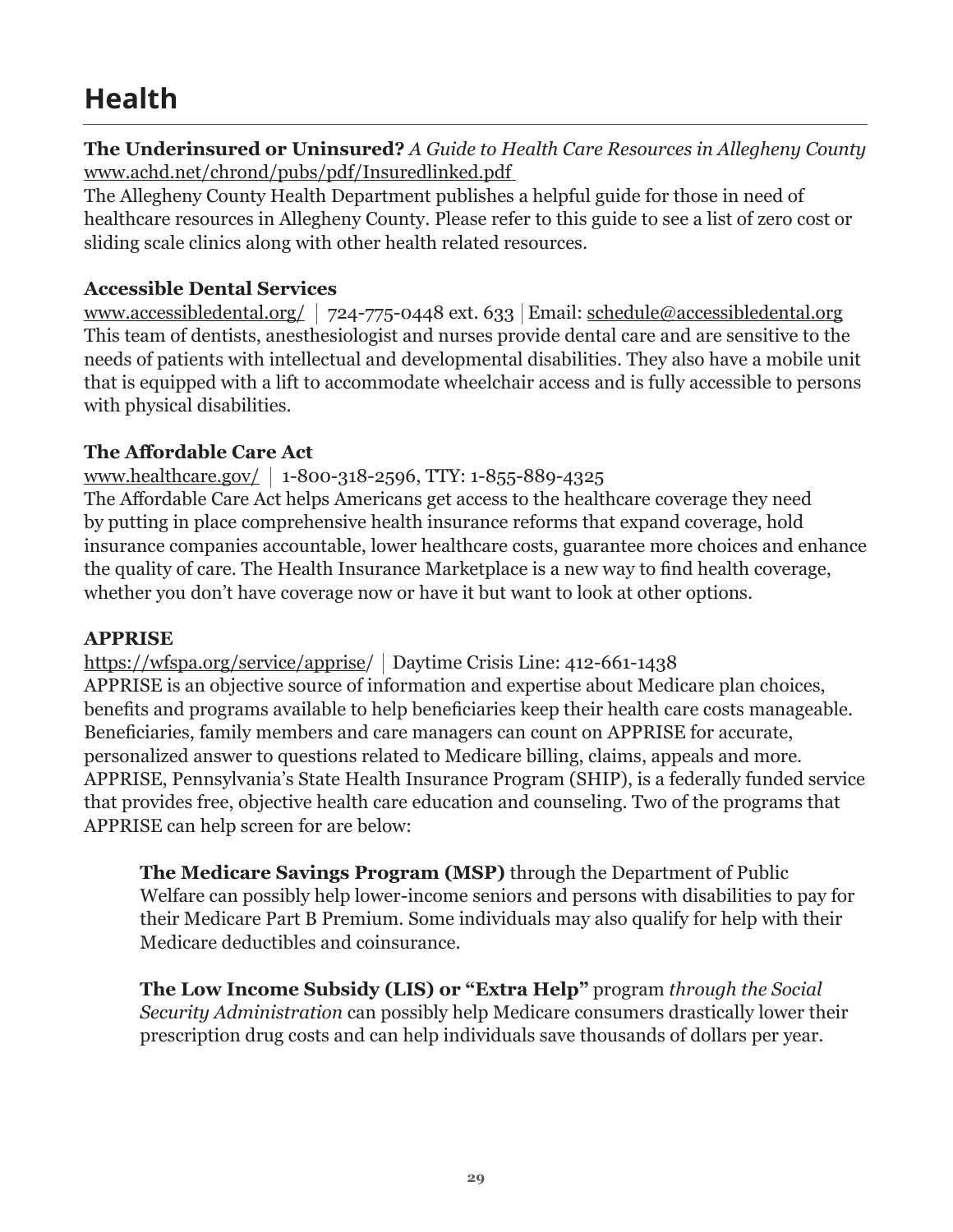# **Center for Women with Disabilities at Magee Hospital**

www.upmc.com/locations/hospitals/magee/services/center-for-women-with-disabilities/ Pages/default.aspx 412-641-4030 A designated clinical site staffed by a multidisciplinary team where women with physical disabilities can receive comprehensive health-care.

#### **Charity Care Programs**

Most hospitals have a charity care program by some name. These programs provide assistance to patient's that are unable to pay their medical bills due to being un or underinsured. Ask to speak with a hospital social worker to inquire about these programs.

#### **Consumer Health Coalition**

www.consumerhealthcoalition.org |  $412-456-1877$ 

Consumer Health Coalition's mission is to lead a consumer movement for access to quality, affordable health care in Southwestern Pennsylvania by reaching out to and enrolling atrisk consumers in public health insurance programs, educating the community about the availability of public health insurance programs and pertinent health policy and political issues and organizing at-risk consumers and the organizations that serve them for access to health care and health system reform.

#### **Coordinated Care Network**

www.coordinatedcarenetwork.org 1-888-226-6296, 412-349-6317 Coordinated Care Network (CCN) is a non-profit organization formed in 1996 that provides case management and 340B pharmacy services to underserved populations. CCN's mission is to reduce "system" costs through its case management and prescription discount programs, and in the process, generate sufficient earned income to finance health care for its uninsured population.

#### **Health Care for the Homeless**

http://pchspitt.org/healthcare-services/health-care-for-the-homeless/ (412) 244-4700 The Health Care for the Homeless Program provides health care at many clinic locations throughout the Pittsburgh area. Some of the services provided are dental services case management, immunizations, etc.

#### **Healthy Baby Help Line**

www.health.pa.gov/topics/programs/Pages/Help-in-PA.aspx

1-800-986-BABY(2229)

The statewide (PA) Healthy Baby help line refers callers to programs that offer free or low costs health care services, based on income. Also through this number, the Newborn Screening Program and Newborn Hearing Screening Program can be accessed.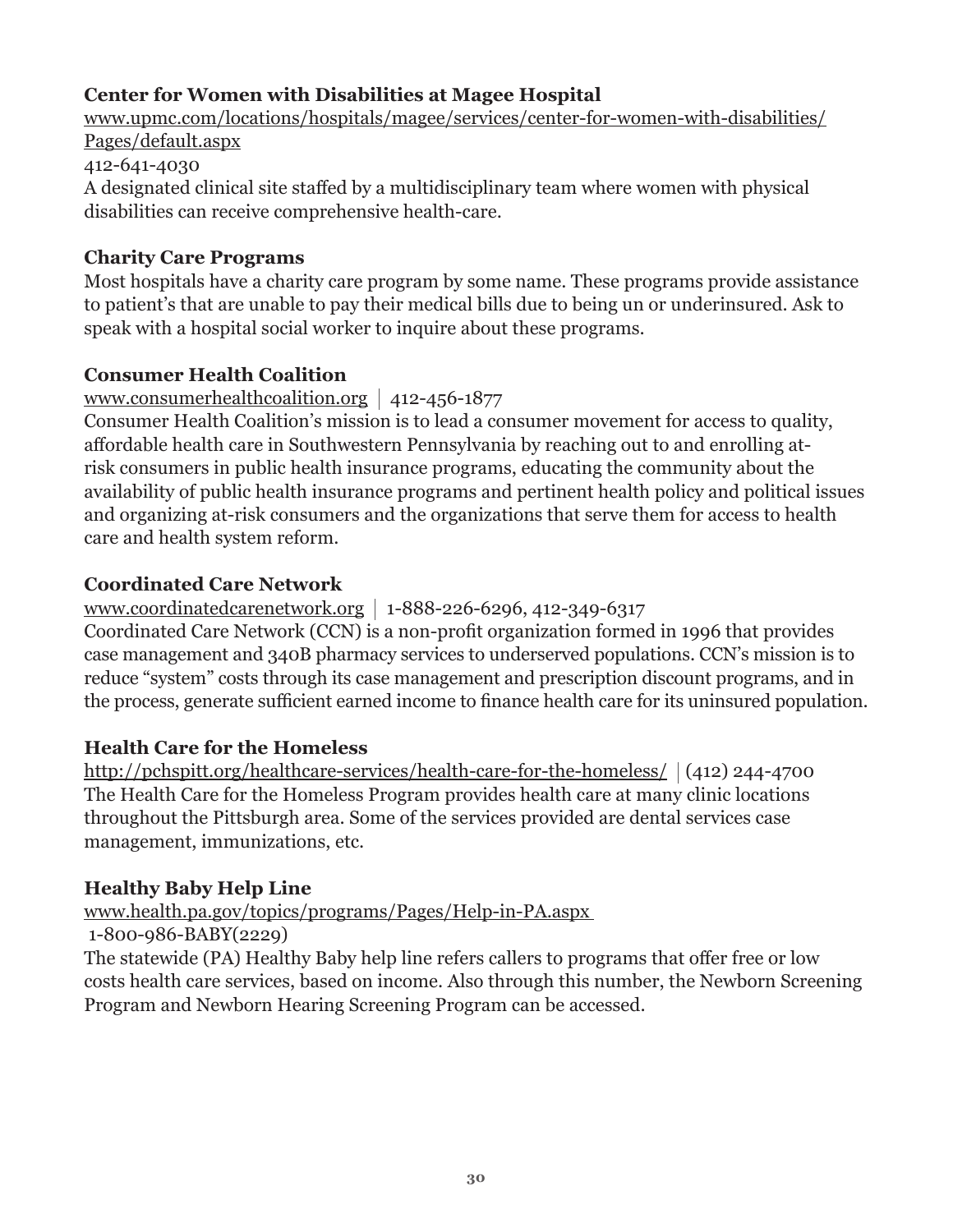# **Healthy Kids Help Line**

www.health.pa.gov/topics/programs/Pages/Help-in-PA.aspx 1-800-986-KIDS(5437) The statewide (PA) Healthy Kids help line refers callers to programs that offer free or low costs health care services to children based on income.

# **Maternal & Child Health Services - Allegheny County Health Department**

www.achd.net/childhth/index.html |  $412-247-7950$ 

The goal of the Maternal and Child Health Program is to maximize the quality of life and health of mothers, infants, children and their families in Allegheny County. Works in partnerships to provide comprehensive primary health care services and resources for mothers and children.

#### **Medicaid** *(also known as Medical Assistance)*

www.dhs.pa.gov/citizens/healthcaremedicalassistance/ 1-866-550-4355 Medicaid is a government funded health insurance that helps individuals who can't afford healthcare. Individuals have to meet Medicaid eligibility guidelines to receive the benefit.

# **Medical Bureau of Pittsburgh**

www.medicalbureau.org | 412-539-0990 | Email:  $info@medicalbureau.org$ Provides 0% interest loans for medical, dental, and outpatient services that are \$100 or more. Your physician has to be a member of the Medical Bureau to be able to participate in the loan program. Your physician can make a referral for you to participate in the program.

# **Medical Assistance for Workers with Disabilities (MAWD)**

www.dhs.pa.gov/citizens/healthcaremedicalassistance/

medicalassistancebenefitsforworkerswithdisabilities/index.htm

1-800-692-7462, TTY: 1-800-451-5886

MAWD lets Pennsylvanians with disabilities take a fulfilling job, earn more money and still keep their full medical coverage. With MAWD you can keep Medical Assistance while you work, even if your earnings increase above the limits for other Medical Assistance programs. Now you do not have to choose between a job and your health. There are still eligibility guidelines but they are higher than most programs.

# **Medicare**

www.medicare.gov 1-800-MEDICARE (633-4223), TTY: 1-877-486-2048 Medicare is the federal health insurance program for people age 65 or older. It also covers certain younger people with disabilities and people with End-Stage Renal Disease.

# **Pennsylvania Donated Dental Services**

www.padental.org/Online/Resources\_Programs/Dental\_Clinic\_Directory/Online/Directory/ Clinic\_Directory.aspx?hkey=d0bc44d4-c2de-46fd-a31a-b647519d9973 717-234-5941

Provides a listing of clinics that provide free dental services to people with disabilities or people who are elderly who meet financial guidelines, have no dental insurance and are in need of major dental care.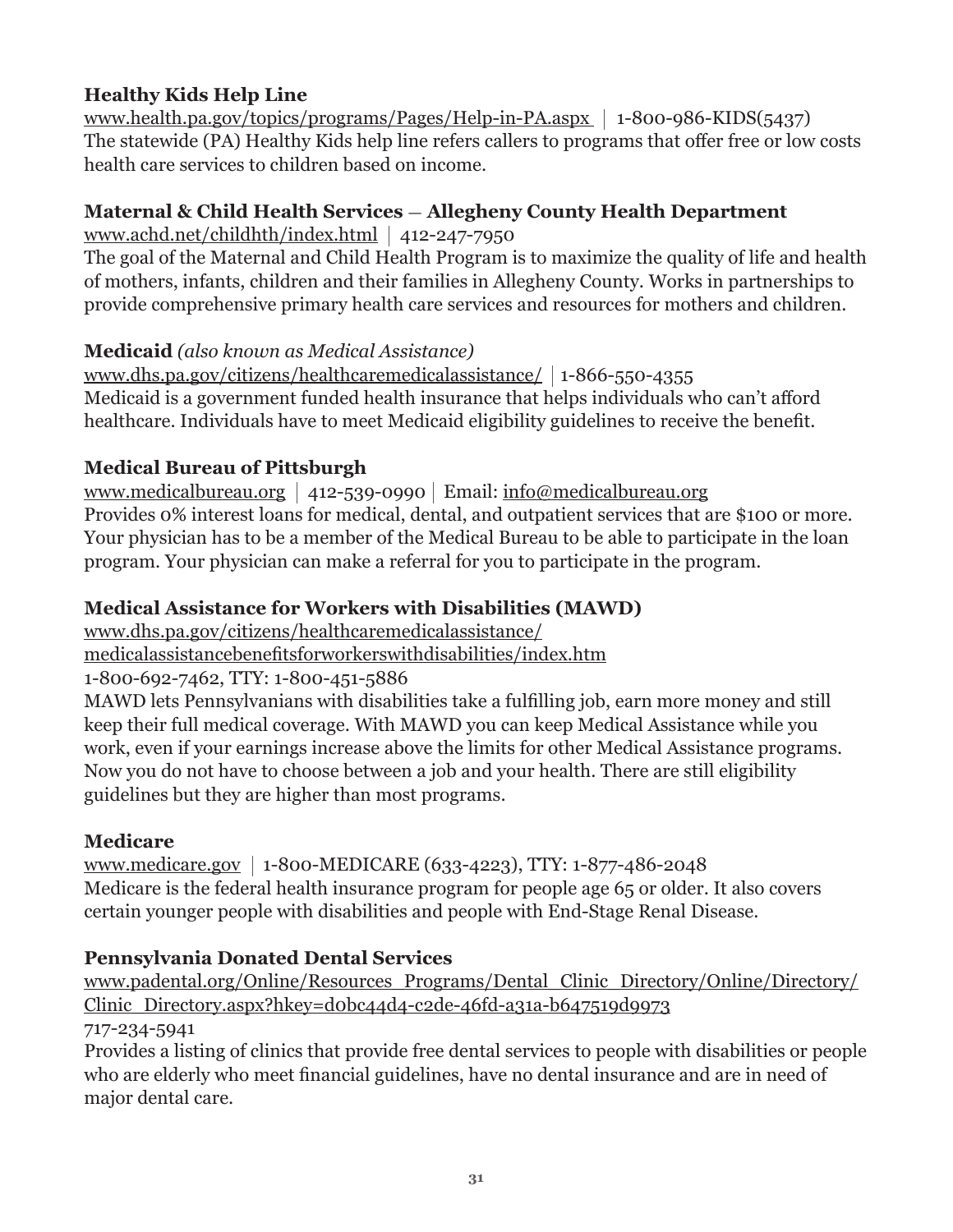#### **The Pittsburgh AIDS Center for Treatment** *Part of the UPMC: Center for Care of Infectious Diseases (CCID)*

www.upmc.com/Services/division-infectious-diseases 412-647-7228, 1-877-788-PACT (7228) CCID provides high-quality, multidisciplinary patient care to those affected by a number of diseases cause by bacteria, fungi, parasites, or viruses. The specialized units include: general infectious diseases, Pittsburgh AIDS Center for Treatment (PACT), HIV Pre-Exposure Prophylaxis (PrEP) clinic, Outpatient Parenteral Antibiotic Therapy (OPAT), transplant infectious diseases, and travel health.

# **RxMap with Hometown Pharmacy**

www.hometownpharm.com  $|$  412-921-7731

RxMap is a medication compliance tool to reduce confusion in managing your medications. The Pharmacists at Hometown Pharmacy will contact your doctor on your behalf if necessary with questions about your prescriptions, they assist with automatic refills and free medication delivery if enrolled in the Rx Map program.

# **Home Modifications**

# **PA Access Home Modification Program**

http://www.sdhp.org/accessible-housing/ 1-877-550-7347, 610-873-9595 Provides grants to local entities to carry out home modification programs that will enable low and moderate income persons with permanent disabilities increase accessibility to their homes. Local entity is ACTION Housing-Allegheny County Accessibility Program: www.actionhousing.org |  $412-281-2102$  ext. 2036

# **Allegheny County Accessibility Program - ACTION Housing Inc.**

http://actionhousing.org/index.php/social-services-programs/allegheny-county-accessibilityprogram

Andrew Shull: 412-281-2102 x 2036, ashull@actionhousing.org

The Allegheny County Accessibility Program is a program that makes accessibility modifications to the homes of people with permanent physical disabilities. Examples of things assisted by this program are: exterior ramps, lifts, doorway widening, visual doorbells, automatic door openers, interior stair glides, and other adaptive modifications that will enable a person with disabilities to engage in daily living requirements.

# **Handi-Ramp**

www.handi-ramp.com |  $1-800-876-7267$  (RAMP) | Email: info@handiramp.com Provides ramps and other accessibility products at a low price to the end users.

# **Pennsylvania Assistive Technology Foundation (PATF)**

www.patf.us | Email:  $patf\omega$ patf.us

Contact for PATF: 1-888-744-1938, 484-674-0506

A non-profit organization that provides low or 0% interest loans and mini-loans for Pennsylvania residents so that they can buy the assistive technology devices and services they need.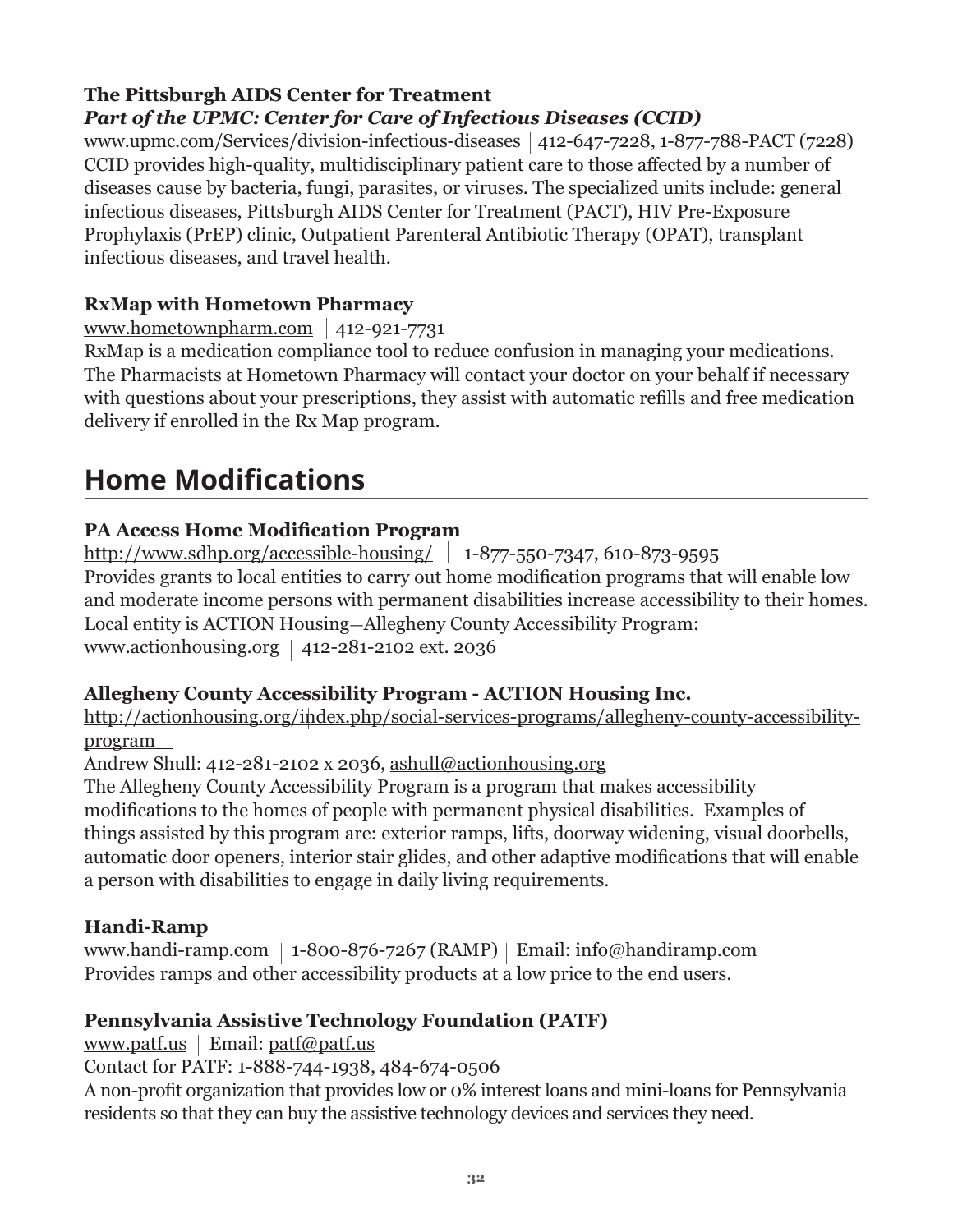#### **Urban Redevelopment Authority of Pittsburgh**

www.ura.org/pittsburgh\_residents/home\_improvement\_loans.php inforequest@ura.org General phone: 412-255-6600; Linda Hite (Finance Specialist): 412-255-6578 Home Accessibility Program for Independence (HAPI). Funding available to low income homeowners or landlords with low income tenants to assist in making the home accessible to people with disabilities. Limited funding available.

#### **Penn Hills Senior Aid**-**Rehabilitation Program**

Contact the Penn Hills Planning Department to apply: 412-798-2129 Loans and small grant amounts needed for home repairs and accessible home improvements are available to residents of Penn Hills who are 60 and older, or who have a disability, and meet the income eligibility (must have proof of all household income for each person living in the home). Funds may be available for renters in additional to home owners.

#### **Wesley Family Services: In-Service of Seniors Program**

www.olderadults.fswp.org | 412-345-7420, TTY: 412-345-0018 | Email: ISOS@fswp.org No cost home safety checks, installation of smoke alarms, grab bars and handrails, as well as distribution of household safety supplies and referrals to other providers for emergency repairs and major home modifications is provided to Allegheny County residents who are 60 and older.

#### **Variety the Children's Charity of Pittsburgh**

www.varietypittsburgh.org 724-933-0460 Email: info@varietypittsburgh.org A non-profit organization that is committed to providing wheelchairs, adaptive bikes,and other mobility equipment for residents, 21 years of age and under, with mental and physical disabilities, who reside in Allegheny, Armstrong, Beaver, Butler, Fayette, Greene, Indiana, Lawrence, Washington and Westmoreland Counties. The vision of Variety the Children's Charity is to ensure that every eligible child in the ten counties of southwestern Pennsylvania is provided with the mobility equipment that he or she needs. This organization will also provide up to \$5,000 to pay for the balance of a vehicle. Applicants must provide proof of funds to pay for the outstanding balance of the vehicle. Please call their number for more details.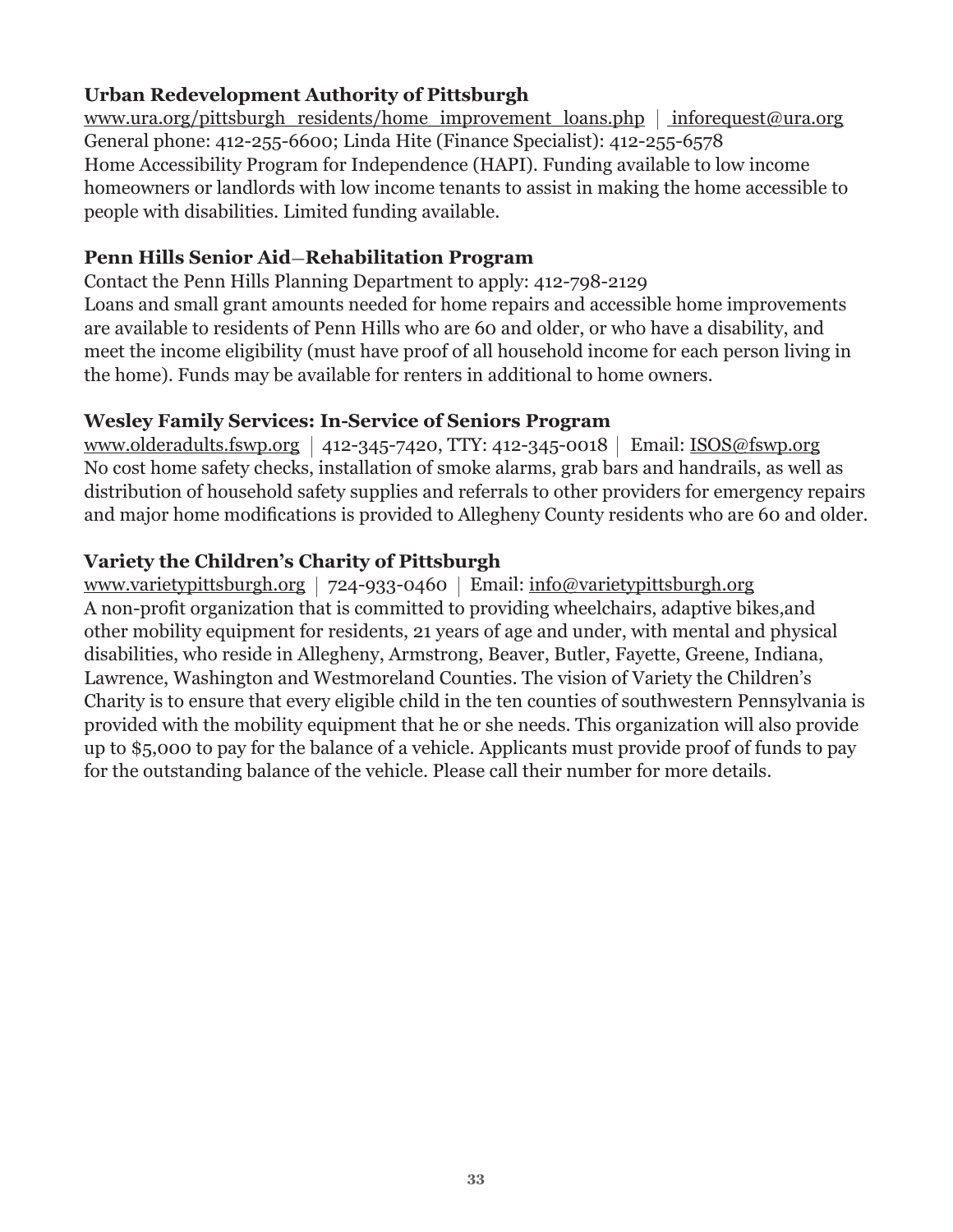# **Home Repairs**

# **Allegheny Home Improvement Loan Program AHILP**

*(through Allegheny County Department of Economic Development)*  www.county.allegheny.pa.us/economic-development/residents/ahilp/ahilp.aspx 412-350-1000

Provides emergency/priority loans and general improvement loans at low or 0% interest rate for home improvements needs to Allegheny County residents who own and occupy their home. (Limited and partial grants are available, only as funding is available, and are determined on a case-by-case basis for limited code repairs, lead hazard control repairs, accessibility improvements and public sidewalk repairs).

# **Urban Redevelopment Authority of Pittsburgh**

www.ura.org/pittsburgh\_residents/home\_improvement\_loans.php

General phone 412-255-6600; Linda Hite (Finance Specialist): 412-255-6578, lhite@ura.org Home Accessibility Program for Independence-Grants and low interest loans to make homes accessible for people with disabilities. Eligible borrowers are low and moderate income City of Pittsburgh homeowners or renters with disabilities, and landlords undertaking modifications for income-qualified disabled tenants.

# **Habitat for Humanity of Greater Pittsburgh Brush with Kindness**

www.habitatpittsburgh.org/home-repair | 412-450-8520 ext. 10 (family services manager) Email: mmorgan@pittsburghhabitat.org

Helps low income homeowners who struggle to maintain the exterior of their homes. Volunteers work to improve the condition of homes by painting, landscaping, and performing minor exterior repairs at minimal cost.

# **Hosanna Industries, Inc.**

http://hosannaindustries.org/potential-client-information/ | 724-770-0262 Provides home construction, repair and rehabilitation services to home owners who meet the income eligibility.

# **Wesley Family Services: In-Service of Seniors Program**

https://wfspa.org/service/in-service-of-seniors/ 412-345-7420, TTY: 412-345-0018 No cost home safety checks, installation of smoke alarms, grab bars and handrails, as well as distribution of household safety supplies and referrals to other providers for emergency repairs and major home modifications is provided to Allegheny County residents who are 60 and older.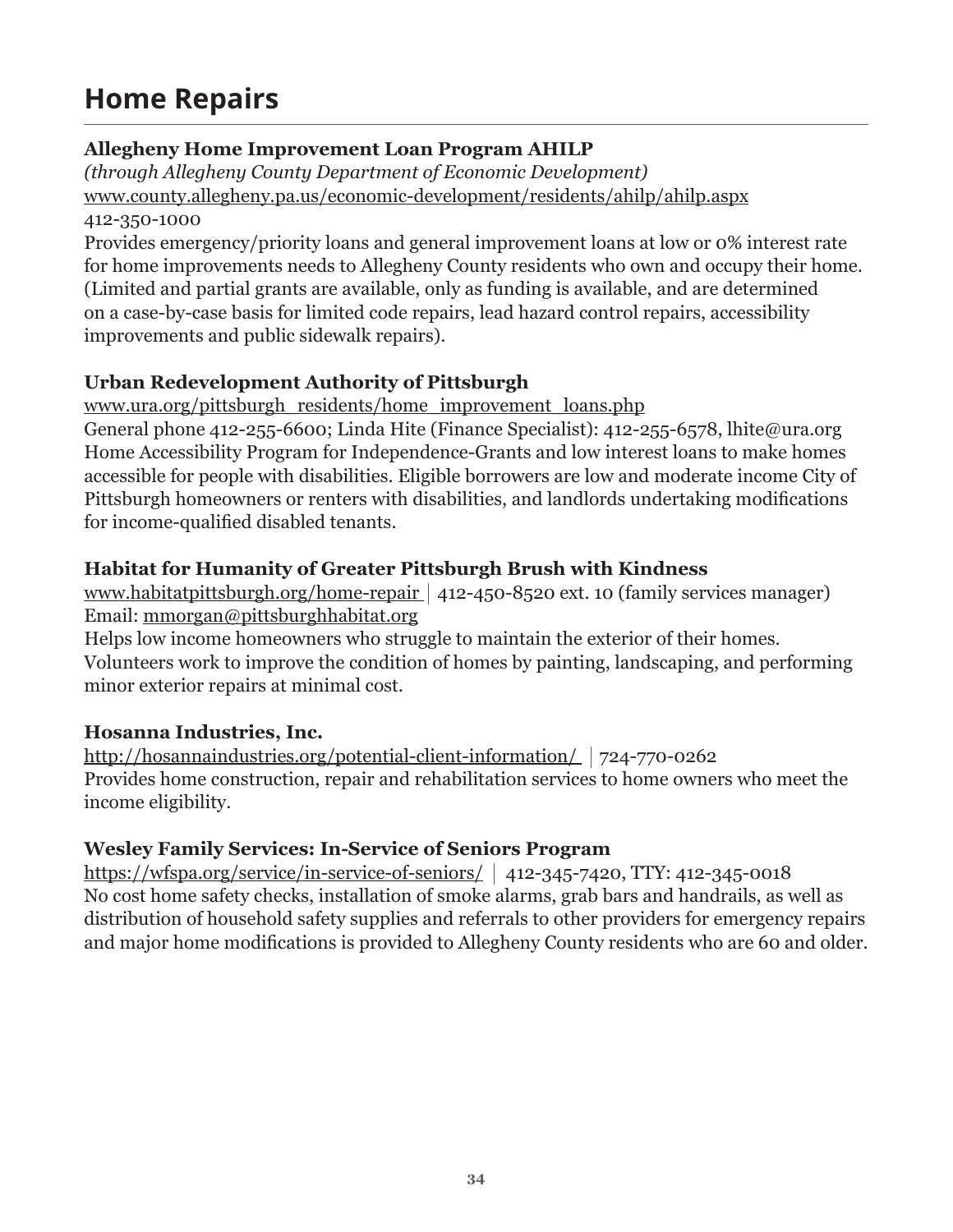#### **Nazareth Housing Services - Senior Homeowner Assistance Program**

www.chfmanor.org/for-homeowners  $412-931-6996$  ext. 6510

Experienced housing counselors visit applicants' homes to determine work needed in relation to home repairs and improvements. Nazareth maintains a list of reliable contractors and provides grants to pay for the work when funding permits. Nazareth also coordinates with the Catholic Heart Work Camp to help seniors connect with volunteers in the summer to assist with painting and yard work

#### **Penn Hills Senior Aid - Rehabilitation Program**

http://pennhills.org/wp-content/uploads/2018/05/Ad-for-rehab-program.pdf Penn Hills Planning Department: 412-798-2129

Loans and small grant amounts needed for home repairs and accessible home improvements are available to residents of Penn Hills who are 60 and older, or who have a disability, and meet the income eligibility. (\*Funds may be available for renters in additional to home owners)

#### **Pennsylvania Housing Finance Agency - Renovate & Repair Loan Program**

www.phfa.org/programs/repairs.aspx (to renovate and repair program) |  $1\text{-}800\text{-}822\text{-}1174$ Designated to help homeowners renovate and repair in order to ensure that their home is a healthy and comfortable place to live.

# **Pittsburgh Community Services Inc. - Neighborhood Safety Program**

www.pghcsi.org  $412-904-4700$ 

(NSP) is a crime and disaster prevention program that helps at-risk and low to moderate income families who reside within the City of Pittsburgh and the County of Allegheny to have safer homes. City and county residents who meet income eligibility requirements may receive an array of installed home security and safety items "free of charge."

#### **Pittsburgh Project**

www.pittsburghproject.org | 412-321-1678 ext. 553 (Homeowner Care Coordinator) Headquarters@pittsburghproject.org

Nonprofit community development organization that provides no cost assistance with minor home repairs for City of Pittsburgh homeowners (and certain neighboring boroughs) who are 60 and older, or have a documented disability, and meet the income eligibility.

# **Rebuilding Together Pittsburgh**

www.rtpittsburgh.org  $412-247-2700$ 

A non-profit organization dedicated to providing home repair services to Allegheny County and City of Pittsburgh home owners who are 60 and older, have a documented disability or are a military veteran, and meet the income eligibility.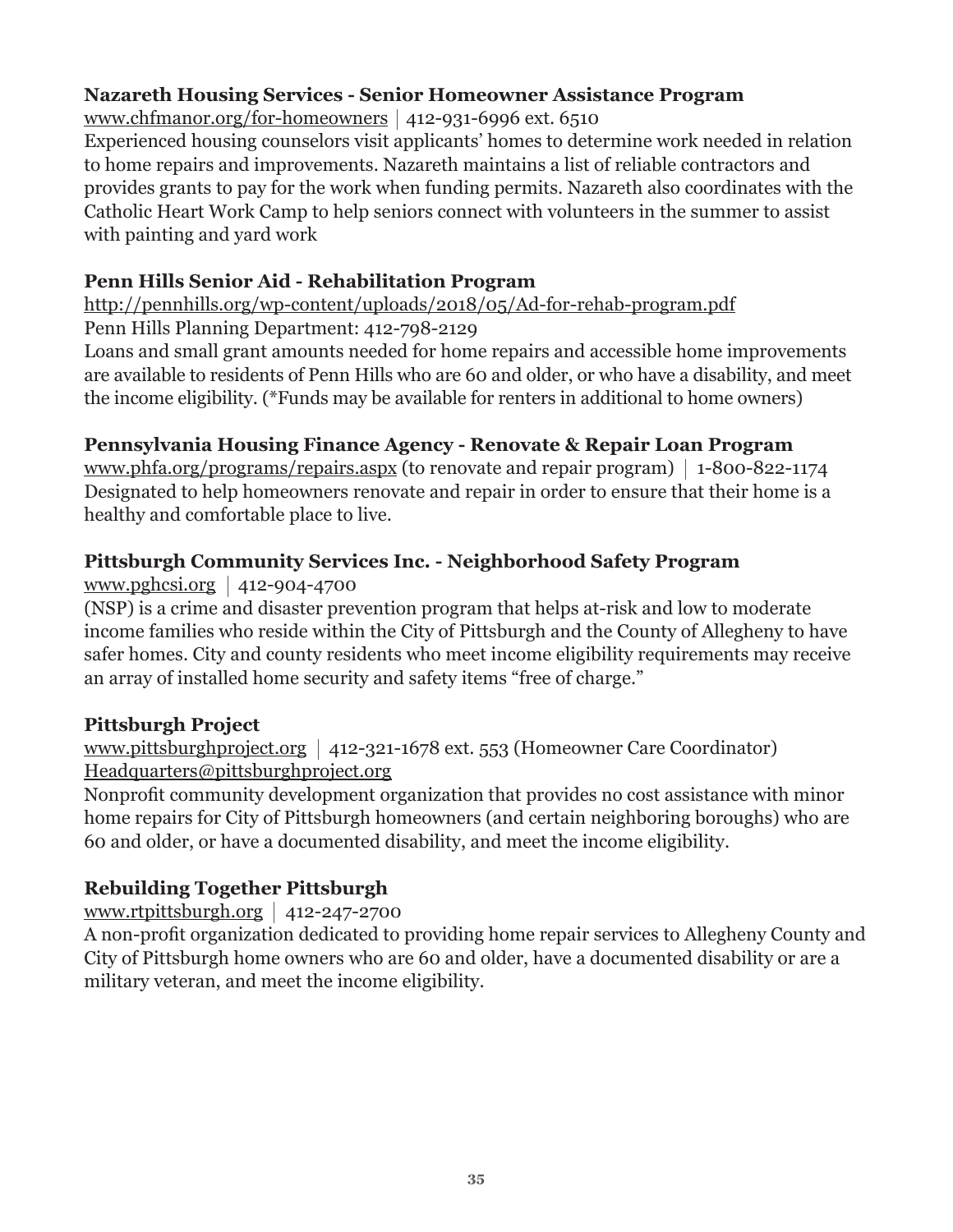#### **Weatherization Assistance Programs** *(operated through Action Housing)*

www.actionhousing.org/index.php/social-services-programs/weatherization-assistance-program The Weatherization Assistance Program is a federally-funded program that provides eligible homeowners and renters with free-of-charge weatherization services, which refers to the process of reducing the amount of air infiltration into and out of the home. This process should improve energy efficiency, reduce heating and electric bills, and make the home a more comfortable place to live.

*City of Pittsburgh Residents:* Mitzi Shannon, 412-281-2102 Ext. 2101 *Allegheny County Residents (not in the City of Pittsburgh):*  Mitzi Shannon, 412-281-2102 Ext. 2101 *Mon Valley Residents (Steel Valley):*  Lu Ethel Nesbit, 412-678-8622 Ext. 4

*Washington and Greene County Residents:*  Joy Satcho, 724-483-2399 Ext. 201, or 800-841-6899

#### **Habitat for Humanity Home Repair Services**

*(operated through Habitat for Humanity)* www.habitatpittsburgh.org/home-repair | 412-450-8520 Ext. 10 mmorgan@pittsburghhabitat.org

Habitat for Humanity has partnered with the PA Housing Authority (PHFA) to help homeowners with low-cost repairs that make their house more energy efficient. Repairs save homeowners money on utility bills and can help improve the air quality, safety and longevity of the home. Repairs through this partnership are completed by a registered contractor and financed through a loan with PHFA.

#### **Urban Redevelopment Authority of Pittsburgh**

www.ura.org/pittsburgh\_residents/home\_improvement\_loans.php

General phone: 412-255-6600  $|$  inforequest@ura.org

URA provides assistance for City of Pittsburgh residents to buy a home or improve their existing home; including no equity home repair term loans with rates as low as 0%; loans with no income limits; grants for down payment and closing costs assistance; and emergency repair programs for low income homeowners. Special 0% deferred mortgages are also available to buyers of URA sponsored newly constructed and renovated single family homes.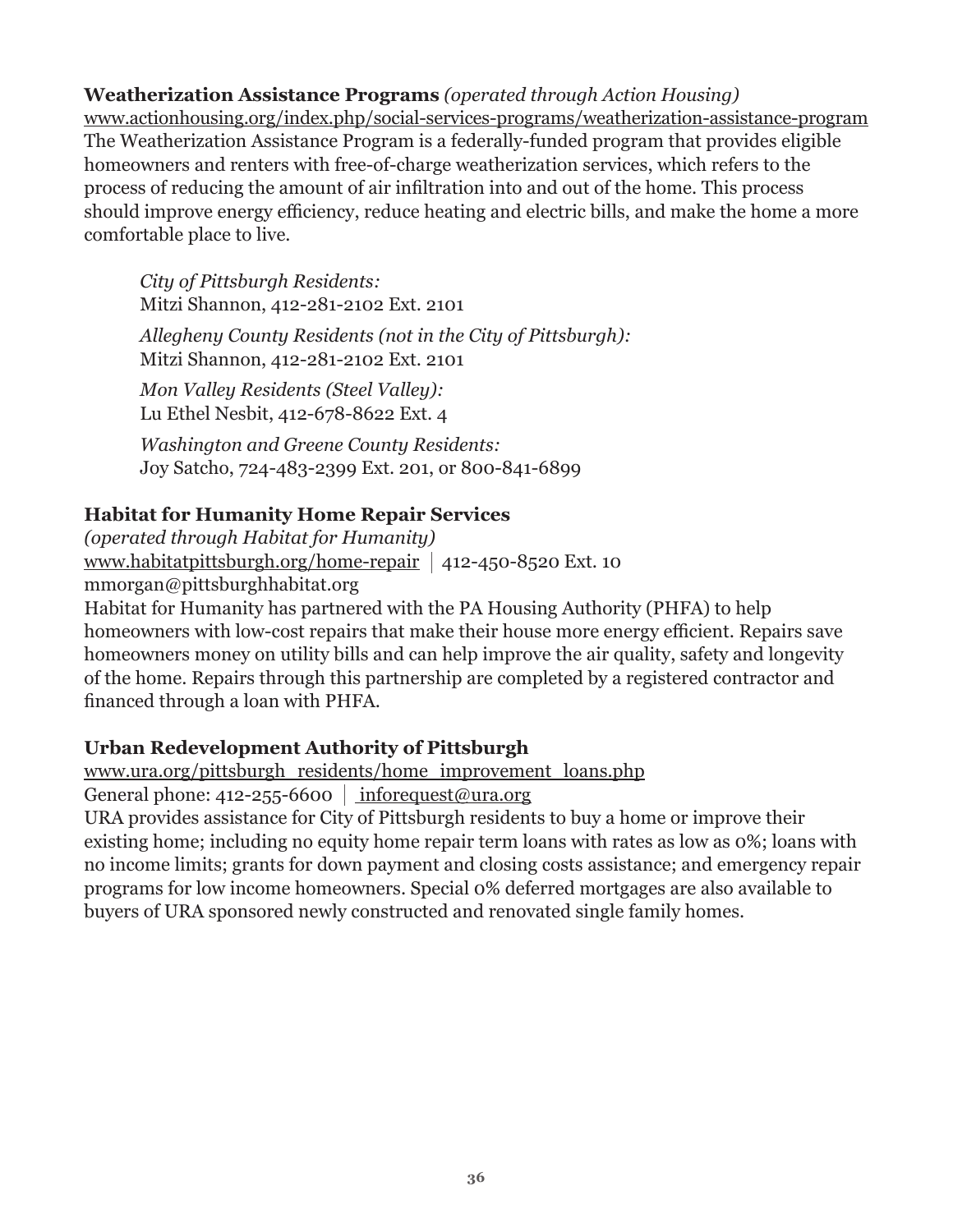# *Housing Authorities*

Occupants of **subsidized housing** *(also known as public housing)* pay no more than 30% of their income for rent. All housing authorities have handicapped accessible units in their buildings.

**Housing Choice Vouchers** (Section 8) travel with the renter anywhere in the United States. Any property can be rented if the landlord is willing to participate in the Section 8 program and the property meets certain safety and sanitation standards. Certificate holders pay 30% of their income to rent and there is a ceiling on the total rent amount. With a voucher, the individual pays a set amount and the housing authority pays the difference in rent. Special needs vouchers are available for individuals with disabilities.

# **Allegheny County Housing Authority**

www.achsng.com Subsidized Housing: 412-355-8940, Housing Choice Voucher Program: 412-402-2546

# **Housing Authority of the City of Pittsburgh**

www.hacp.org | 412-456-5000, TTY 412-201-5384 Subsidized Housing: 412-456-5030, Housing Choice Voucher Program: 412-456-5111 or 412-456-5090

# **McKeesport Housing Authority**

www.mckha.org | 412-673-6942

# *Fair Housing*

# **Fair Housing Partnership of Greater Pittsburgh**

www.pittsburghfairhousing.org |  $412-391-2535$ 

The Fair Housing Partnership of Greater Pittsburgh, Inc. is a private, non-profit organization established in 1983 for the purpose of addressing fair housing issues in the Greater Pittsburgh area and assisting those who have been victims of housing discrimination. FHP's mission is to eliminate housing discrimination and to promote fair housing in the Greater Pittsburgh area through collaborative undertakings in education, monitoring and research, legislative reform, testing and enforcement, and community involvement.

# **Office of Fair Housing and Equal Opportunity**

www.hud.gov/program\_offices/fair\_housing\_equal\_opp  $|412-644-6428, TTY: 202-708-1455$ Voice: 202-708-1112

Committed to creating equal housing opportunities for all persons living in America by administering laws that prohibit discrimination in housing on the basis of race, color, religion, sex, national origin, age, disability, and familial status. HUD's Office of Fair Housing and Equal Opportunity administers federal laws and establishes national policies that ensure all Americans have equal access to the housing of their choice.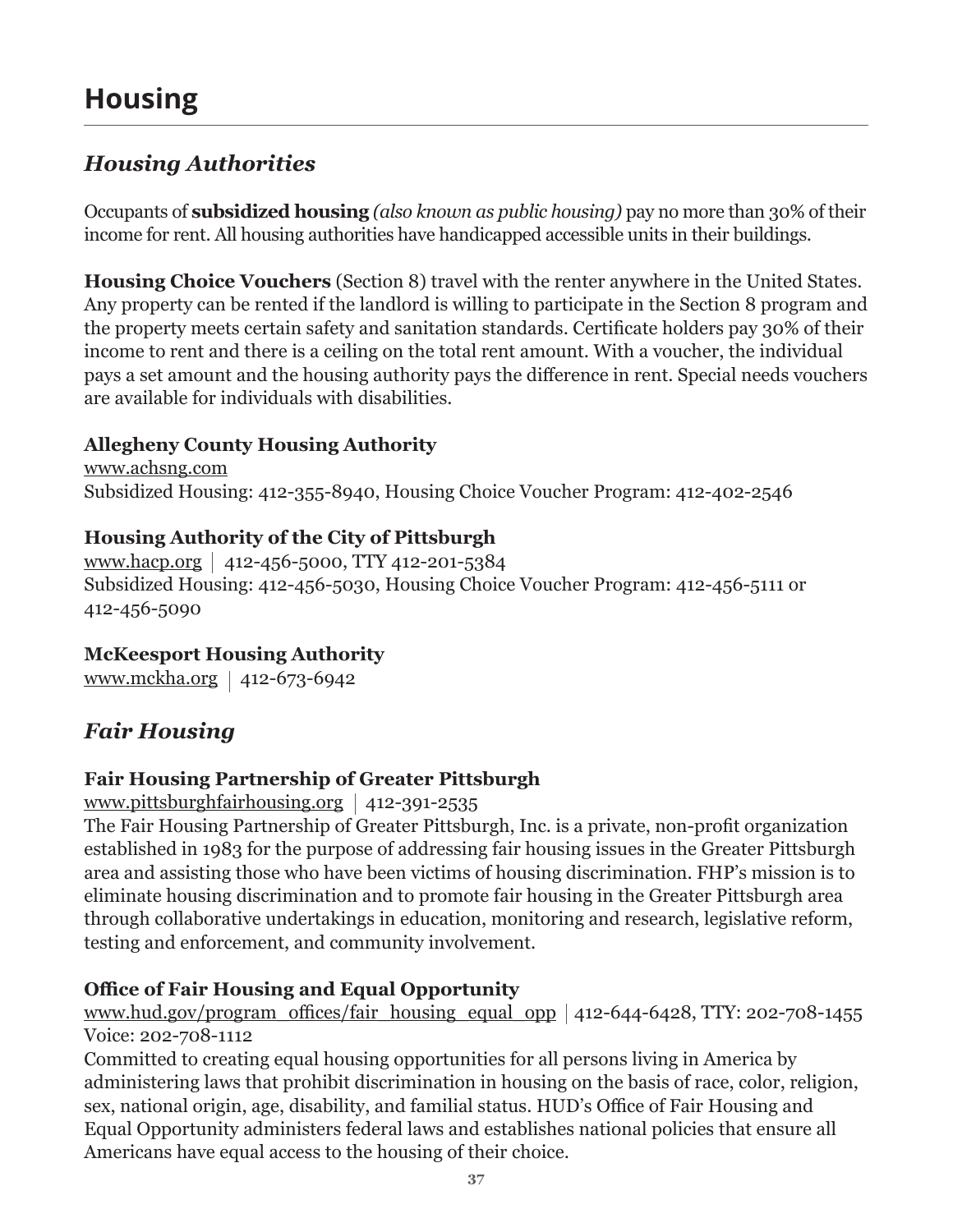#### **Pennsylvania Human Relations Commission**

www.phrc.state.pa.us 717-787-4410, TTY: 412-565-5711

The Housing and Commercial Property Division of the PA Human Relations Commission provides enforcement of state laws prohibiting discrimination in housing and commercial property; provides educational programs to promote good will and voluntary compliance; carries out efforts to prevent and/or eradicate civil tension relating to housing and/or commercial property; and, receives and investigates complaints filed under the federal Fair Housing Act with the U.S. Department of Housing and Urban Development.

# *Financial Housing Assistance*

#### **Community Human Services Corporation**

www.chscorp.org |  $412-246-1600$ 

Supportive Relocation Program is a supportive services program funded by HUD which provides housing location assistance, a one-time rental subsidy and ongoing case management for individuals who are homeless. This program is designed to be the final step in the agency's homeless continuum.

#### **Department of Public Assistance, Emergency Shelter Assistance Fund**

http://dhs.pa.gov/citizens/homelessassistance/ 412-565-2146 Provides financial assistance in order to prevent eviction or foreclosure, obtain permanent housing, or obtain temporary shelter. Consumers must be receiving public assistance benefits to qualify.

#### **Urban League, Housing Assistance Program**

http://ulpgh.org/programs/housing/rental-assistance/  $|$  412-227-4805 Prevents eviction, addresses homelessness, provides mediation services between tenants and their landlords and other creditors, assist families to find affordable, quality housing, and helps first time home buyers through the mortgage and purchasing process to enable them to own their own homes.

# *Housing Search Assistance*

www.hud.gov/apps/section8/step2.cfm?state=PA%2CPennsylvania Provides a searchable database of all HUD funded subsidized housing.

www.pahousingsearch.com 704-334-8722 or 1-877-428-8844/ TTY: 7-1-1 Provides a searchable database, including vacancy information, of all Pennsylvania Housing Finance Agency funded Low Income Housing Tax Credit properties, along with some HUD funded properties.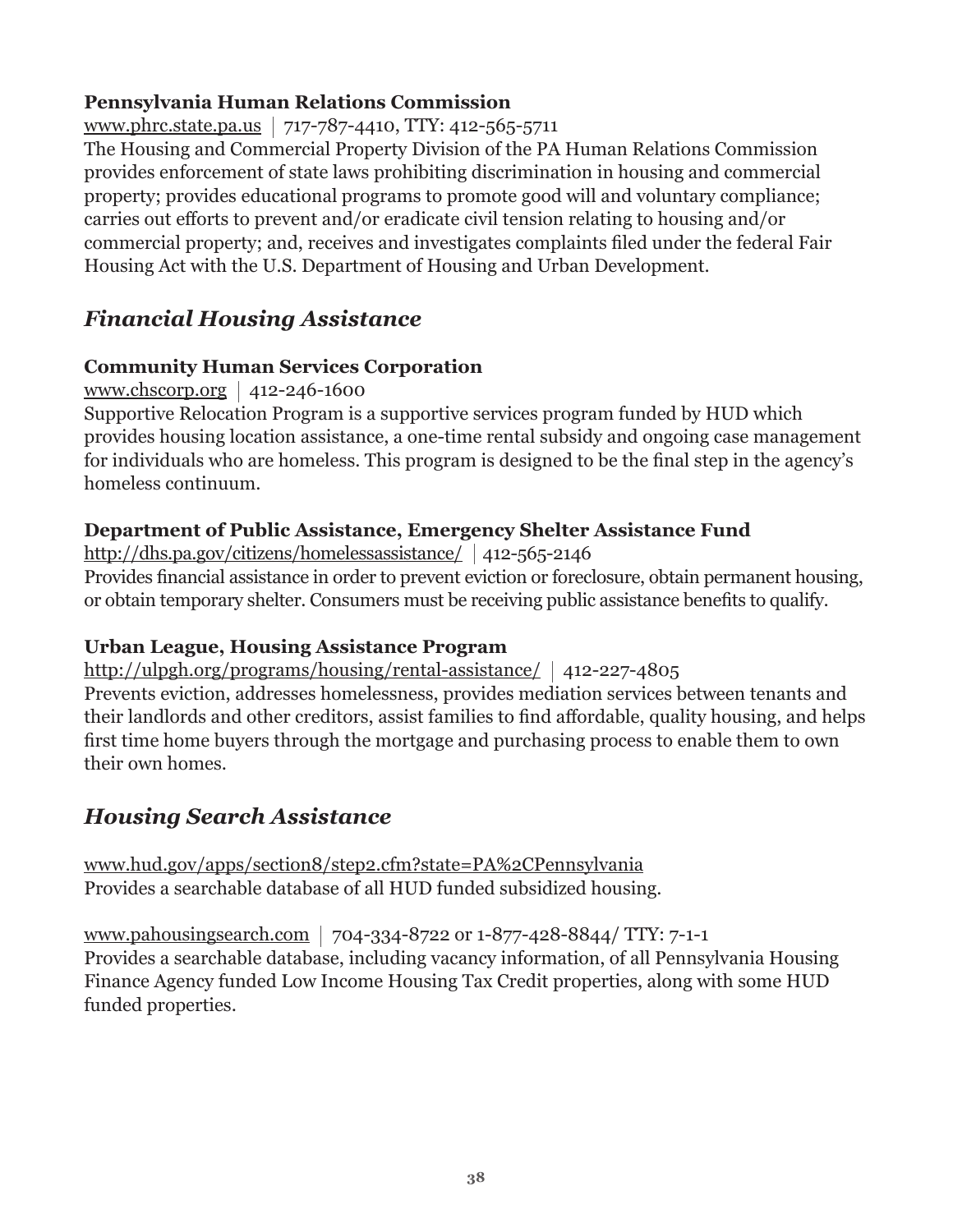# **Information & Referral**

# **ADA & IT Technical Assistance Center**

www.adainfo.org 1-800-949-4232 (V/TTY) A comprehensive resource for information on the Americans with Disabilities Act and Accessible Information Technology.

#### **Allegheny County Information, Referral and Emergency Services**

www.alleghenycounty.us/Human-Services/Programs-Services/Disabilities/Mental-Health/ Involuntary-Commitment.aspx

412-350-4457, TTY: 412-350-3467, 1-888-796-8226 (telephone and mobile crisis services) Answers 24/7 and puts callers in touch with Allegheny County staff who can provide information, find someone to provide ongoing help, or help arrange involuntary examination and treatment when needed.

# **Center for Parent Information**

www.parentcenterhub.org/ | malizo@spanadvocacy.org (Myriam Alizo, Project Assistant), 973-642-8100

The Center for Parent Information and Resources (CPIR) serves as a central resource of information and products to the community of Parent Training Information (PTI) Centers and the Community Parent Resource Centers (CPRCs), so that they can focus their efforts on serving families of children with disabilities.

# **Department of Justice ADA Home Page**

www.ada.gov 1-800-514-0301, TTY: 1-800-514-0383 Information and Technical Assistance on the Americans with Disabilities Act.

# **The Library for the Blind and Physically Handicapped (LBPH)**

www.carnegielibrary.org/clp\_location/library-for-the-blind-and-physically-handicapped/ 412-687-2440, 1-800-242-0586, hearing impaired: 412-622-3167 Provides free loan recorded books and magazines, equipment to play the recordings, large print books, and described videos.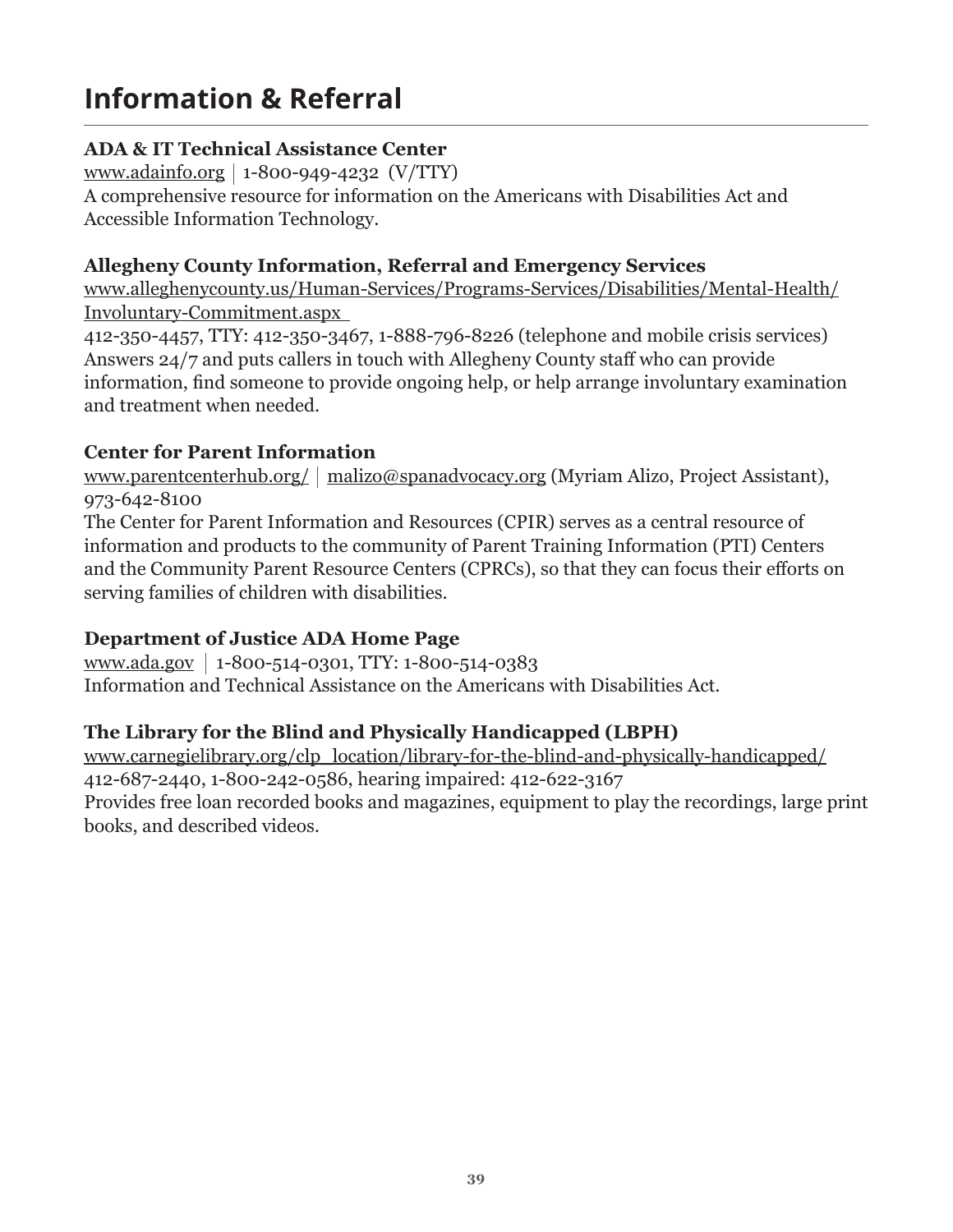# **Non-Emergency Drug and Alcohol Questions**

412-350-3328, TTY: 412-350-3467 (M-F 8am-4pm) After Hours Access to Drug and Alcohol Services: 1-800-553-7499 Assists with accessing drug and alcohol services. Can assist uninsured Allegheny County residents with information about available services and offer referrals to a wide continuum of drug and alcohol treatment services and providers.

#### **PA 2-1-1 Southwest**

www.pa211sw.org | 2-1-1, 1-888-856-2773, Dial 7-1-1 if Hearing Impaired Email:  $\frac{info@pa211sw.org}{rest}$  Text zip code to: 898-211

PA 2-1-1 Southwest is a free resource and information hub that connects people with community, health and disaster services in 11 counties through a free, 24/7 confidential phone service and website.

#### **PACER Center**

www.pacer.org/ 952-838-9000

PACER Center enhances the quality of life and expands opportunities for children, youth, and young adults with all disabilities and their families so each person can reach his or her highest potential. PACER operates on the principles of parents helping parents, supporting families, promoting a safe environment for all children, and working in collaboration with others.

#### **Re:solve Crisis Crisis Network**

www.upmc.com/services/behavioral-health/resolve-crisis-services 1-888-796-8226 More information or on urgent matters: 412-864-5004 Provides 24/7 telephone, mobile, walk-in and residential crisis intervention services for Allegheny County residents-children, adolescents, adults, and older adults.

#### **Special Kids Network**

www.health.state.pa.us/skn |  $1-800-986-4550$ 

Provides information and referral to services that children with special health care needs and their families may need, community systems development that improves the availability and delivery of services, and an online searchable database of resources for children with special health care needs and their families.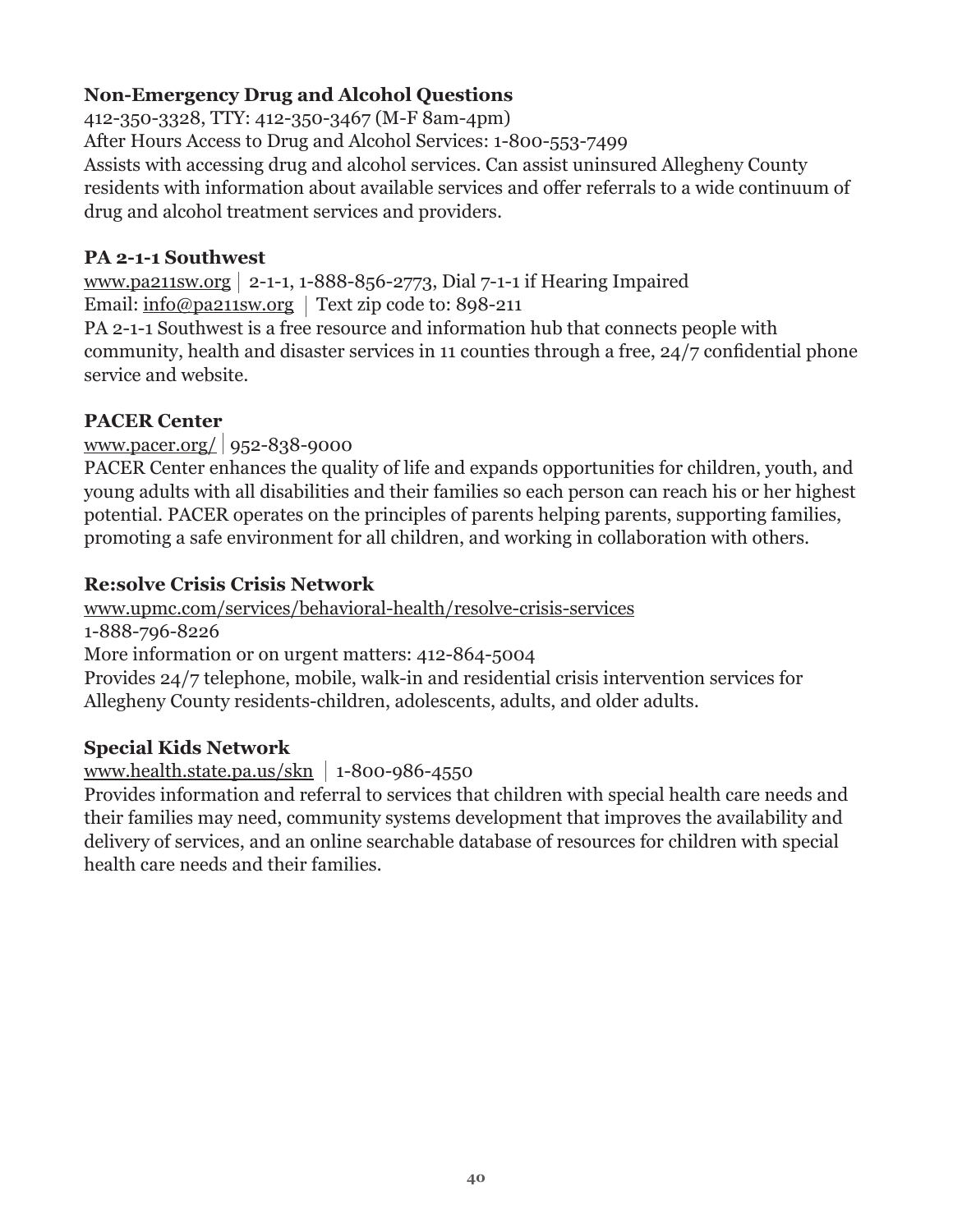# **In-Home Services & General Case Management**

### **Allegheny County Area Agency on Aging (AAA)**

www.alleghenycounty.us/dhs/aaa.aspx

SeniorLine: 412-350-5460/ 1-800-344-4319, TDD/TTY: 412-350-2727 AAA assists people in Allegheny County over the age of 60. AAA offers programs and services for older adults ranging from the more independent to those who are frail and require assistance to remain at home.

#### **Allegheny County Office of Intellectual Disability (OID)**

www.alleghenycounty.us/dhs/oid.aspx

Intake and Registration: 412-253-1250, General Inquiries: 412-253-1399 After hours/24-hour emergency: 412-350-4457

Eligible individuals register with OID to obtain Supports Coordination (case management). As needed and available, funding for home and community based services is provided through Person/Family Directed Services Waiver, Community Living and the Consolidated Waiver. Services can include community participation, in-home and vocational support and transportation. Call OID to learn about eligibility criteria for people with intellectual disability and / or autism, for families of children 0-9 with developmental disability and to start the process to determine eligibility for supports coordination services.

# **Allegheny Valley Association of Churches**

www.avaoc.org |  $724 - 226 - 0606$ 

Allegheny Valley Association of Churches provides many services including a food bank, emergency assistance including rent and utility payment assistance, emergency food, clothing and shoe vouchers, gasoline vouchers, bus passes, prescriptions and referrals, energy assistance, scholarship opportunities and more.

#### **Community Human Services Corporation**

# www.chscorp.org/ 412-246-1600

Community Human Services assists people under the age of 60 in the City of Pittsburgh. The In Home Services Program provides a variety of offerings to individuals with disabilities living in the community. The services help people retain housing in their communities as long as possible. The services include light housekeeping, basic personal care assistance, chore service, meal preparation, completion of simple errands/shopping, motivation and instruction, and social activities. CHS also provides other services including supportive housing and homeless assistance programs, family support services, health station, and a food pantry.

# **In Service of Seniors (Volunteer Caregiver Program)**

http://olderadults.fswp.org/assistance-older-adults 412-345-7420 Family Services of Western PA: Volunteer Caregiver Program: ISOS@fswp.org This program maximizes independence and overcomes isolation for frail elderly.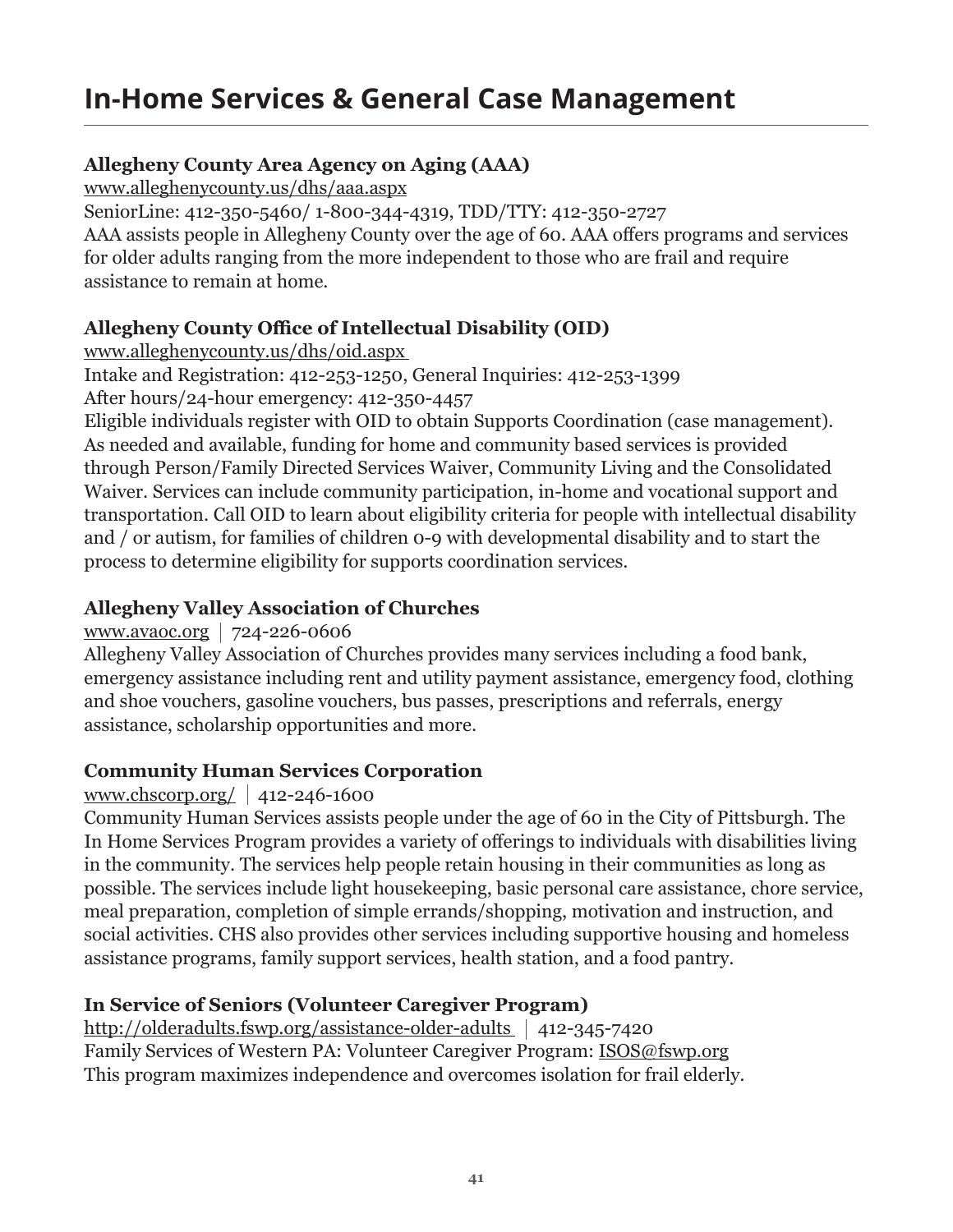Volunteers help with the following: grocery shopping, friendly visiting, escort/transportation to medical appointments or worship services, managing correspondence, snow removal, home safety checks, and providing a break for caregivers.

#### **Human Services Center Corporation**

www.hscc-mvpc.org  $|$  412-829-7112

The Human Service Center serves as a collaborative leader by promoting and supporting a network of providers within and outside the walls of its multi-purpose center. It serves as a bridge between human service organizations and those who develop policies and funding that impact the quality of life in the Mon Valley area. Also, it monitors community needs and initiates innovative strategies to fill service gaps.

#### **Landmark Home Care**

#### http://buildingindependence.org/landmark/ | 412-781-1176\*

Landmark Home Care assists eligible consumers under the age of 60 in Allegheny County outside the city. They offer personal care assistance, help with mobility, light housekeeping, shopping assistance, meal preparation, laundry, and escort to doctor's appointments.

#### **North Hills Community Outreach**

#### www.nhco.org | 412-487-6316 (press 1 @ prompt), Ext. 3110

North Hills Community Outreach (NHCO) is an interfaith nonprofit organization serves individuals and families in all of northern Allegheny County and addresses the needs of people in crisis, hardship and poverty. NHCO provides information and education, makes referrals and facilitates access to resources to bring immediate help in a manner designed to preserve the dignity of individuals and families while fostering self-sufficiency and improved quality of life.

#### **Pennsylvania Independent Enrollment Broker (PA IEB or Maximus)**

#### https://paieb.com/

#### 1-877-550-4227, TTY: 1-877-824-9346

The PA Independent Enrollment Broker assists people with disabilities who are 18-59 years of age apply for Home and Community Based (HCBS) programs. This includes completing enrollment for the following waivers: Attendant Care, COMMCARE, Independence, OBRA, HIV/AIDS Waivers, and the Act 150 Attendant Care Program. Area Agencies on Aging (AAA) provide eligibility/enrollment services for applicants over age 60.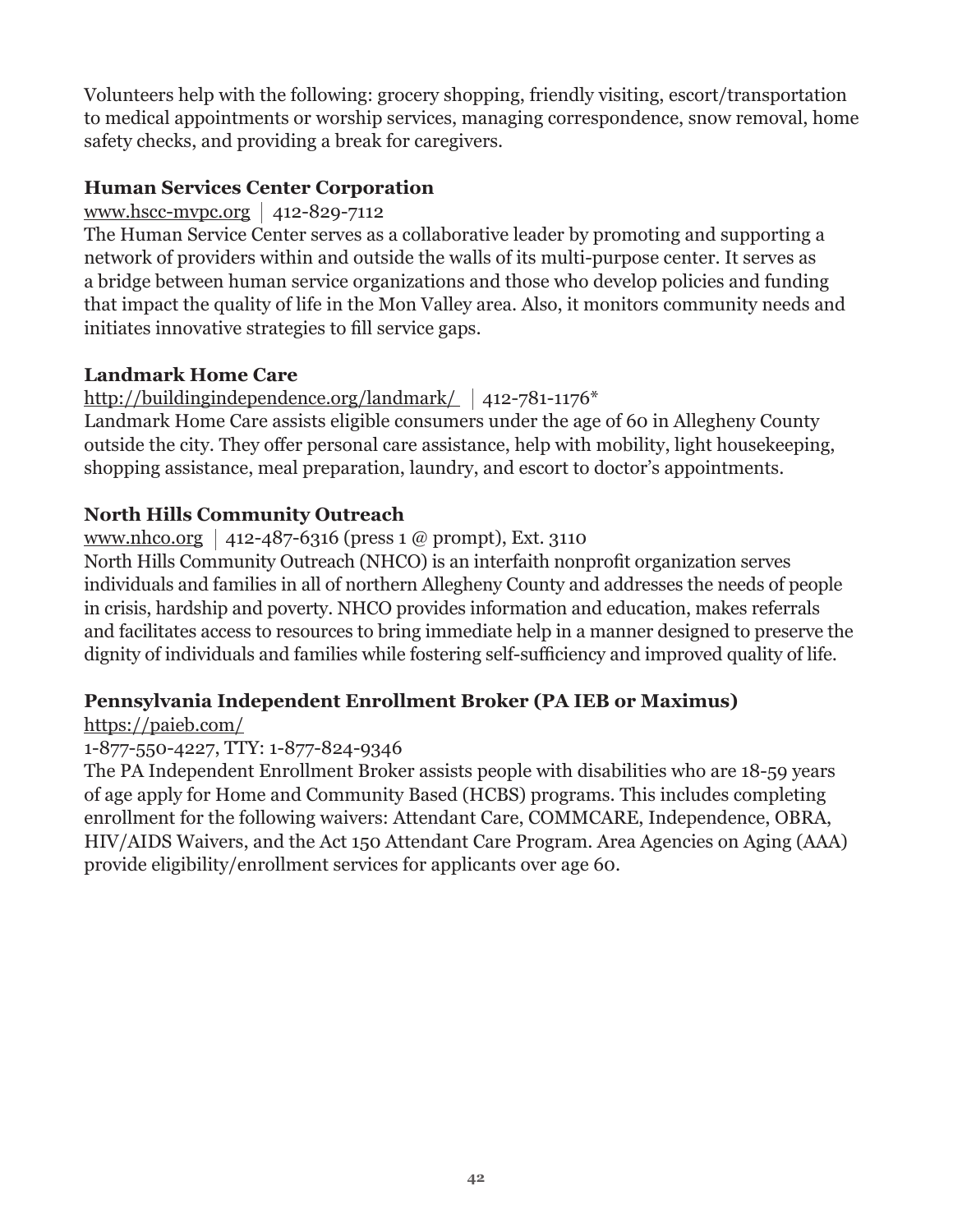#### **ACHIEVA Family Trust**

www.achieva.info/family.jsp 412-995-5000, ext. 565, Toll Free: 1-888-272-7229 familytrust@achieva.info

 ACHIEVA Family Trust, a member of the ACHIEVA family of organizations, provides information to individuals and serves as trustee of several kinds of trusts benefiting individuals with disabilities. ACHIEVA Family Trust helps individuals and families plan for services that will be needed in the future. Factors to consider are types of support available from the government, family support that supplements government services and the amount of funding necessary to continue supplemental support.

# **AIDS Law Project of Pennsylvania**

www.aidslawpa.org |  $215-587-9377$ 

The AIDS Law Project of Pennsylvania is a non-profit, public interest law firm providing free legal assistance statewide to people with HIV/AIDS and others affected by the epidemic. Bilingual (Spanish-English) staff are available. Attorneys are available for emergency visits to homebound or hospitalized clients.

#### **Allegheny County Bar Association Lawyer Referral Service**

www.acbalrs.org | 412-261-5555 | Email: LRS@acba.org

The Lawyer Referral Service (LRS) is a service designed to assist the public in locating lawyers for specific types of legal matters. Through the ACBA Lawyer Referral Service in Pittsburgh, we are able to refer out one attorney practicing in the particular field you need. The referral entitles you to a free, 30-minute consultation. Anything above and beyond that is then between you and the attorney and at his/her normal rate.

# **Allegheny County Bar Foundation Pro Bono Center**

#### www.pittsburghprobono.org |  $412-402-6677$

The Pro Bono Center is the nexus between the members of the bar association and its 34 projects and member organizations that provide direct legal services to low-income individuals. The center's mission is to provide well-trained attorney volunteers to help meet the legal needs of the indigent in Allegheny County.

# **Allegheny County Public Defender's Office**

#### www.alleghenycounty.us/opd  $|412-350-2400$

The Office of the Public Defender is responsible for furnishing legal counsel to any person who, for lack of sufficient funds, is unable to obtain legal counsel in any situation where representation is constitutionally guaranteed. In general, a person is entitled to legal counsel whenever that individual's personal liberty is at stake. This would include capital crimes, misdemeanor and felony offenses, summary offenses that carry a mandatory sentence of incarceration and commitment proceedings under the Mental Health Procedures Act.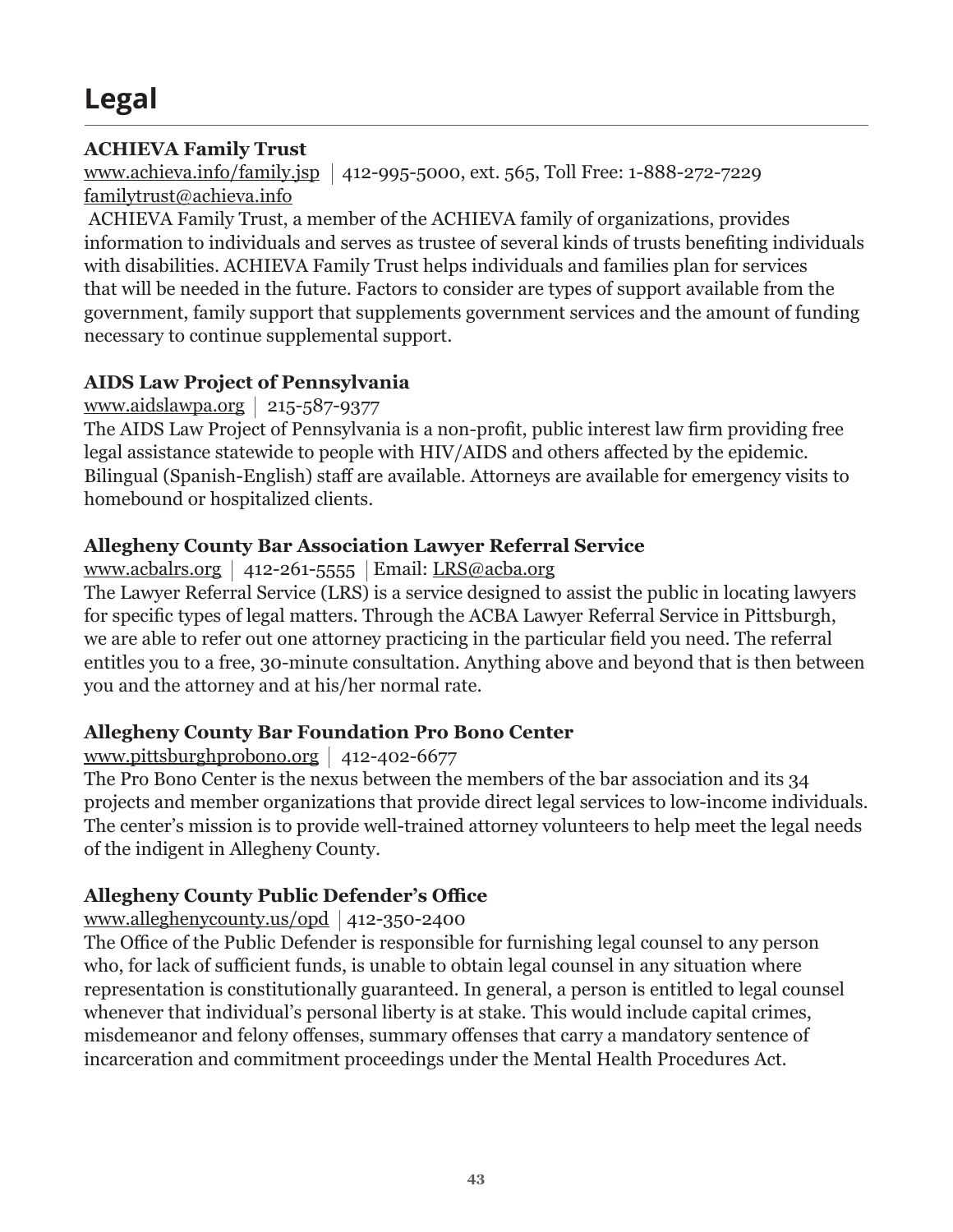# **Disability Rights Education and Defense Fund, Inc. (DREDF)**

www.dredf.org | 510-644-2555, TTY: 510-841-8645 | Email: info@dredf.org A national civil rights law and policy center directed by individuals with disabilities and parents who have children with disabilities. Their mission is to advance the civil and human rights of people with disabilities through legal advocacy, training, education, and public policy and legislative development.

# **Disability Rights Network of PA**

www.drnpa.org | Intake: 1-800-692-7443, 412-391-5225, TDD: 412-467-8940 Email: drnpa.pgh@drnpa.org

Disability Rights Network of Pennsylvania (DRN) is a statewide, non-profit corporation designated as the federally-mandated organization to advance and protect the civil rights of all adults and children with disabilities. DRN provides services to Pennsylvanians with disabilities who have legal problems relating to access to services and discrimination.

#### **LifeTRUST Planning**

www.life-trust.com 1-800-638-7256 Email: lifetrust@rogers.com

LifeTRUST Planning is dedicated to enhancing the lives of individuals with disabilities through counseling and programs that help maximize their financial resources and benefits. They value the full participation of private, non-profit and government sectors.

#### **Neighborhood Legal Services Association**

www.nlsa.us 412-255-6700, 1-866-761-6572

Neighborhood Legal Services Association (NLSA) is a private, nonprofit corporation created in 1966 to provide high-quality, free civil legal services to low-income individuals, the elderly and the abused of Allegheny, Beaver, Butler, and Lawrence Counties. Our mission is to meet the civil legal needs of the poor and vulnerable in our community through effective legal representation and education. Program services include direct representation, advice, assistance in self-representation, brief service/limited legal assistance or referral to a private attorney (including free and reduced-fee).

# **PA Senior Law Helpline:**

http://seniorlawcenter.org/projects-and-clinics/pennsylvania-seniorlaw-helpline-1-877-pa-sr-law/ 1-877-727-7529

A toll free, statewide telephone service providing legal information, advice, brief services and referrals to Pennsylvania seniors. This is a free and confidential service for adults 60 years of age and older.

# **Pennsylvania Health Law Project**

www.phlp.org | Pittsburgh Office: 412-434-5779, 1-800-274-3258 (helpline) PHLP provides free legal services to lower-income consumers, seniors, and persons with disabilities who are having trouble accessing publicly funded healthcare coverage or services. If you are denied or terminated from enrollment in a publicly funded healthcare program or if you have a service denied, reduced, or terminated, PHLP may provide you free direct representation on your appeal.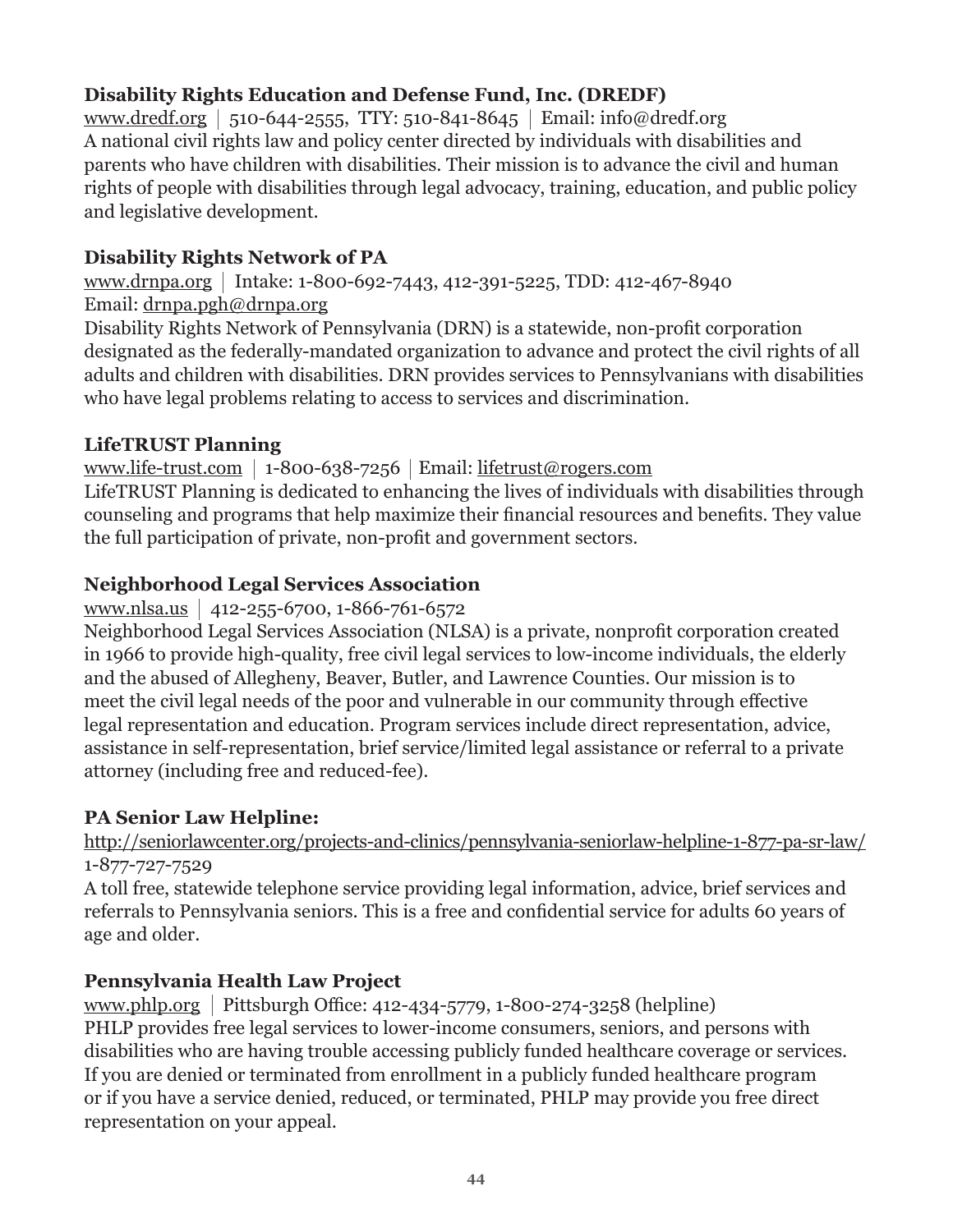# **Parent Resources**

# **Allegheny County Family Resource Guide**

www.familyresourceguide.org/

The Family Resource Guide is the only comprehensive compilation of services and systems available to Allegheny County families of children birth - 21 years of age with developmental delays, special health care needs or disabilities. This is an electronic format resource guide that is accessed through the website listed above.

### **Allegheny County Family Network**

www.alleghenyfamilynetwork.org |  $1-888-273-2361$  (Chatline), 412-246-2030 (Office) The AFN is a family-run agency. The staff, known as Family Support Partners, have a wealth of knowledge and experience in the areas of mental health and behavioral challenges. AFN supports parents who are raising children from birth - 21 years of age with information and resources in Allegheny County.

#### **Autism Link**

www.autismlinks.co.uk/

A resource for parents of children with autism providing news and information on support, diagnosis, and therapeutic services.

#### **NAMI Southwestern PA**

www.namikeystonepa.org | 412-366-3788, 1-888-264-7972

Email: scaban@namikeystonepa.org

If you are the parent, sibling, child, significant other or relative of someone with a severe mental illness, the NAMI Family-to-Family Education Program can help. Family-to-Family is a free, 12-week course that focuses on schizophrenia, bipolar disorder (manic depression), major depression, panic disorder, obsessive compulsive disorder, co-occurring mental illness and addictive disorders, and borderline personality disorder.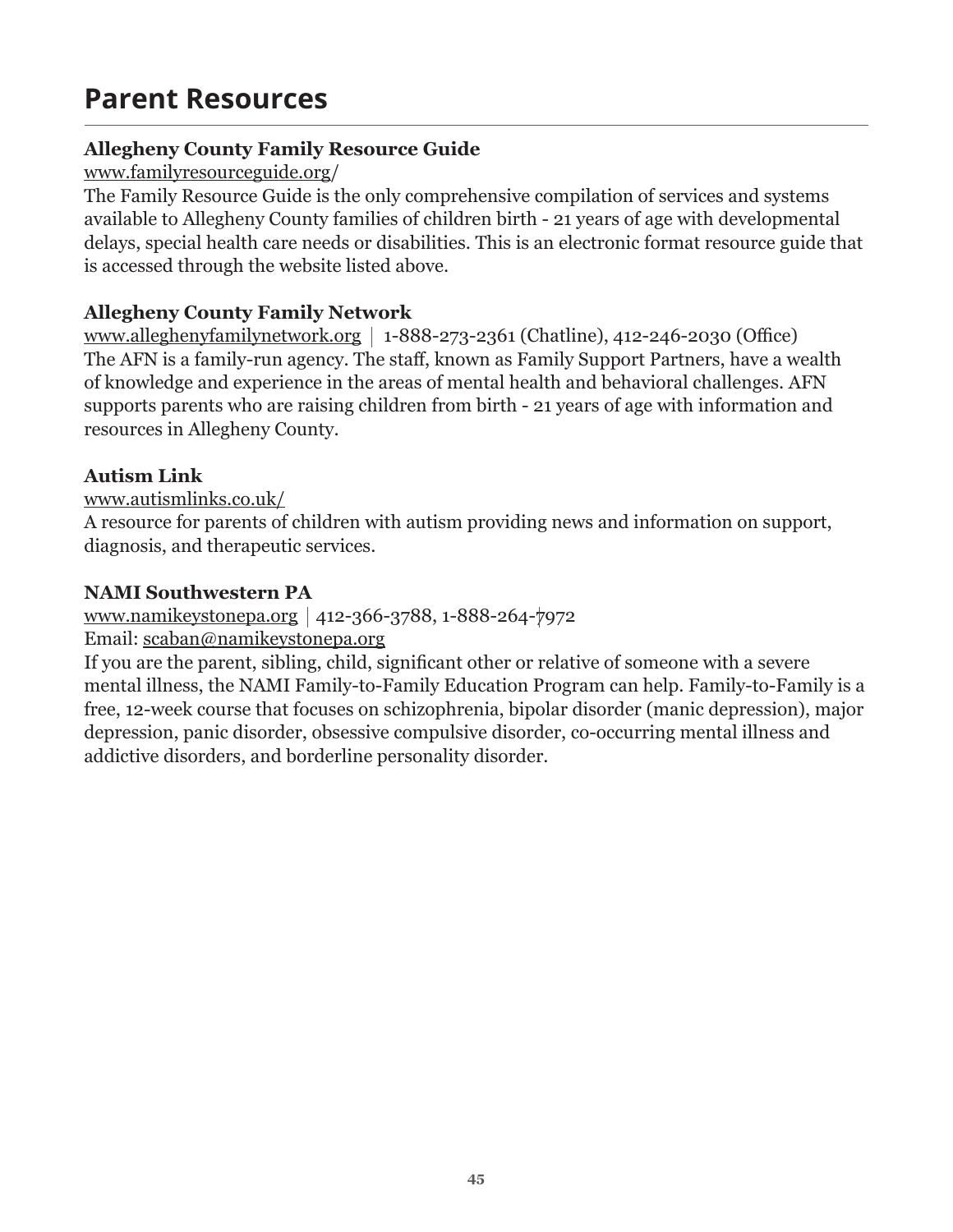#### **Parent to Parent of Pennsylvania**

www.parenttoparent.org | 1-888-727-2706 | SW Regional Office: 724-219-2367 or 2368 Parent to Parent of Pennsylvania is a network created by families for families of children and adults with special needs. They connect families in similar situations with one another so that they may share experiences, offer practical information and/or support.

#### **Special Kids Network**

www.health.state.pa.us/skn 1-800-986-4550, TTY: 1-877-986-5432

The Special Kids Network links callers to a broad range of services for children with special health care needs. These services include health care products, training, recreation and leisure, social services, counseling, support, advocacy and therapy.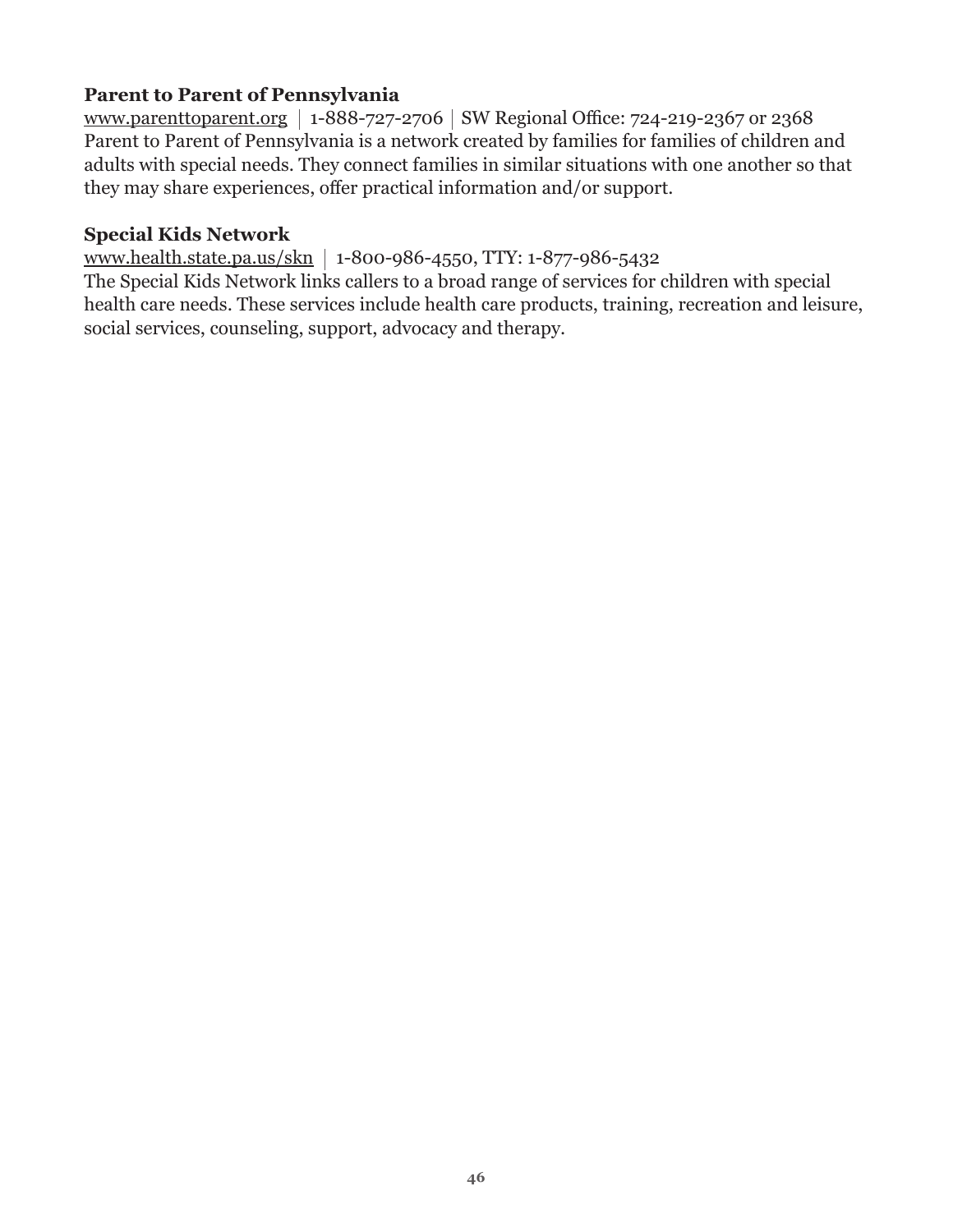# **Personal Emergency Response Systems**

#### **Alert One**

www.alert-1.com |  $1-877-374-0948$  to order/for information

Provides emergency response unit, help button, and 24/7 monitoring to individuals who may live alone to give them more security and less anxiety. No home phone line needed. They now have wireless medical alert systems.

#### **Connect American Medical Alert/Mobile Alert/Cellular Alert**

https://medicalalert.com/about-connect-america-medical-alert.html | 1-800-800-2537 https://connectamerica.com (for Connect America) A sudden fall or medical emergency can threaten health and independence. Connect America offers a range of solutions for keeping individuals safe.

#### **Jewish Family and Children's Services ElderAlert**

www.jfcspgh.org/services/senior-services/for-seniors/ 412-422-7200 412-422-0400 or 1-877-243-1530 (for Information and Referral Specialist of personal emergency response)

Offers a personal emergency response system, so individuals can feel secure in their own home knowing that if they need emergency assistance; help is available at the press of a button.

#### **LifeStation**

www.lifestation.com 1-800-554-4600

LifeStation's goal is to give individuals and their family's peace of mind. LifeStation provides an emergency response unit, help button, and a monitoring center that provides 2 agents on every emergency call. LifeStation also has a mobile emergency button to get help anytime, anywhere.

#### **Philips Lifeline**

#### www.lifelinesys.com |  $1-855-681-5351$

Provides emergency response unit, personal help button or bracelet, and 24/7 response center can help to curb anxiety and help individuals live independently and confidently. No home phone line needed as they now have wireless communicators.

#### **\*Link Tip**

*There are times that a Home and Community Based Services Waiver can reimburse the cost of a Personal Emergency Response System. If you are enrolled in a waiver, always try to contact your Supports Coordinator first to see if this is something for which you are eligible.*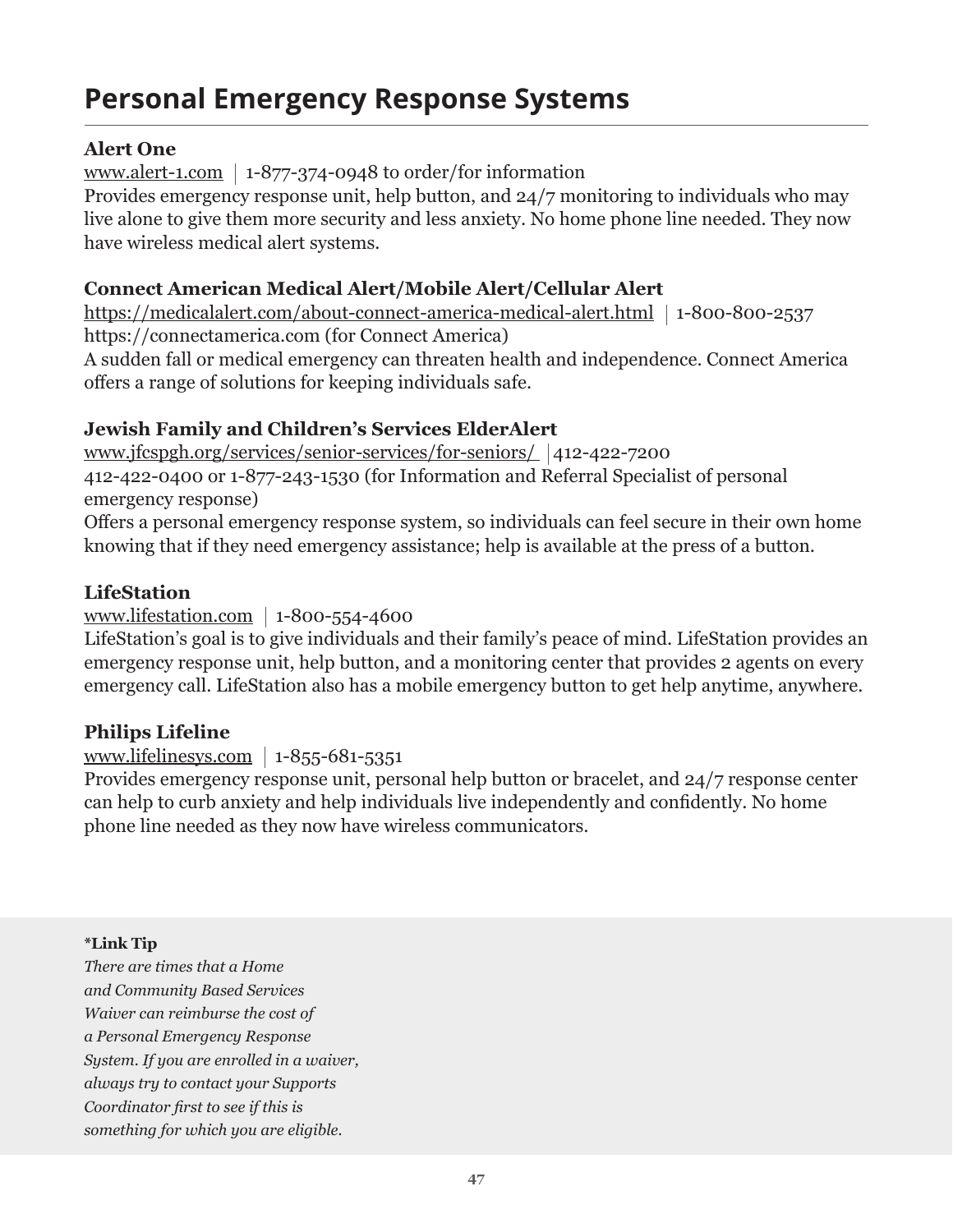# **Recreation & Leisure**

#### **ACCESS/EBT Card \$1 Carnegie Museums of Pittsburgh Pass**

www.carnegiemuseums.org/interior.php?pageID=138

Present your Access/EBT Card and photo ID at any of the Carnegie Museums and you'll receive discounted admission for up to four people: \$1 per person at the Oakland museums and at The Andy Warhol Museum, and \$3 admission at Carnegie Science Center.

#### **Accessible Island Tours**

#### www.accessvi.com  $\vert$  340-771-5956

Accessible Island Tours is a sightseeing and touring company visiting the best sights in St. Thomas, and USVI. Their tours are designed for those individuals and traveling companions that may be restricted in their mobility, including wheelchair patrons, or people just wanting to experience these destinations at a leisurely pace.

#### **Adaptiveoutdoorsman.com**

www.adaptiveoutdoorsman.com/ 1-877-212-9411 Email: Renee@adaptiveoutdoorsman.com Adaptive Outdoorsman's belief is that anyone with a handicap or disability who enjoys hunting, fishing or camping should be able to. Their focus is on providing the best, adaptive hunting equipment, fishing equipment, and camping equipment to those that have a handicap or disability, but more importantly continue to have the drive to enjoy the great outdoors.

#### **Carnegie Library of Pittsburgh-Library For the Blind and Physically Handicapped**

www.carnegielibrary.org/clp\_location/library-for-the-blind-and-physically-handicapped/ 412-687-2440 or 1-800-242-0586

The Library for the Blind and Physically Handicapped (LBPH) provides on free loan recorded books and magazines, equipment to play the recordings, large print books, and described videos.

# **Exceptional Adventures**

# www.exceptionaladventures.com/ 412-466-0713

Exceptional Adventures provides vacation planning for individuals with intellectual and developmental disabilities who are 18 years of age and older and have good self-care skills. Exceptional Adventures can accommodate persons with special needs such as sign language, special dietary restrictions, or visually impaired. Most tours can accommodate persons in wheelchairs. Exceptional Adventures offers 24-hour supervision with staff in guest's rooms, or in the immediate area. Highly trained, caring volunteers are assigned to the same guests for the duration of each tour. Exceptional Adventures normally uses a one-to-four (1:4) staff-to-guest ratio.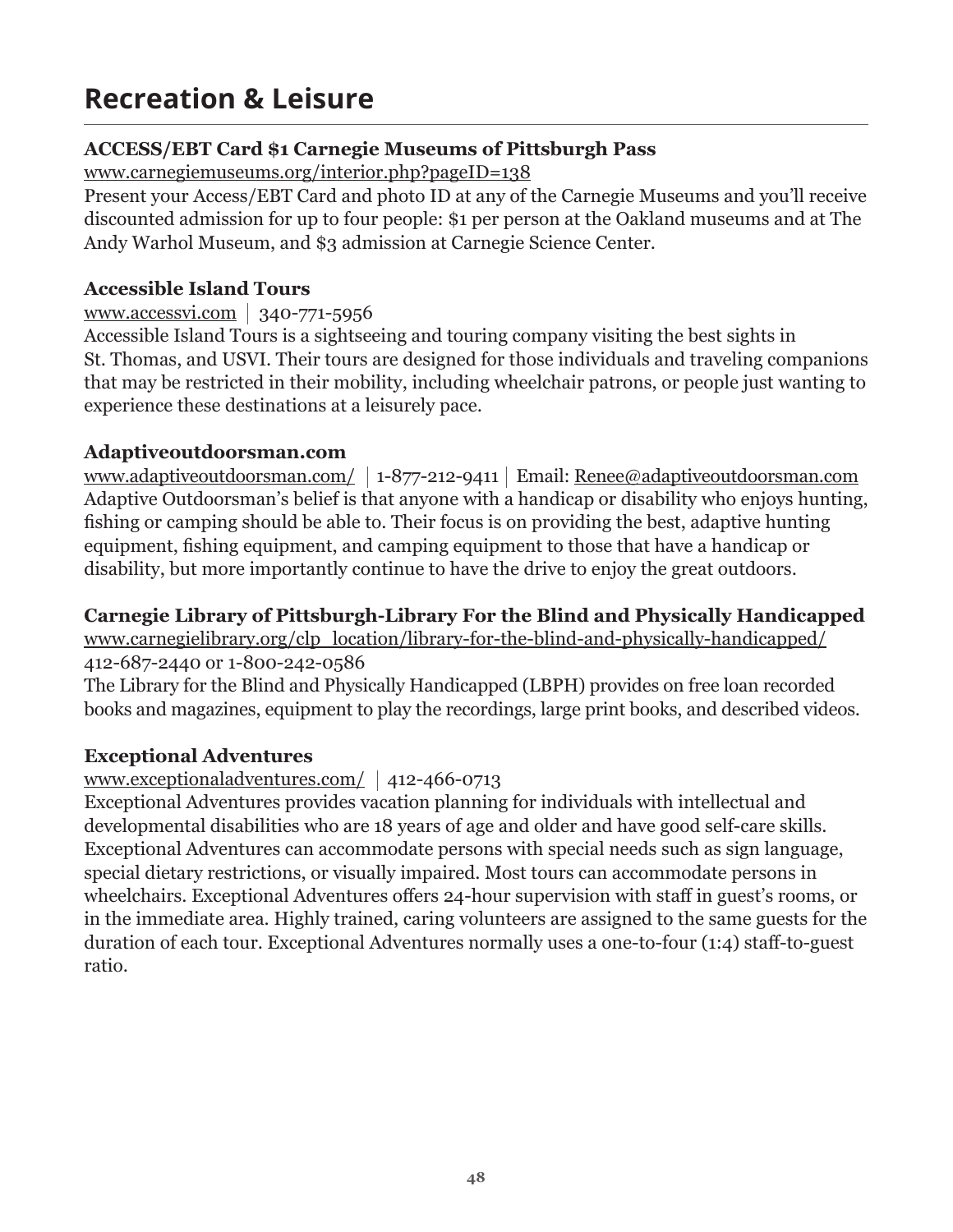#### **PATH International-Professional Association of Therapeutic Horsemanship International**

www.pathintl.org 1-800-369-7433, 412-932-6036 (Bethel Park) Email: annehwh@gmail.com

PATH Intl. was founded in 1969 as the North American Riding for the Handicapped Association (NARHA) to promote safe and effective therapeutic horseback riding throughout the United States and Canada. Though PATH Intl. began with a focus on horseback riding as a form of physical and mental therapy, the organization and its dedicated members have since developed a multitude of different equine-related activities for therapeutic purposes, collectively known as equine-assisted activities and therapies (or EAAT).

# **PLEA PAL Program**

#### http://plea-agency.org/programs/adult/pal/ 412-243-3464

The PAL program is designed for men and women aged twenty-one and over with autism and provides peer socialization opportunities for adults who have developmental or mental health disorders and who exhibit poor communication and social skills as a result. The program offers the opportunity for friendship and group recreation on an on-going, monthly basis. The PAL Coordinator pre-plans group-appropriate activities approximately three times per month.

#### **Special Olympics of Allegheny County**

www.so-ac.org/ 412-279-5450 Email: specialolympicsallco@verizon.net Special Olympics is an international organization dedicated to empowering individuals with intellectual disabilities to become physically fit, productive and respected members of society through sports training and competition. Special Olympics offers children and adults with intellectual disabilities year-round training and competition in 26 Olympic-type summer and winter sports. There is no charge to participate in Special Olympics.

#### **SportsVision**

https://sportsvision.nyc/ 650-6-VISION Email: DrLaby@sportsvision.nyc SportsVision's mission is to develop opportunities which enable individuals who are visually impaired to participate in competitive sports and life-long leisure activities.

# **Therapeutic Riding for the Handicapped of Western PA**

724-443-4485 or 412-366-2220

RHWPA is a therapeutic horseback riding program that has helped children and young adults with disabilities for well over 30 years. It is run entirely by volunteers and funded exclusively by donations, fundraising, and grants.

# **Three Rivers Adaptive Sports**

www.traspa.org  $412-848-8896$ 

TRAS, a non-profit organization, is comprised of individuals with physical challenges, health care professionals, and able bodied individuals. These members all volunteer many hours toward one goal - to educate and provide quality year-round sports and recreational opportunities for individuals with disabilities, their families and friends.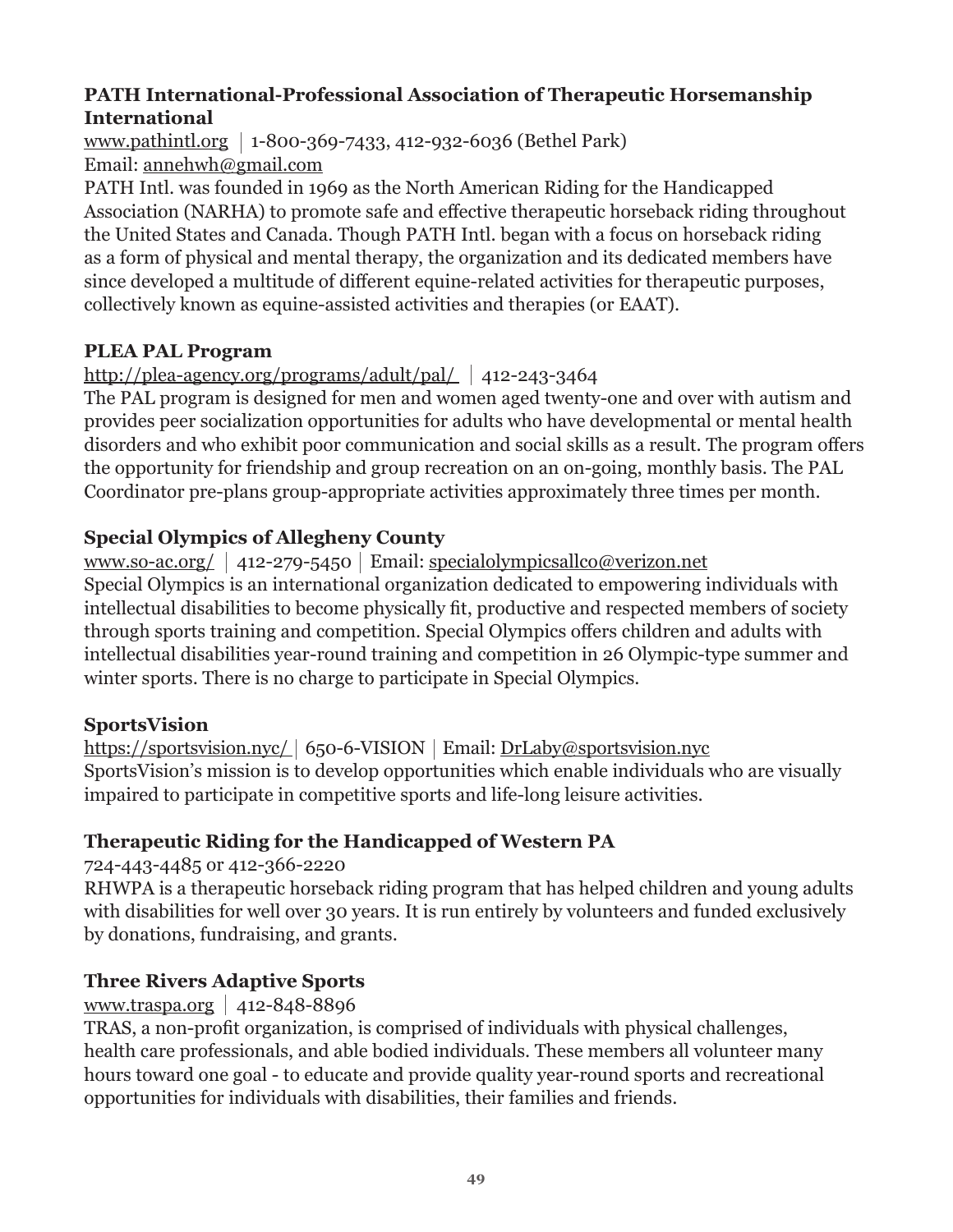#### **Visit Pittsburgh Accessibility Guide**

www.visitpittsburgh.com/plan-your-trip/accessibility-guide/ 1-877-568-3744 Email: info@visitpittsburgh.com Visit Pittsburgh's website provides general information regarding accessibility for your trip to Pittsburgh, including transportation, parking, medical services and much more.

#### **Woodlands Foundation**

www.woodlandsfoundation.org | 724-935-5470 | Email: lmortimer@woodlandsfoundation.org The Woodlands is a non-profit organization dedicated to enriching the lives of children and young adults with disability and chronic illness. Using its fully accessible and barrierfree facilities, the Woodlands' programs enable participants to experience social, cultural, environmental, recreational and spiritual growth. Serenely nestled in the North Hills of Pittsburgh, the Woodlands' 32-acre site features: an indoor heated pool, 48-bed lodge, dining hall, creative arts and computer center, activity center, camping area, sports court, nature trail, amphitheater, and a par-3 adapted golf course. The Woodlands sponsors a variety of programs and is also available year-round to other organizations that serve individuals with special needs.

# **Telephone Assistance Programs**

#### **Lifeline Service**

www.lifelinesupport.org/ls/default.aspx |  $1-888-641-8722$ , 1-800-234-9473 (Support Center) Email: lifelinesupport@usac.org

Lifeline is a government benefit program that can lower or eliminate your telephone and internet bill. Federal rules prohibit eligible low-income subscribers from receiving more than one LIfeline service per household.

#### **Assurance Wireless**

www.assurancewireless.com 1-888-321-5880 Email: ourteam@assurancewireless.com Assurance Wireless is a Lifeline Assistance program. If you qualify for Lifeline Assistance, you can receive a free Assurance Wireless cell phone and 350 free monthly voice minutes and unlimited monthly texts.

#### **Safelink Wireless**

www.safelinkwireless.com/Enrollment/Safelink/en/NewPublic/index.html For Enrollment Support: 1-800-723-3546, For Technical Support: 1-800-378-1684 SafeLink Wireless is a Lifeline Assistance program. If you qualify for Lifeline Assistance, you can receive a free Safelink Wireless cell phone and 250 free monthly voice minutes and unlimited texts.

#### **Budget Mobile**

www.fasts.org/free-cell-phone-providers/budget-mobile/ 1-888-777-4007 Budget Mobile is a Lifeline Assistance program. If you qualify for Lifeline Assistance, you can receive a free Budget Mobile cell phone and 250 free voice minutes and unlimited texts.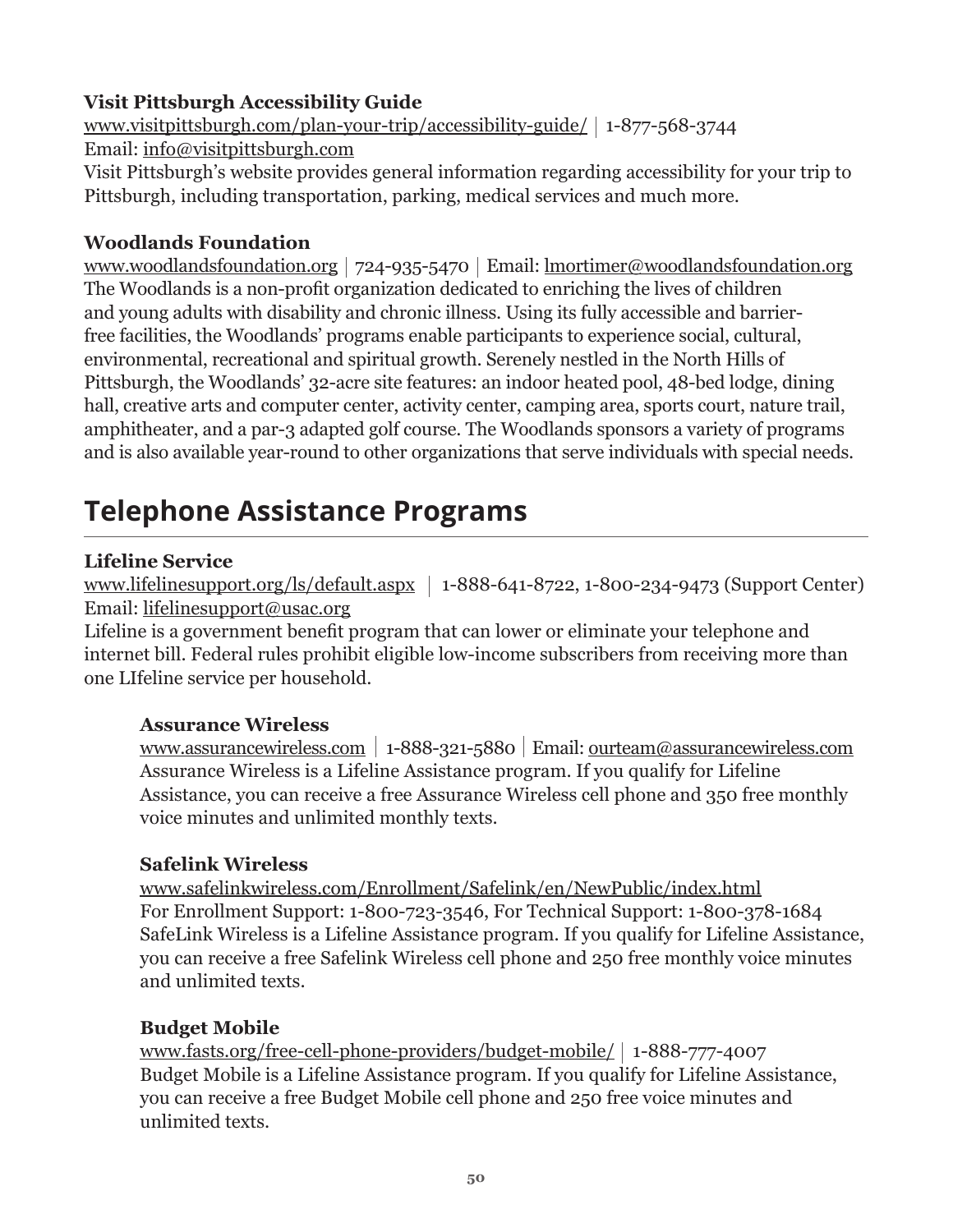#### **TerraCom**

www.terracomwireless.com/ 1-888-716-8880

TerraCom Wireless is a Lifeline Assistance program. If you qualify for Lifeline Assistance, you can receive a free TerraComWireless cell phone and 500-750 voice minutes depending on chosen plan.

#### **T-Mobile Lifeline Program**

www.t-mobile.com/offers/lifeline-program 1-800-937-8997 If you are eligible for Lifeline Assistance, you can receive a discount on your monthly bill (at least \$10 off on most plans).

#### **Stand Up Wireless**

www.standupwireless.com/index 1-800-544-4441 Email: support@standupwireless.com Stand Up Wireless is a Lifeline Assistance Program. If you qualify for Lifeline Assistance, you can receive a free Stand Up Wireless cell phone and an allotment of free voice minutes and texts each month.

#### **Tag Mobile**

www.tagmobile.com 1-866-959-4918

Tag Mobile is a Lifeline Assistance Program. If you qualify for Lifeline Assistance, you can receive a free Tag Mobile cell phone and an allotment of free voice minutes and texts each month.

#### **Lifeline 135**

1-800-837-4966, TDD: 1-800-974-6006

The Lifeline 135 program is available for customers of all qualified wireline telephone service providers. It helps customers at or below 135% of Federal Poverty Guidelines or receive help from any of the following programs: SSI, TANF, LIHEAP, Section 8, Medical Assistance, SNAP (Food Stamps), or the National School Lunch Program's Free Lunch Program. Please call your telephone service provider for more information.

#### **Link Up America**

1-800-837-4966

This program is available to qualified low-income consumers applying for new telephone service or transferring their telephone service. This program offers a reduction in installation charges.

#### **Universal Telecommunications Assistance Program (UTAP)**

1-800-837-4966

UTAP is a financial assistance program offered by Verizon PA. UTAP helps Verizon's existing Lifeline customers and qualified Lifeline applicants restore their basic telephone service and pay overdue bills to avoid shutoffs. Call Verizon PA for more information.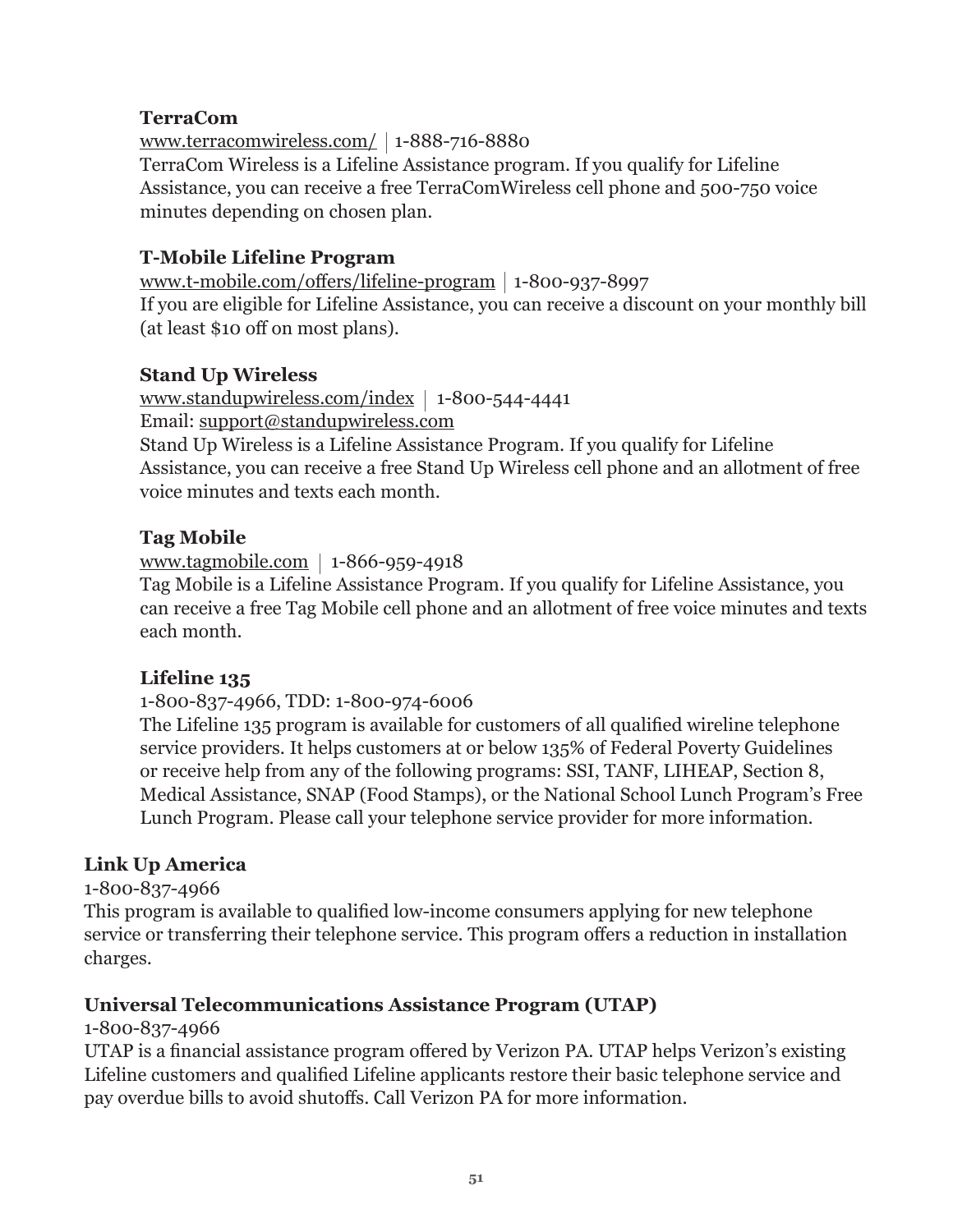# **Transportation**

### **ACCESS Transportation Systems, Inc.**

www.portauthority.org/paac/RiderServices/ACCESSParatransit.aspx

412-562-5353 or TDD: 1-800-654-5984, TTY: 412-231-7007

ACCESS is a door-to-door, advance reservation, shared ride transportation service provided throughout Port Authority's service area, primarily serving senior citizens and persons with disabilities. Service is provided from 6:00 a.m. to midnight, seven days a week. There are no restrictions on the purpose or number of trips which may be taken by riders, except that riders are required to share their vehicle with other riders who are traveling in the same direction and at the same time.

# **North Hills Community Outreach Transportation Assistance Program**

http://nhco.org/get-help/transportation-assistance/  $|412-487-6316|$  Email: help@nhco.org Community Auto's mission is to make vehicle ownership affordable and limited repair assistance to low income individuals and families in the Pittsburgh metropolitan area to help families in hardship move from dependency to self-sufficiency.

#### **Keystone Coach Works**

#### www.keystonecoachworks.com 412-833-1900

The goal at Keystone Coach Works is to assist those with physical challenges in their quest for freedom and independence. Keystone Coach Works rents and sells both full size and lowered floor minivans. They also provide post purchase modifications using adaptive equipment including turning automotive seating, scooter and wheel chair lifts, hand controls and driving aids, as well as raised roofs and raised doors.

#### **The Lighthouse Foundation, Low Income Car Ownership Program (LICO Program)**

www.communityautolico.org |  $724-586-5554$  | Email: info@thelighthousefoundation.com The Lighthouse Foundation of Butler, PA has a variety of programs. This program is designed to help working families obtain reliable transportation from a trustworthy source at reasonable cost.

# **Medical Assistance Transportation Program (MATP)**

www.alleghenycounty.us/dhs/matp.aspx 1-888-547-MATP (6287), 412-350-4476 MATP provides non-emergency medical transportation to Allegheny County residents who have a valid Pennsylvania Medical Assistance (MA) card. These services are inclusive of both physical health services (doctor, dentist, pharmacy) and behavioral health services (mental health counseling, and drug & alcohol counseling).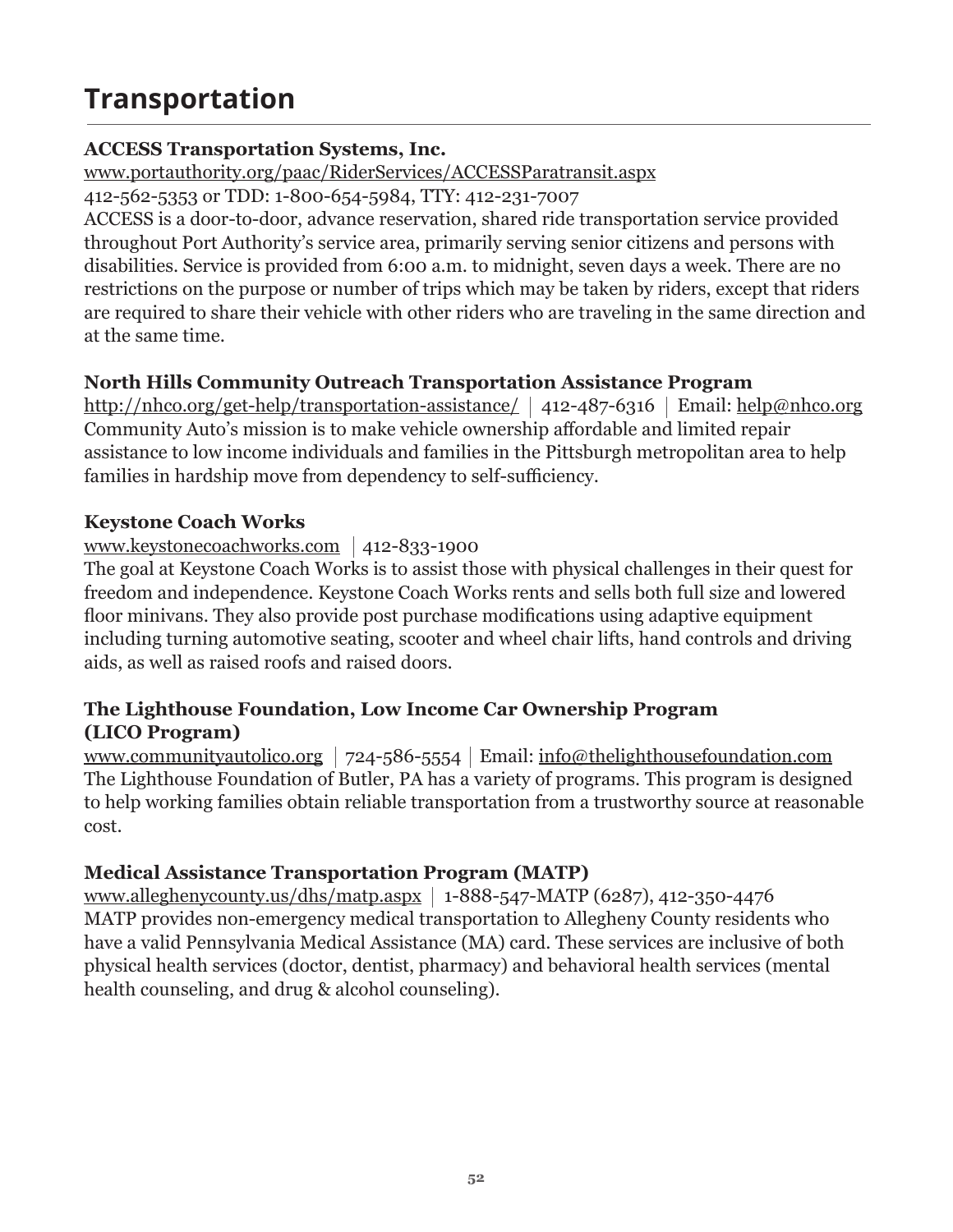#### **Mobility Works**

#### www.mobilityworks.com

General: 1-877-275-4907, Rental: 1-877-275-4915, Service: 877-275-4912 Mobility Works rents and sells both full-size and lowered floor minivans, through a national owner-operated dealer network. They also provide post-purchase modifications using adaptive equipment including assistive seating, driving aids, scooter and wheel chair lifts, wheelchair tie downs and as well as wheel chair pull ramp assistance.

# **Port Authority of Allegheny County**

www.portauthority.org  $|412-442-2000$ 

Port Authority of Allegheny County provides public transportation throughout Pittsburgh and Allegheny County. Special fares are available for seniors 65 and older and people with disabilities.

# **St. Margaret Foundation Free Medical Shuttle Program**

www.stmargaretfoundation.org/programs | 412-784-4205 | Email:  $\frac{\text{smf}(\omega)$ upmc.edu Residents of the Alle-Kiski Valley can receive free, non-emergency medical transportation service to/from St. Margaret's Hospital, UPMC primary care doctor's offices and other UPMC diagnostic centers. "Free Rides for Seniors" shuttle provided to pick up and drop off seniors in the corridor from Sharpsburgh to Blawnox and Route 28 to Allegheny River. To sign up, call 412-449-0151. To get a ride once signed up, call 412-782-2001. The inter-county geographic areas served for pick-up and drop-off are: Arnold, Brackenridge, Creighton, Lower Burrell, Natrona, Natrona Heights, New Kensington (includes Parnassus), Russellton, and Tarentum. Operating hours are 8:00am to 5:00pm Monday thru Friday. Early morning and Saturday transportation provided as needed. Patients of UPMC or their doctor's office must call at least three business days in advance of an appointment to schedule a ride. Follow-up visits from a surgical procedure will be attempted to schedule with less notice. Escorts can also ride for free.

# **Travelers Aid Pittsburgh**

www.travelersaidpgh.org | 412-281-5474 | Email:  $1921@$ travelersaidpgh.org Travelers Aid is a non-profit United Way agency providing social service programs to people in need of public transportation. Their mission is to provide services to people with transportation crisis or communication needs; stranded travelers and foreign visitors; the homeless; runaway youths; person in need of counseling or referrals; those with healthcare problems or travelers experiencing other disruptive circumstances.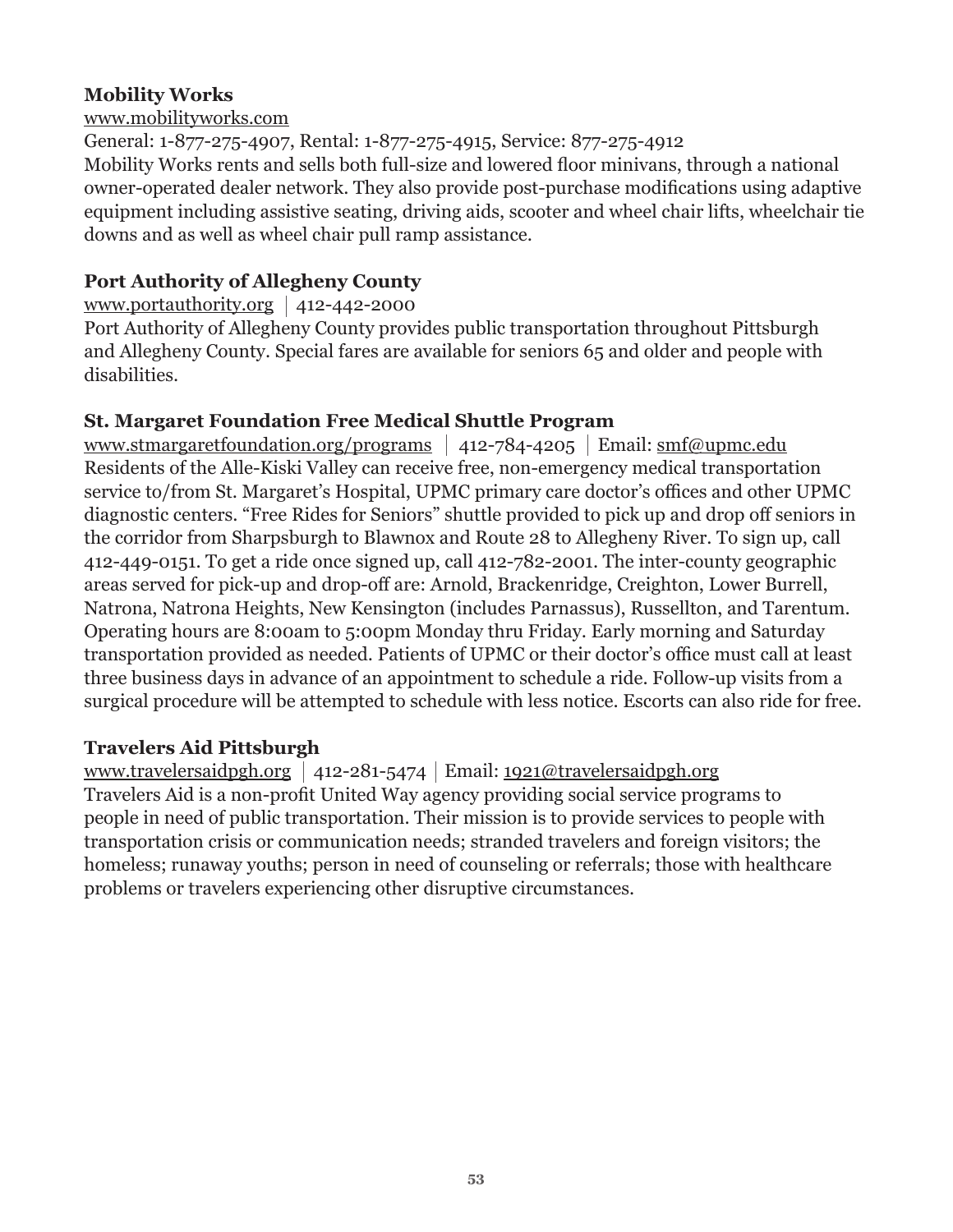# **Travel Related**

#### **Access-Able Travel Source**

http://access-abletravel.com.au/index.htm | 040-080-6770 | Email: shaz.wheels60@gmail.com This website includes information for travel for people with disabilities including a listing of travel professionals experienced in trip planning for those with disabilities, world destinations with accessibility, cruise ships listing for cruise lines that are accessible, as well as other travel related resources.

#### **Accessible Vans of America**

#### 708-536-1842

Accessible Vans of America, LLC. (AVA) is a member owned organization made up of independent Mobility Dealers across the United States who rent, sell and service wheelchair accessible vehicles. The purpose of this organization is to consistently provide its customers with the highest standards of product quality, safety and customer service found in the industry. AVA's primary focus is the rental of wheelchair accessible vehicles. We have a nationwide network of dealers who can help with accessible vehicle rentals for business or pleasure.

# **Utility Assistance**

Individuals behind on utility payments can call their utility companies to arrange a payment plan. Most utilities have **Energy Assistance Programs (EAP's)** that may be accessed during times of temporary financial crisis. EAP services may include home visits, budget management, and reduced payments. Some utility companies will also refer customers to **CAP (Customer Assistance Program)** or **CARES (Customer Assistance Referral and Evaluation Service)** programs if asked.

Helping professionals hired within the utility or contracted through other agencies assist individuals/families with either a temporary or long-term reduction in budget payments through CAP and CARES. Contact the utility company directly for information about these programs.

#### **A comprehensive list of utility assistance programs as well has listings for each utility company's customer service program can be found at the following link: www.alleghenycounty.us/dhs/utility.aspx.**

**Step one:** Contact Your Utility Company to Arrange a Reduced Payment Plan

EAP (Energy Assistance Programs) CAP (Customer Assistance Program) CARES (Customer Assistance Referral and Evaluation Service)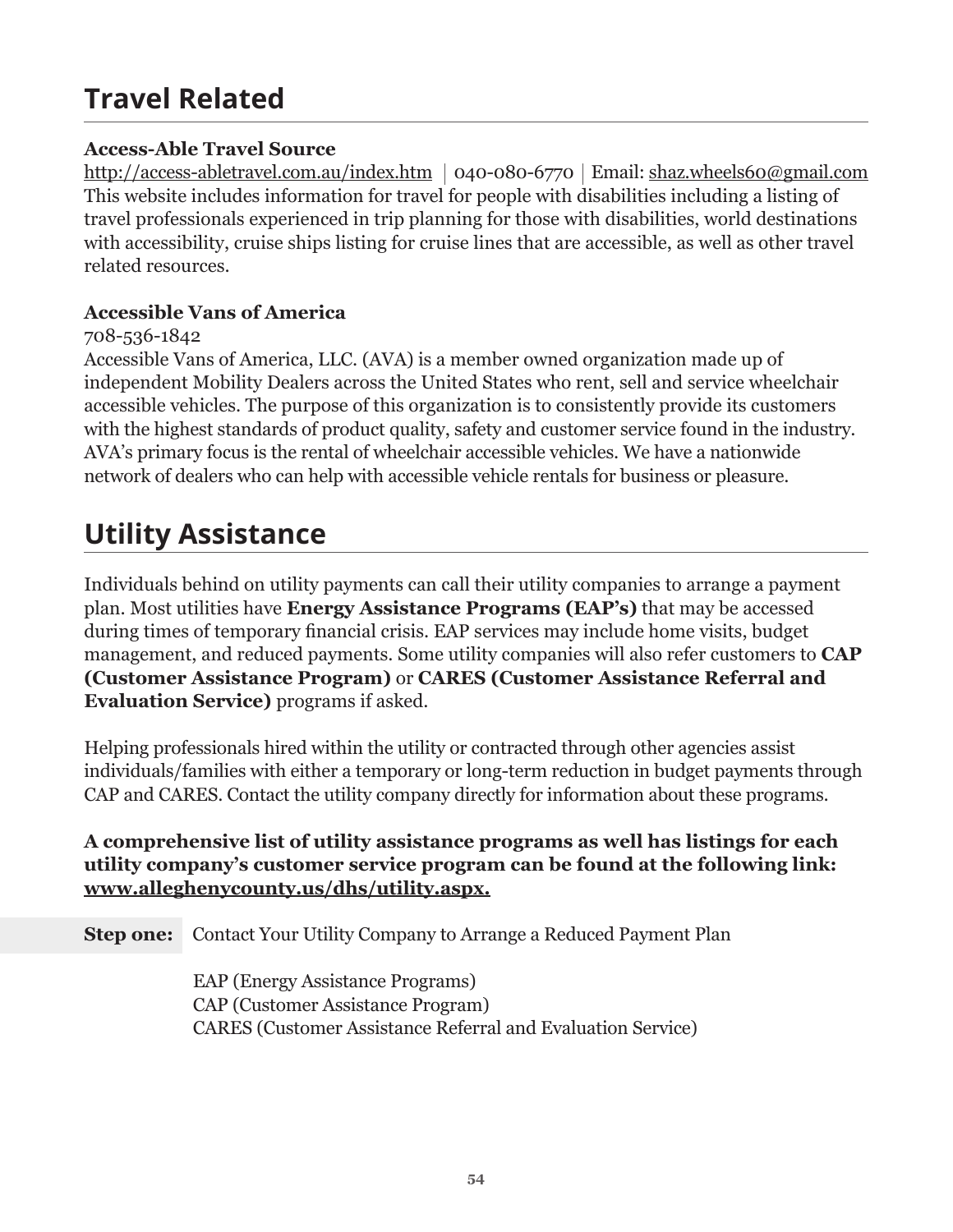#### **CAP and CARES**

Most utility companies have Customer Assistance (CAP) or Customer Assistance Referral and Evaluation Services (CARES) programs that will assist low-income or otherwise needy households with either temporary or long term reduction in budget payments through CAP and CARES. Contact your utility company for information:

> *Peoples Natural Gas:* 1-800-400-9276 *Duquesne Light Company:* 1-888-393-7600 *Equitable Gas:* 1-800-654-6335

#### **Dollar Energy Fund**

#### www.dollarenergy.org 412-431-2800, 1-800-683-7036

The \$1 Energy Fund provides cash assistance to utility customers to help them pay their utility bills. Hardship funds provide assistance grants to customers who "fall through the cracks" of other financial assistance programs, or to those who still have a critical need for assistance after other resources have been exhausted. The fund makes payments directly to companies on behalf of eligible customers.

#### **LIHEAP Crisis Assistance**

# www.alleghenycounty.us/dhs/utility.aspx | 412-770-3677 or 412-770-3678

Income-eligible households can apply for crisis assistance when service has been turned off or are in danger of being without heat. Emergency situations include having broken heating equipment such as a furnace or leaking lines, a fuel shortage that may leave you without heat or having utility service shut off. The program normally opens around November each year.

#### **Low-Income Home Energy Assistance Program (LIHEAP)**

www.dhs.pa.gov/citizens/heatingassistanceliheap/

#### 412-565-0330, 1-866-857-7095

Income-eligible households can apply for an energy assistance grants. The program is based on income and number in a household. LIHEAP Provides cash assistance to help utility customers pay residential energy bills. The program normally opens around November each year. Apply online at: www.compass.state.pa.us or request an application by calling the Statewide LIHEAP Hotline 1-866-857-7095 or TDD 1-800-451-5886. Applications are also available at your local county assistance offices.

#### **Northern Area Multi-Service Center, Fuel Assistance**

412-441-4393 (Shevawn Timko, Tarentum Office)

Provides a one-time grant to help with winter fuel bills. Consumers must live in North Central Allegheny County (i.e. McCandless, Glenshaw, Sharpsburg, Etna, O'Hara, Millvale).

# **Public Utility Commission (PUC) Consumer Services**

www.puc.state.pa.us | 1-800-692-7380

May intervene to assist an individual in stopping a utility shut off or in setting up a payment plan. All attempts to make payment arrangements through utility companies should be made prior to contacting PUC.